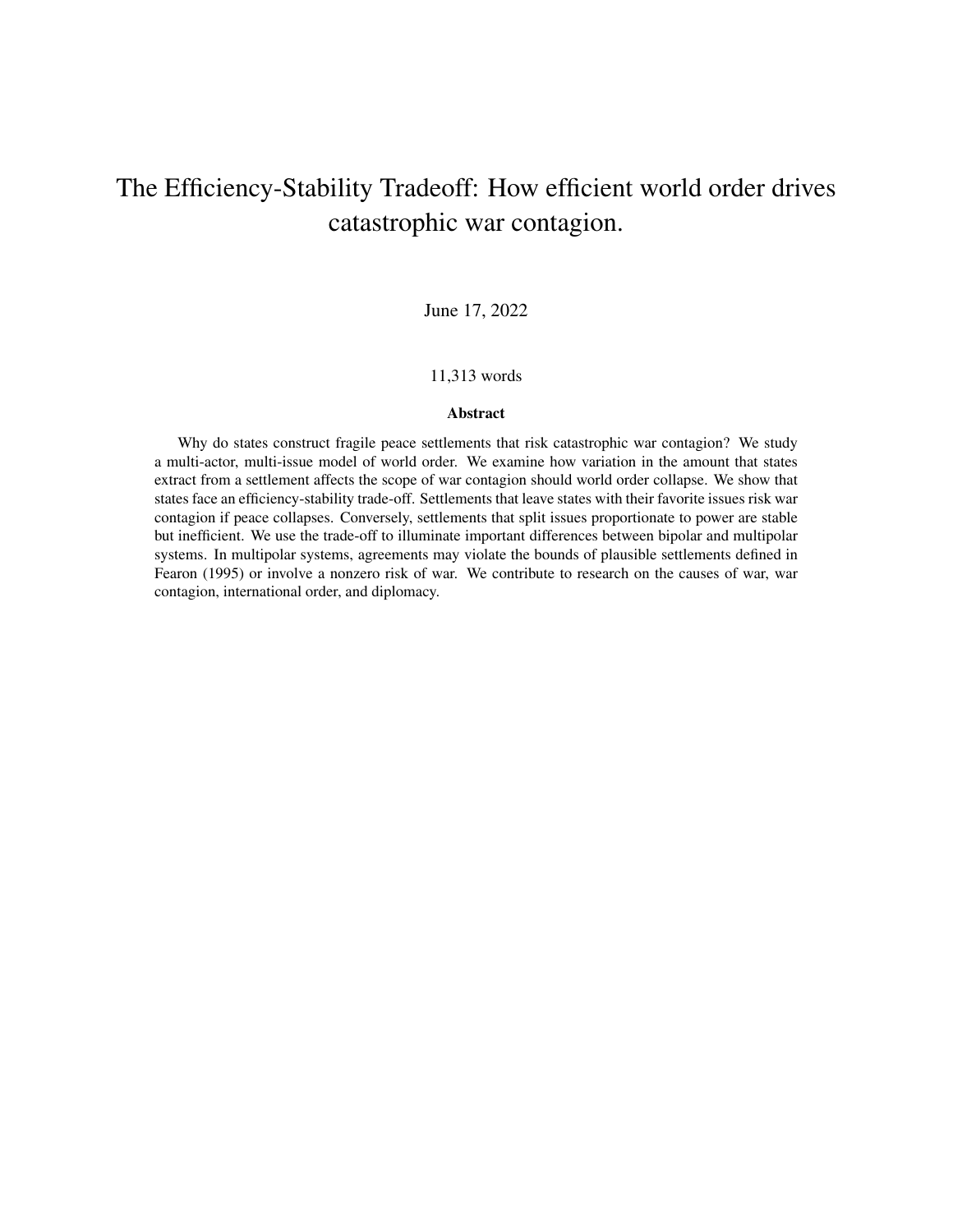Leading historians describe Europe circa 1900 as a 'doomsday machine.' The European powers had constructed a peace so complicated that a small accident anywhere could cause war everywhere. Do certain kinds of peace settlements drive war contagion? If they do, who would construct a peace so fragile that contagion was inevitable? We analyze a negotiation model of war with multiple actors who contest multiple issues.[1](#page-1-0) Each issue represents a distinct theatre of conflict, and settlements represent world order forged between the great powers either in peacetime or in a postwar moment [\(Ikenberry](#page-35-0) [2001\)](#page-35-0). We argue that states often desire a world order that risks catastrophic war contagion if peace collapses [\(Levy](#page-35-1) [1982;](#page-35-1) [Vasquez](#page-37-0) [2018\)](#page-37-0). We explain the scale of wars [\(Weisiger](#page-37-1) [2013;](#page-37-1) [Gartner and Siverson](#page-35-2) [1996\)](#page-35-2) and the number of belligerents dragged into conflict [\(Christensen and Snyder](#page-34-0) [1990;](#page-34-0) [Trager](#page-37-2) [2015\)](#page-37-2) as the result of seemingly well-functioning world order in the years beforehand [\(Braumoeller](#page-34-1) [2013\)](#page-34-1). We also provide one explanation for why rational, fully-informed states who face no commitment problems initiate war in a multi-polar system, but never in a bipolar system [\(Waltz](#page-37-3) [1979\)](#page-37-3).

Our theory relies on an efficiency-stability trade-off. Efficient settlements are possible because states contest multiple issues and value some issues more than others [\(Joseph](#page-35-3) [2020\)](#page-35-3). States trade the issues they care about least in return for issues they care about most [\(Trager](#page-37-4) [2011\)](#page-37-4). However, a sinister promise underpins efficient settlements. The simplest version of this promise is between two states: since I kept all of one issue, you may be tempted to fight me for it; if you do, I will expand the war to the issue you kept. States do not initiate war because they anticipate reciprocal war expansion. But if a hazard (such as an accident, uncertainty, third-party intervention, or a commitment problem) threatens to plunge states into a local conflict, the war expands. This settlement is efficient but risks contagion—the spread of war from one issue to multiple issues. Alternatively, states might negotiate a stable settlement, wherein they split each issue proportionate to their relative power. This settlement is inefficient, because states do not get the most of their favorite issues, but it carries no risk of contagion if peace breaks down.

We use the trade-off to illuminate two important findings for the scope and timing of war. First, we introduce re-negotiation [\(Wagner](#page-37-5) [2000\)](#page-37-5) and the risk of an accident [\(Schelling](#page-36-0) [1957\)](#page-36-0). This allows us to ask: when an unanticipated crisis would trigger contagion, why do states fail to re-negotiate an inefficient but non-contagious peace? We show that if the efficient settlement favors one state more than the other, or if one state is power preponderant, then states have divergent preferences regarding efficiency versus stability.

<span id="page-1-0"></span><sup>&</sup>lt;sup>1</sup>Formally, we model states that inherit a settlement. Their strategies are conditional war declarations. We characterize all the settlements that could sustain peace for a specific punishment strategy. This allows us to connect the nature of peace settlements to the risk of war contagion.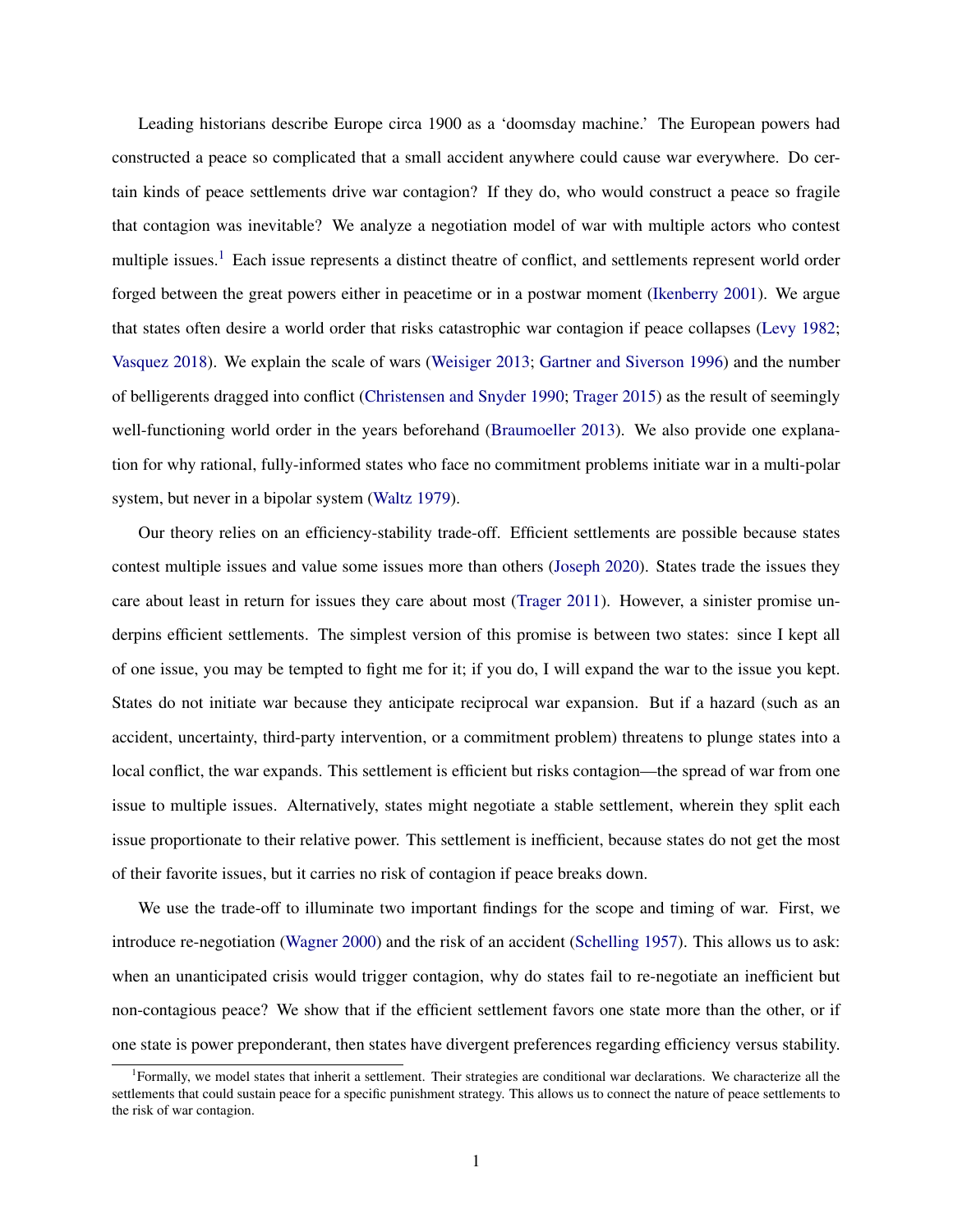One state calls for renegotiation because he prefers an efficient deal with no contagion. The other refuses to renegotiate because she prefers efficient peace that risks contagion.

Second, we use the efficiency-stability trade-off to offer a rationalist explanation for war initiation in a multipolar world. Scholars have long wondered why states would initiate crises that risk unravelling complex international systems. They explain war initiation through miscalculation, private information, or domestic incentives (see [Ramsay](#page-36-1) [2017;](#page-36-1) [Jervis](#page-35-4) [1985;](#page-35-4) [Wagner](#page-37-6) [1994;](#page-37-6) [Waltz](#page-37-3) [1979;](#page-37-3) [Smith](#page-37-7) [2021,](#page-37-7) for discussion). We show that clever diplomats may deliberately construct a world order that introduces a nonzero probability of war initiation to extract an unusually profitable bargain while peace prevails.

The logic of war initiation is as follows. Consider a world with three great powers— $A, B$ , and  $C$ —in which A has proposal power. A can construct a peace settlement that is so profitable to her that she can only threaten to retaliate when she faces challenges from both  $B$  and  $C$ . If instead, only one state challenges  $A$ , war is not contagious. B and C face competing incentives to initiate bilateral wars against  $A$ . Each knows if he starts a local war alone, he will do better than accepting peace. But if both start wars, then they trigger a global conflict that leaves everyone worse off. In equilibrium,  $B$  and  $C$  are both dissatisfied with peace, but they only probabilistically initiate local conflicts. A cannot orchestrate this deal in a bipolar world because she needs two rivals to play against each other.

We illustrate our theory using two understudied treaties and their aftermaths: the Peace of Utrecht following the War of the Spanish Succession (1701-1714) and the Treaty of Aix-la-Chapelle following the War of the Austrian Succession (1740-1748).<sup>[2](#page-2-0)</sup> These two treaties differed in how efficiently they distributed territory in peace. The Peace of Utrecht was inefficient because states agreed to borders that largely matched the military situation at the end of the war, even though several actors would have preferred to negotiate a more advantageous exchange. In contrast, the Treaty of Aix-la-Chapelle was more efficient because states exchanged territory to match their preferences (e.g. Great Britain yielded conquests in North America and France in the Low Countries). Under these different world orders, patterns of war contagion were likewise different. Under the inefficient Utrecht settlement, several bilateral crises broke out, but the subsequent conflicts involved few belligerents and issues. However, the first bilateral crisis under the efficient Treaty of Aix-la-Chapelle quickly escalated into the Seven Years' War (1756-1763), which dragged five great powers into conflict across multiple continents.

<span id="page-2-0"></span> $2A$  handful of scholars have used these cases to illuminate social science theories, e.g. [Mitzen](#page-36-2) [\(2013\)](#page-36-2) uses Aix-la-Chapelle, [Levy](#page-35-5) [\(1981\)](#page-35-5) uses Utrecht, and [Braumoeller](#page-34-1) [\(2013\)](#page-34-1); [Cesa](#page-34-2) [\(2010\)](#page-34-2) use both.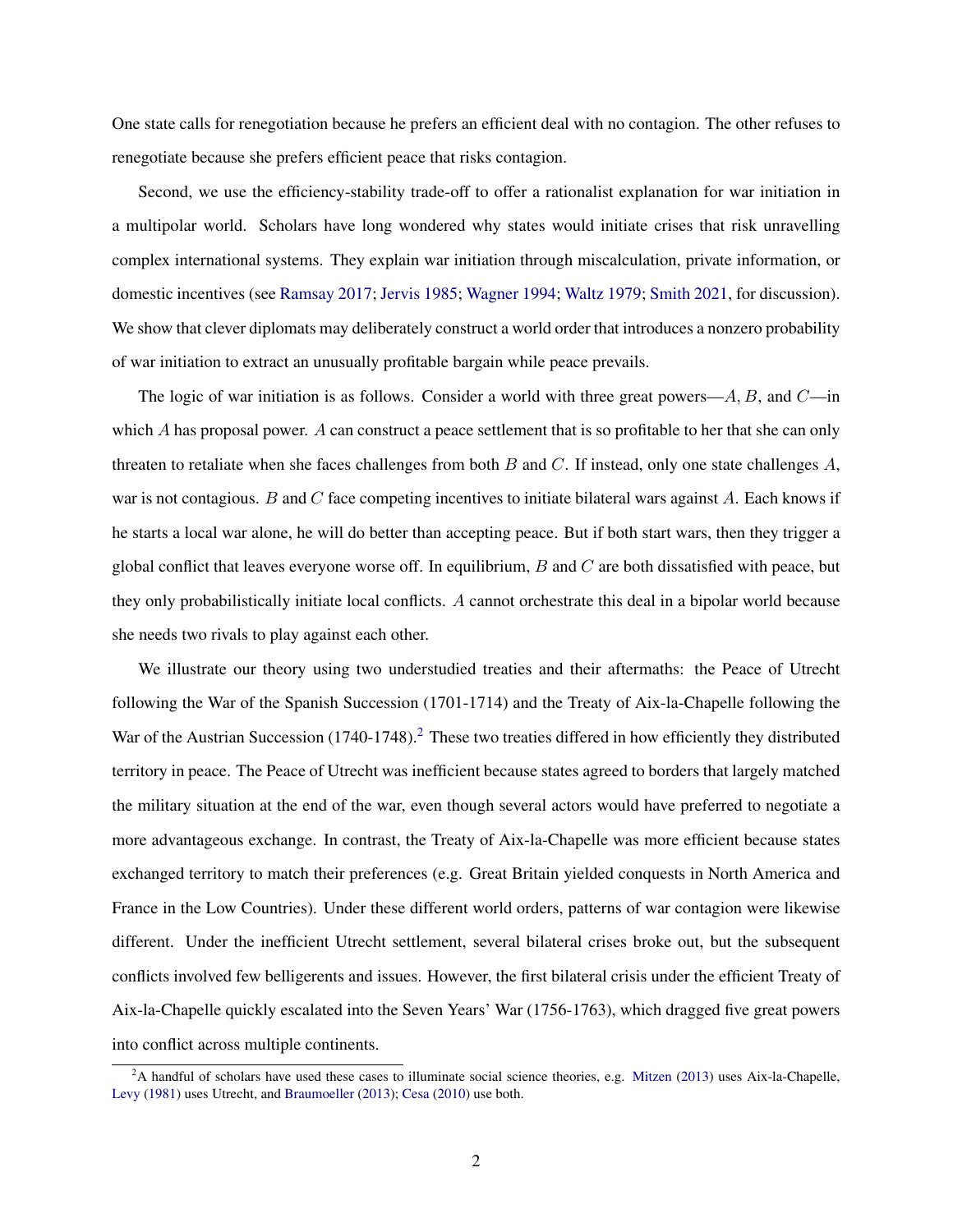Most broadly, we contribute to the literature on the structural causes [\(Braumoeller](#page-34-3) [2008\)](#page-34-3) and scope [\(Weisiger](#page-37-1) [2013;](#page-37-1) [Debs](#page-34-4) [2020\)](#page-34-4) of war between major powers [\(Vasquez](#page-37-8) [1993;](#page-37-8) [Levy and Vasquez](#page-35-6) [2014\)](#page-35-6). We contribute most directly to war contagion theory [\(Vasquez](#page-37-0) [2018\)](#page-37-0). We accept that tangible connections between states—trade interdependencies [\(Barbieri and Levy](#page-34-5) [1999\)](#page-34-5), alliances [\(Smith](#page-37-7) [2021\)](#page-37-7), geography [\(Mearsheimer](#page-36-3) [2001\)](#page-36-3), hierarchy affiliation [\(Braumoeller](#page-34-6) [2019\)](#page-34-6), and technology transfers [\(Bas and Coe](#page-34-7) [2012\)](#page-34-7) amplify the risk of war contagion; and that these connections match the pathways along which war contagion occurs in real life. We show that who extracts what from whom in the initial construction of peace likely contributes to the interdependencies that form. Thus, we expose the bargaining pre-conditions that shape alliances and other dependencies that drive patterns of war contagion in any specific case. We also contribute directly to the study of diplomacy by providing one of the first formal analyses of negotiations during peacetime diplomatic conferences designed to forge world order before a crisis erupts. These peace-time diplomatic actions are distinct from crisis negotiations (e.g. [Trager](#page-37-9)  $2016$ ).<sup>[3](#page-3-0)</sup> Scholars have shown that crisis negotiations can prevent wars from starting [\(Fearon](#page-34-8) [1995\)](#page-34-8). We argue that conference negotiations affect both the incentives to start wars and the scope of war if a future crisis is not peacefully resolved.

We highlight the dark-side of issue linkage [\(Poast](#page-36-4) [2012;](#page-36-4) [Keohane](#page-35-7) [2005\)](#page-35-7). Issue linkage creates efficiencies if peace holds. But it requires that any bilateral crisis sparks contagious conflict. This highlights the grave consequences American policymakers could face if they complicate the existing world order to sustain peace with China, Russia, or others [\(Simmons and Goemans](#page-36-5) [2021;](#page-36-5) [Adler-Nissen and Zarakol](#page-34-9) [2021\)](#page-34-9). The price of more complex agreements may be a larger risk of catastrophic war should peace collapse.

Our formal model connects two strands of research on bargaining and war: multi-actor models and multi-issue models. Like multi-actor models [\(Wagner](#page-37-10) [2007;](#page-37-10) [Wolford](#page-38-0) [2020;](#page-38-0) [Niou, Ordeshook, and Rose](#page-36-6) [1989;](#page-36-6) [Gartner and Siverson](#page-35-2) [1996;](#page-35-2) [Benson and Smith](#page-34-10) [2022\)](#page-34-10) we allow states to simultaneously decide to initiate war over individual issues *and* to expand the war to new issues after another player initiates. Like multi-issue models [\(Trager](#page-37-4) [2011;](#page-37-4) [Joseph](#page-35-3) [2020\)](#page-35-3) we assume that states contest multiple issues and value some issues more than others. These agendas interact in interesting ways. Heterogeneous preferences are necessary for efficient exchange.But the settlements we can support and the risk of war vary dramatically once we move from two to many actors.

We derive three other notable results. First, we identify an unappreciated *minimum* interest condition

<span id="page-3-0"></span> $3$ Coalition formation in economics is close [\(Ray and Vohra](#page-36-7) [2015\)](#page-36-7). Our model allows for spatial bargaining and multi-issue preferences.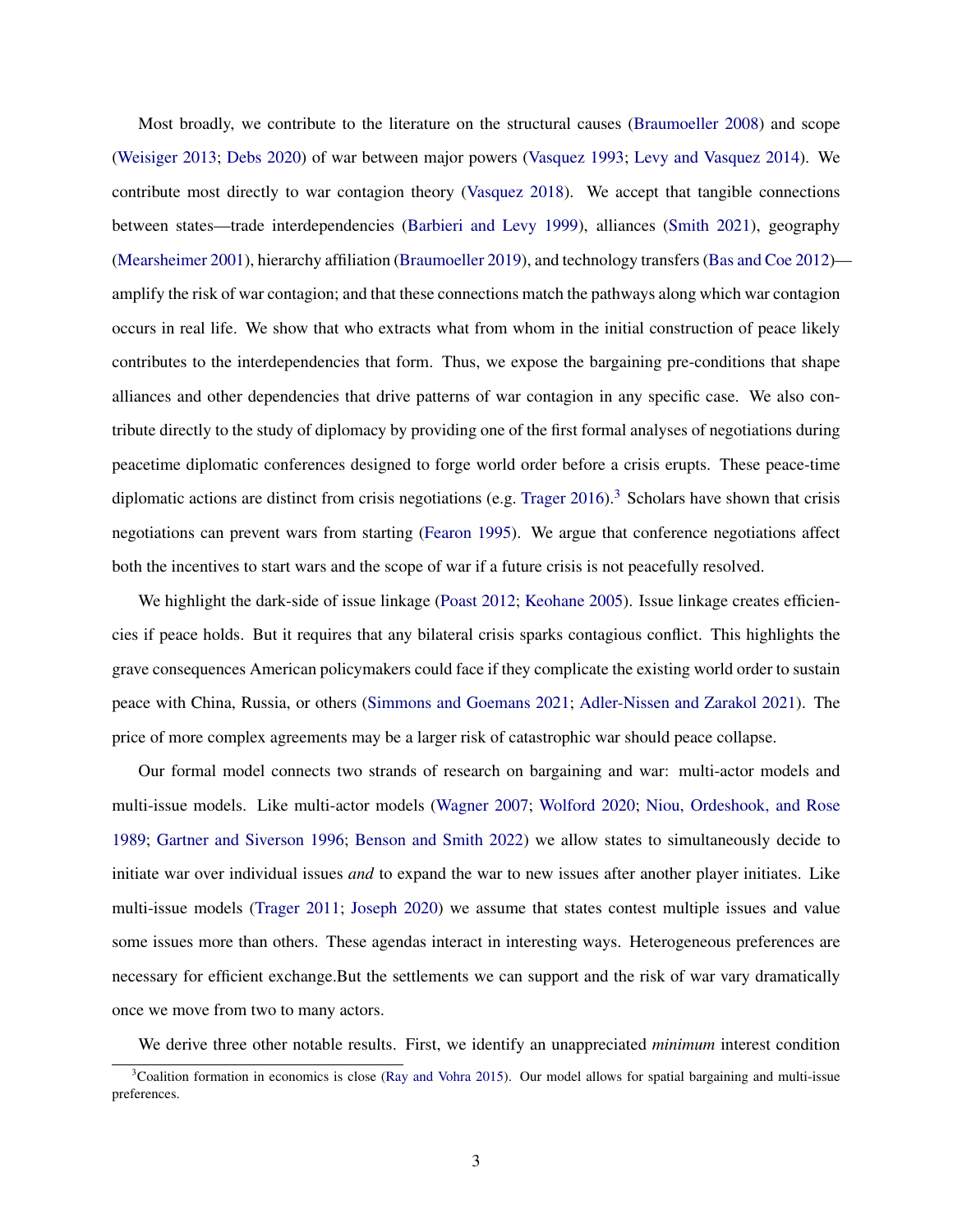for issue linkage [\(Maggi](#page-35-8) [1999;](#page-35-8) [Kennard, Krainin, and Ramsay](#page-35-9) [nd\)](#page-35-9). Second, we show fair division is often rationally-optimal because actors with complete proposal power will nonetheless offer more than a rival's minimum demand from fighting [\(Massoud](#page-36-8) [2000\)](#page-36-8). Third, we show that the commonly understood bounds on the distribution of territory that power and the cost of war impose in a dyad [\(Fearon](#page-34-8) [1995\)](#page-34-8) do not apply in a multipolar world.

# 1 Negotiation as Carving World Order

Most bargaining models conceive of negotiation during a specific crisis. They then ask, why did states go to war rather than bargain? However, many important diplomatic negotiations occur in the wake of major wars or when no specific militarized crisis is imminent [\(Ikenberry](#page-35-0) [2001\)](#page-35-0). Great Powers use these negotiations to establish the fundamental terms of international peace. We use the term "conference settlement" to mean the shared understanding great powers forge over who gets what, and what happens if one state violates their shared understanding. Depending on the specific case, the contours of world peace may be negotiated at one Conference or at repeated meetings over several years. In some cases, all of the terms are written down in a single document; in others, they are written in several documents or not written at all. Either way, the settlement is the common understanding about how to divide the world and sustain peace in the years that follow. Here are three examples of what we mean.

The Peace of Westphalia Following the Thirty Years' War (1618-1648), the European powers gathered in Westphalia. The treaties of Münster and Onsabrück settled the religious question that had fueled the conflict, changed the constitution of the Holy Roman Empire, and created a new territorial settlement [\(Wilson](#page-37-11) [2009,](#page-37-11) 751-778). The agreement secured general peace in Germany until the War of the Spanish Succession.

The Congress of Vienna Five European Powers redistributed the many territorial conquests of Napoleon following his defeat in 1814. Following the congress, Europe enjoyed an unprecedented 38 years of peace until the Crimean War (1853-1856), followed by the wars of Italian and Germany unification. The agreement's contours survived these conflicts. It finally collapsed with the outbreak of World War I.

Cold War spheres of influence As the Second World War drew to a close, the Allies met at Yalta and Potsdam to discuss the postwar order. Their Foreign Ministers continued to meet throughout the late 1940s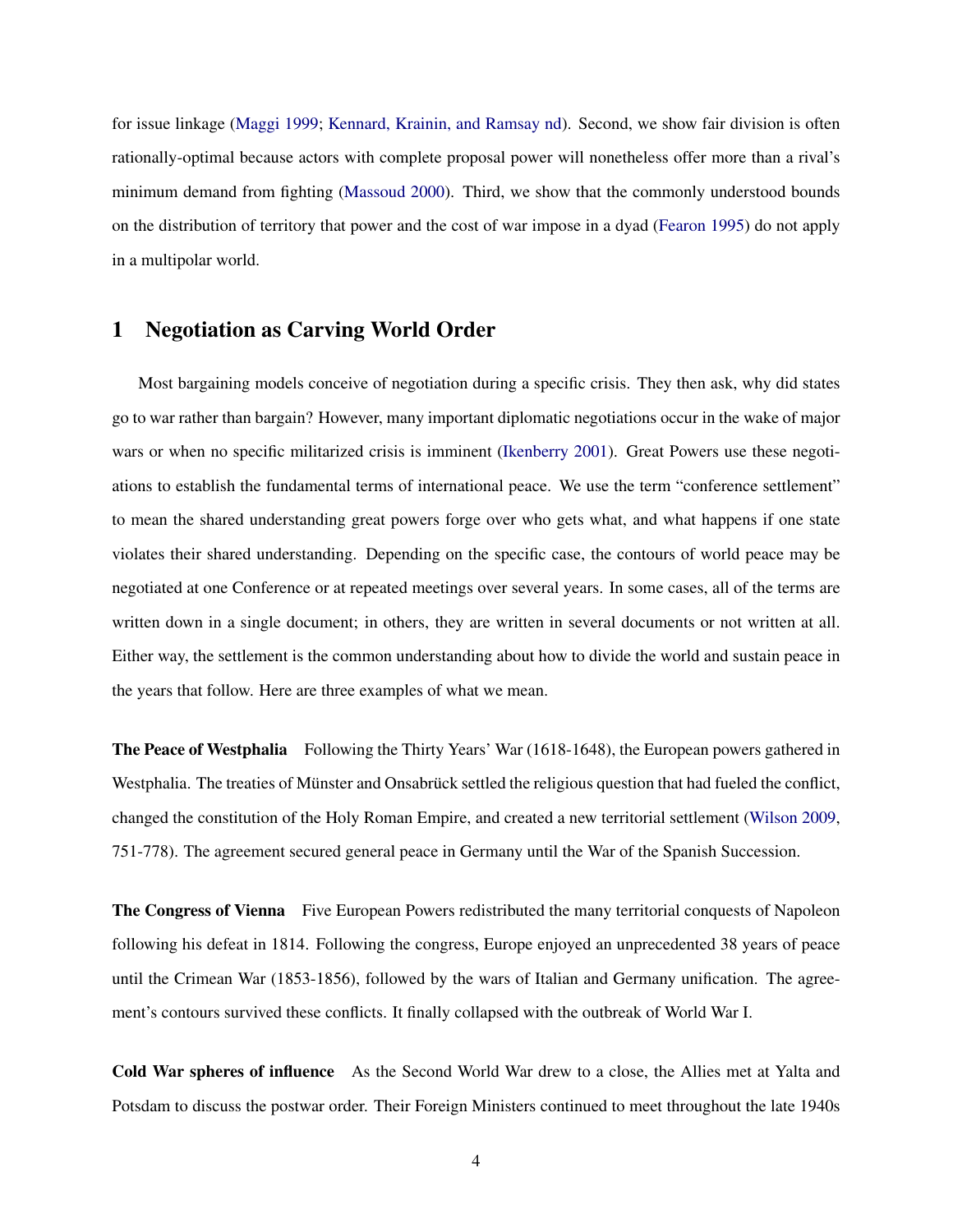to refine and implement these agreements, and these negotiations shifted as Stalin's interests and intentions became apparent. They culminated in an understanding of spheres of influence that served as the basis for peace during the Cold War. The territorial exchanges defined during this period grounded peace until re-negotiated during détente.

These settlements share several features that we embed in our model's assumptions. First, the settlements involved multiple issues, multiple great powers, or both. Second, they were not negotiated during a pre-war, bilateral crisis. Rather, they were negotiated after the end of a major war (e.g. Westphalia) or during peacetime (e.g. détente). Third, the agreements were designed to sustain peace for decades. Fourth, the agreements were sticky: once all of the great powers agreed, it was rare for any bilateral pair to renegotiate their portion of the agreement. In a few cases states marginally adjusted their bilateral relationships between major conferences. But in many cases the Great Powers did not alter the settlement even after an unanticipated power shift or a local crisis. In fact, wars often started out of bilateral crises, leading to war contagion, without states trying to re-negotiate at the global level. For example, the July Crisis between Austria and Serbia led to World War I rather than a re-negotiation between France, Austria, Russia, and Germany.[4](#page-5-0)

To be clear, great power satisfaction varies in the years following a conference settlement. In some cases, all great powers believe they got a fair deal. In others, some openly complain about the agreement. We say that peace is sustained so long as no actor revises the agreements through war.

Many historians believe that how much states extract largely depends on the quality of their diplomatic representation. Drawing from these insights, recent social science scholarship has studied proposal power in the shadow of war (see [Brutger](#page-34-11) [2021;](#page-34-11) [Trager](#page-37-9) [2016\)](#page-37-9). For example, Metternich was a skilled diplomat with enormous proposal power. At Vienna, he crafted a settlement from which Austria extracted a large part of the surplus despite its comparatively weak position [\(Jarrett](#page-35-10) [2013\)](#page-35-10). In contrast, in the mid-1940s, the United States and the Soviet Union shared proposal power more-or-less equally. Thus, the resulting peace was more equitable, even though Soviet-American relations were hostile. To explore the connection between proposal power and the scope of war contagion, we analyze different settlements designed to maximize the welfare of different actors.

Besides the distribution of disputed issues, conference settlements also include a tacit or explicit un-

<span id="page-5-0"></span><sup>&</sup>lt;sup>4</sup>Our baseline theory does not cover crisis negotiations such as Anglo-German negotiations, or Soviet-American negotiations during the Berlin Crisis. We discuss crisis bargaining in Appendix [B.1.](#page-43-0)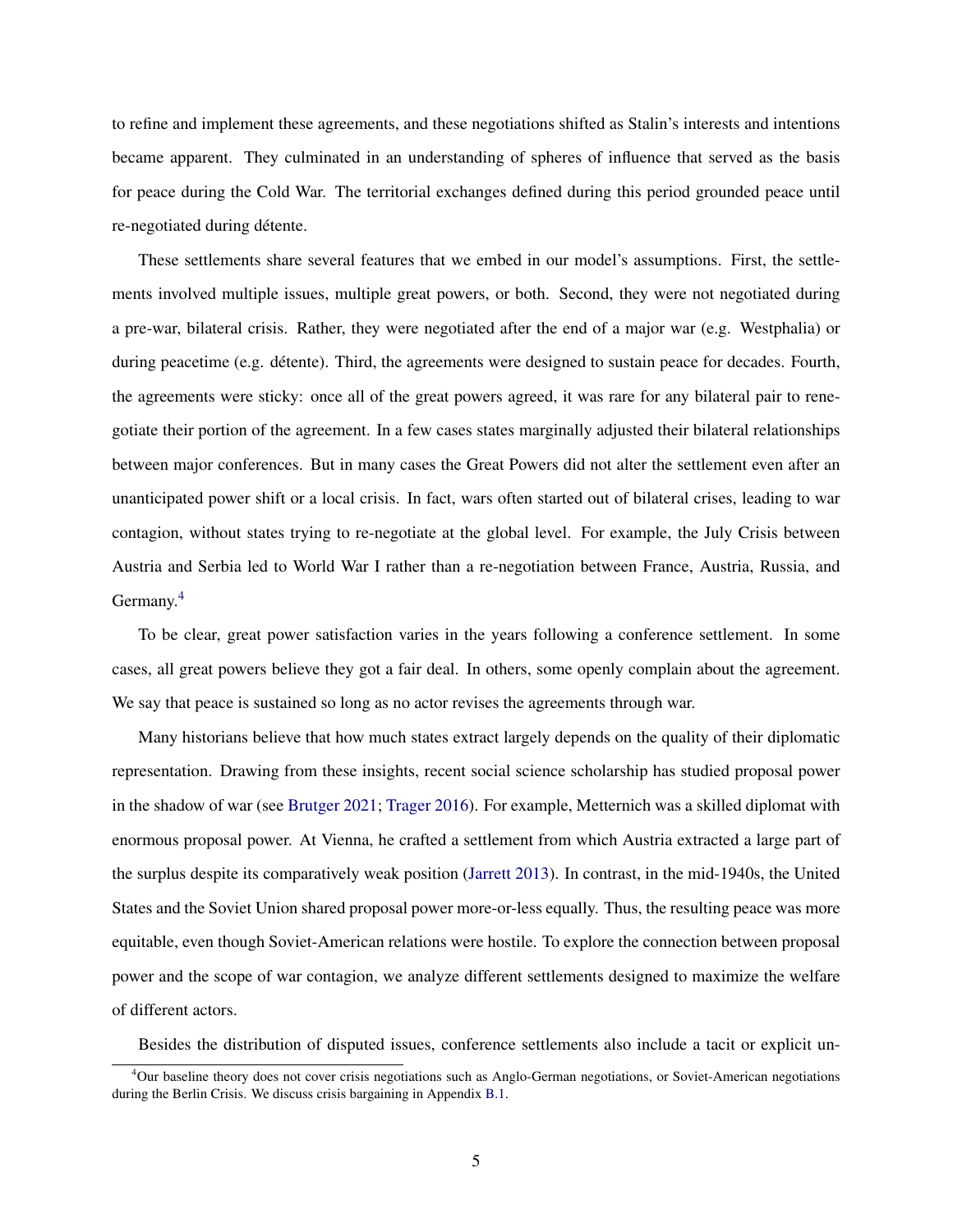derstanding about what happens if peace fails. Thus, a conference settlement is best understood as an equilibrium that sustains the peaceful distribution of territory through the threat of war [\(Wagner](#page-37-6) [1994,](#page-37-6) [2000,](#page-37-5) [2007\)](#page-37-10). As [Slantchev](#page-37-12) [\(2005\)](#page-37-12) notes, once the conference concludes states inaugurate a period of peace that we can observe. But equally important is what we *cannot* observe. The settlement is sustained by each state's latent promise (tacit or explicit) of what will happen if another state violates the agreement. Slantchev shows that the Great Powers at Vienna made these threats of war contagion explicit to strengthen the likelihood that peace would succeed.[5](#page-6-0) We expand Slantchev's work to connect the nature of peace to the scope of war. Our game theoretic analysis allows us to study the threats necessary to sustain peace. We show that in multipolar systems the same settlement can be sustained by a variety of different background threats, some involving minimal contagion, and some risking world war.

# 1.1 Road map and summary of findings

Putting it all together, our model starts with great powers in a peaceful (i.e. no war/crisis) world.<sup>[6](#page-6-1)</sup> We assume that peace follows because great powers reached a settlement years ago. Since states start in a period of peace, we do not allow them to make proposals to alter peace in the baseline model. Rather, we examine a world in which there is a status quo settlement. We then allow states to continue living under the terms of peace, or to violate those terms by initiating any local war(s) they choose.

We treat the distribution of issues<sup>[7](#page-6-2)</sup> that follow from a conference settlement as our independent variable. We focus on the difference between efficient and inefficient settlements. Efficiency refers to Paretoefficiency: no state can alter the terms of world order to improve its welfare without harming another state. We also distinguish between qualitative features of efficient settlements: extractiveness and welfare. Extractivness takes a specific state's perspective and asks how much does that state extract for herself from this settlement? Welfare loosely refers to the "total" benefits that world order provides to the member states. We treat the character of war should peace fail as our dependent variable. We focus on contagious versus non-contagious (or stable) wars. Contagion refers to the risk that a local war will spread to additional actors or issues.[8](#page-6-3)

We proceed as follows. First, we study a bipolar (two-state) world to demonstrate the efficiency-stability

<span id="page-6-1"></span><span id="page-6-0"></span> $<sup>5</sup>$ [Mitzen](#page-36-9) [\(2006\)](#page-36-9) argues that protocols help support peace. We view this as distinct but complementary.</sup>

<sup>6</sup>We follow Levy's definition that great powers are states that play "a major role in international politics with respect to securityrelated issues" and at minimum "has relative self-sufficiency with respect to military security" (see [Levy](#page-35-11) [1983,](#page-35-11) 10-19).

<span id="page-6-2"></span><sup>&</sup>lt;sup>7</sup>this includes how states agree to divide territory, norms and values, returns from commercial treaties, etc

<span id="page-6-3"></span><sup>&</sup>lt;sup>8</sup> Stability means war will not spread once it starts.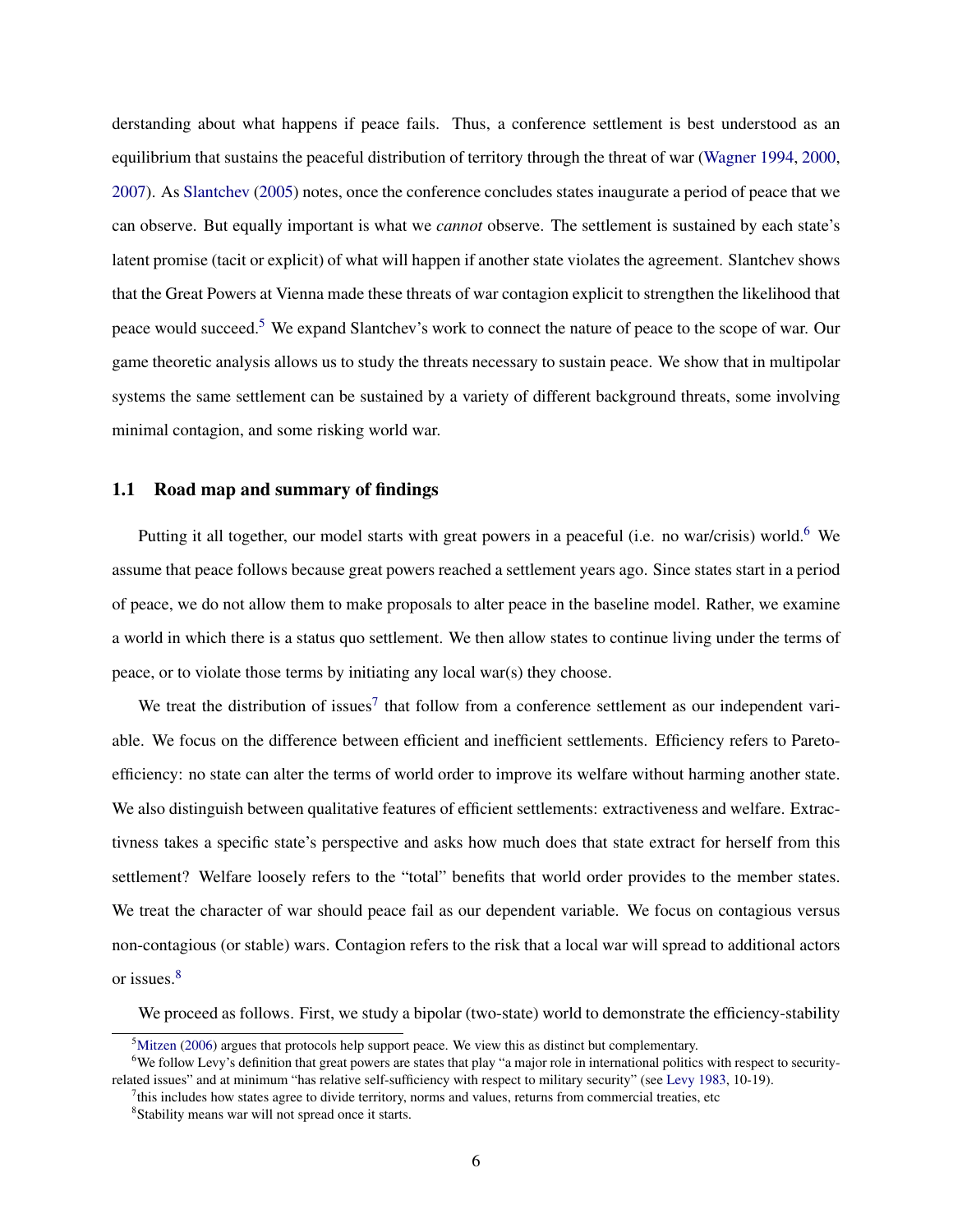trade-off in its simplest setting. Connecting our independent and dependent variables, we show that there is an inescapable trade-off between efficiency and contagion.

Second, we introduce re-negotiation and the risk of an accident. We show that if the value from efficient peace is sufficiently high, states prefer to risk a highly contagious war than re-negotiate an inefficient but stable peace. Disputes over re-negotiation emerge between states (one state wants to renegotiate but the other refuses) if one state is power preponderant or the efficient settlement is highly extractive.

Third, we study a multipolar system. In our model, poles are the number of states that can independently initiate or expand bilateral conflicts against other states in the system. They are also part of world order in that they contest issues with other states and agree to distribute them as part of world order.<sup>[9](#page-7-0)</sup> We generate two findings. First, we contrast bipolar and multipolar worlds to refine and clarify Waltz' discussion of multipolar complexity. Specifically, multipolar worlds exploit complicated and interconnected threats of war to support highly extractive peace settlements that cannot be supported in bipolar worlds. Second, we show that peace settlements exist in which a rational, fully informed state probabilistically initiates a local war, knowing there is a risk that their choice will cause war to spread throughout the system. We use this to provide a rationalist explanation for war initiation in multi-polar worlds.

Fourth, we explore the model's implications for the literature on war contagion and diplomacy. Finally, we illustrate the core efficiency-stability trade-off in two critical but understudied cases of European diplomatic history.

# 2 Bipolar model: Two players, two issues

Two players  $j \in A$ , B contest two issues  $i \in 1, 2$ . The game starts in a period of peace after the great powers have negotiated a settlement. Players then decide simultaneously whether to initiate war over one, both, or neither of these issues. If a war begins over one issue, an attacked state is given the opportunity to expand the war to the other issue.

Define a pre-negotiated settlement as a vector  $q : q_i$  with two elements that represent the division of issues 1 and 2. Define a vector  $\omega$  as a state variable that lists the issues over which players are fighting wars. The game starts in a state of peace ( $\omega = \emptyset$ ), with a pre-negotiated settlement q that is known to both players. Then, the game unfolds as follows:

<span id="page-7-0"></span> $^{9}$ [Levy](#page-35-11) [\(1983\)](#page-35-11) notes that polarity is not well defined or used consistently. Our definition is a formalized version that is consistent with the definition he proffers.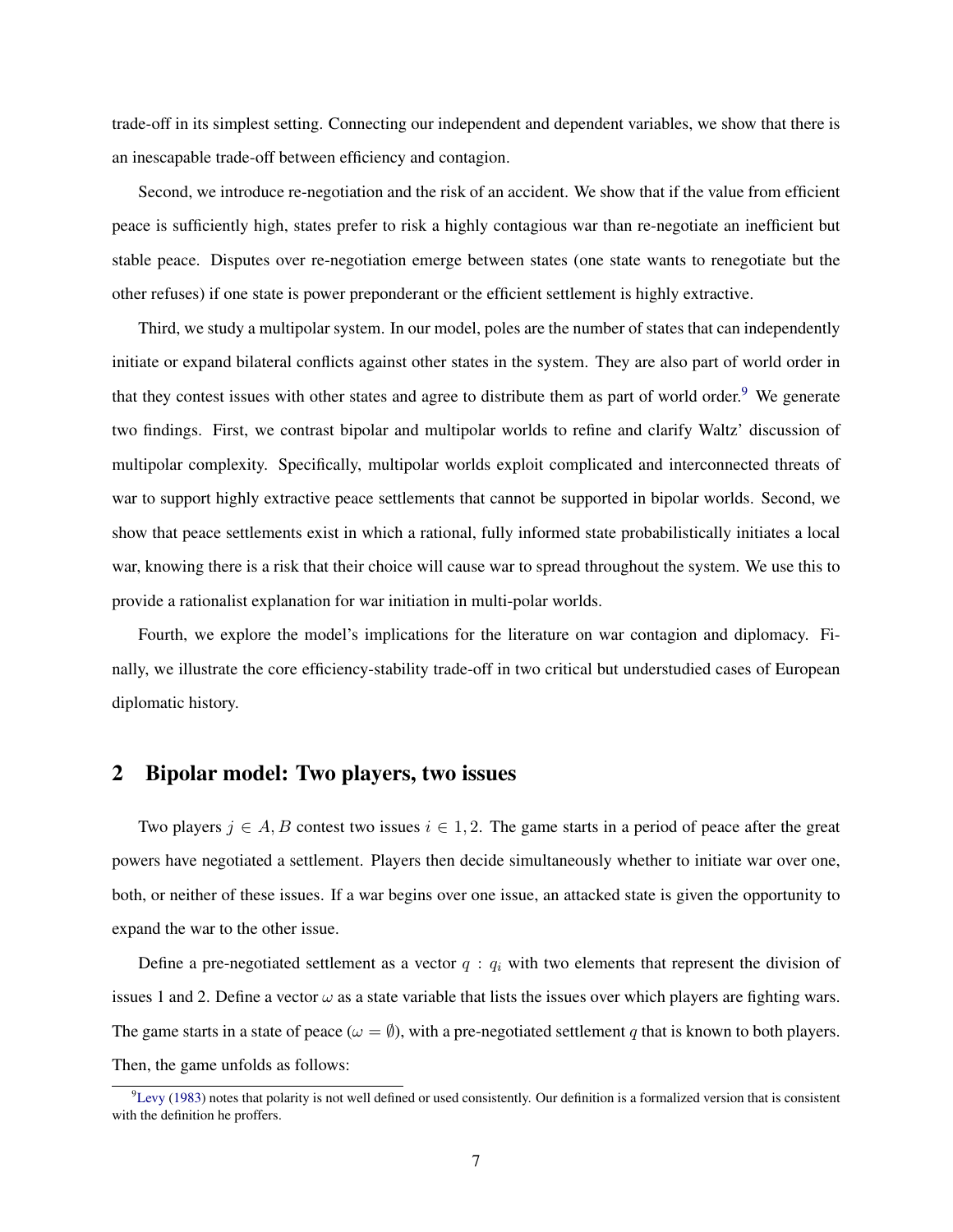- 1. Players simultaneously decide to accept peace over all issues or declare war over one or both issues they contest. If all states accept peace, the game ends in peace. Otherwise,
- <span id="page-8-2"></span>2. All players that have had war declared against them simultaneously decide to accept peace over any remaining peaceful issues or to declare war over them.<sup>[10](#page-8-0)</sup>

A strategy for player j is a war rule  $w^j|\omega q$  that determines whether state j declares war over issue i given what offers are on the table and what wars have already been declared. Our model differs from other multi-issue models [\(Joseph](#page-35-3) [2020;](#page-35-3) [Trager](#page-37-4) [2011\)](#page-37-4) because we allow states to declare wars one-at-a-time. This allows us to study variation in the pattern and scope of conflict.

Turning to payoffs, we assume that players have heterogeneous preferences. A values the issues  $\alpha_1$  and  $\alpha_2$ ; B values them  $\beta_1, \beta_2$ . If the game ends and an issue remains at peace, states split it according to the proposed settlement. If peace prevails over issue i, A gets  $\alpha_i q_i$  and B gets  $(1 - q_i)\beta_i$ . War over issue i causes a costly lottery that A wins with probability  $p_i \in (0,1)$ . Both players pay a cost w for each war they fight (If they fight two wars, they pay 2w). If war prevails over issue i, then A gets  $p_i\alpha_i - w$  and B gets  $(1 - p_i)\beta_i - w$ . For example, if the game ends in a war over issue 1 and peace over issue 2 then A gets  $U^A(\omega = 1) = p_1 \alpha_1 - w + \alpha_2 q_2$  and B gets  $U^B(\omega = 1) = (1 - p_1)\beta_1 - w + (1 - q_2)\beta_2$ . If the game ends in total war, then A gets  $U^A(\omega = 1, 2) = p_1\alpha_1 - w + p_2\alpha_2 - w$  and B gets  $U^B(\omega = 1, 2) =$  $(1-p_1)\beta_1 - w + (1-p_2)\beta_2 - w.$ 

For simplicity, we assume the gains of trade are considerable:

$$
\mathcal{A}_1: \alpha_1 > \beta_1, \alpha_2 < \beta_2
$$

Substantively,  $A_1$  represents a setting where states desire different spheres of influence, or have historical and cultural attachments to different parts of the world.<sup>[11](#page-8-1)</sup>

The following condition guarantees that every issue is worth disputing for every player, e.g. A would never accept  $q_2 = 0$  unless it enjoyed an appropriately larger share of  $q_1$ .

$$
C_1: w < \min(\beta_1(1-p_1), \alpha_2p_2)
$$

<span id="page-8-0"></span><sup>&</sup>lt;sup>10</sup>If we allow any player to expand the war at any moment, we can support grim-trigger sub-games. In the multi-player model below, this dramatically expands the settlements we can support. All the equilibria we describe would remain equilibria if we relaxed this restraint.

<span id="page-8-1"></span><sup>&</sup>lt;sup>11</sup>We can generate issue linkage in other ranges using comparative advantage across different issues. However, there is a limit.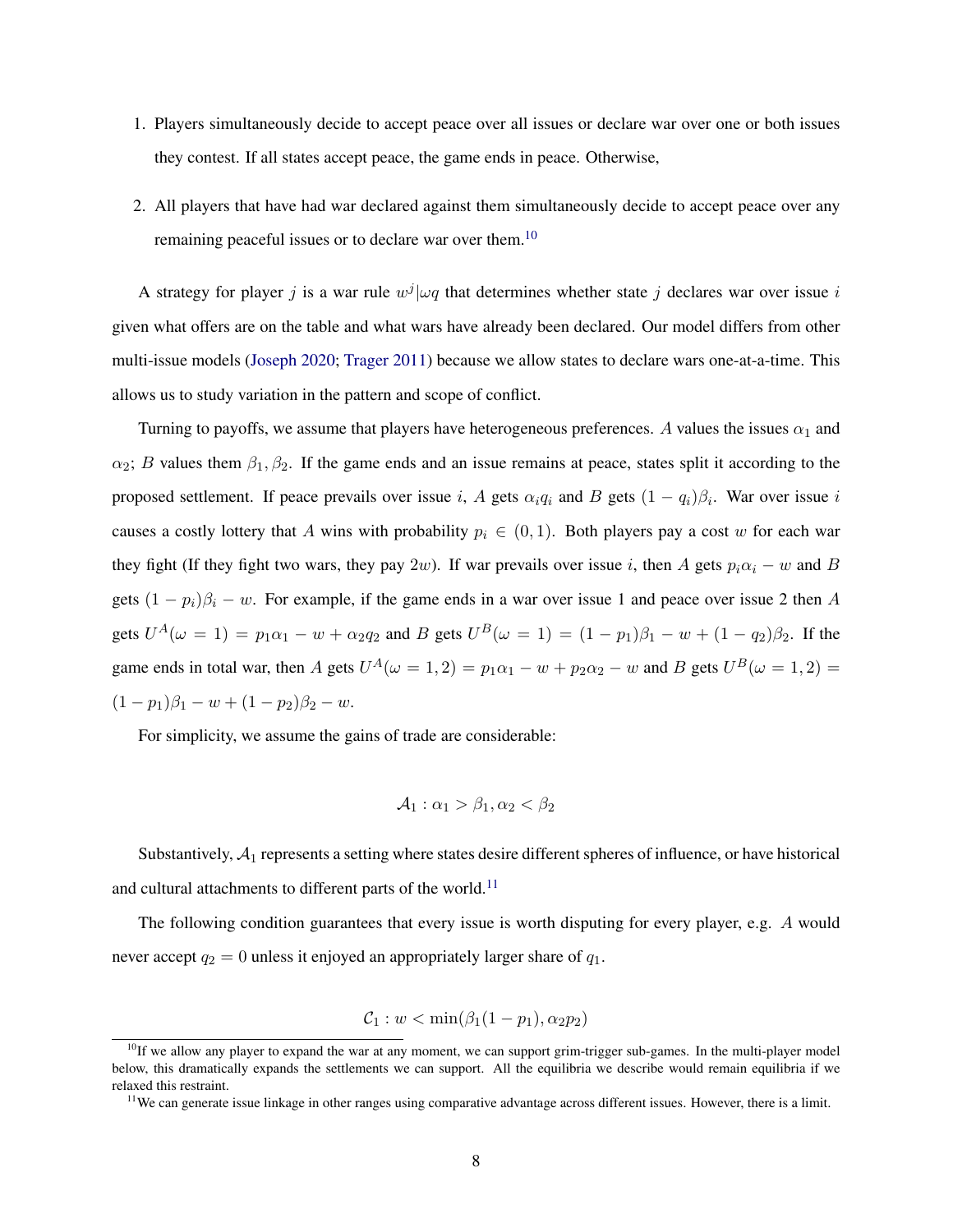Proposition [2.6](#page-11-0) will address the consequences of relaxing this condition.

Throughout the paper, we analyze subgame perfect equilibria.

### <span id="page-9-3"></span>2.1 Analysis

In this section, we focus on settlements that sustain peace. That is, we only examine offers in which no state can profitably deviate to war given the conjectured threats. This matches our substantive focus because we are interested in agreements that have been in place for several years.<sup>[12](#page-9-0)</sup>

Our central claim is that there exists an efficiency-stability tradeoff. To appreciate what that means, we need to characterize stability. We say an equilibrium is stable if, for any history of the game, no actor initiates or expands a war. Thus, while peace characterizes whether or not states initiate war, stability has the additional restriction that states would not expand a war, were one to begin. In contrast, an equilibrium is contagious if an actor might spread war to another issue, should a war ever begin. Both terms describe off-the-path behaviors as well as observed outcomes. Our first task is to show that stable equilibria exist. Proofs are in Appendix [A.](#page-39-0)

<span id="page-9-1"></span>Lemma 2.1 *Stable settlements: A stable settlement always exists in which no player declares war in any* sub-game. In any stable settlement  $q^{\dagger}$ ,  $q^{\dagger}_{1} \in [p_{1} - \frac{w}{\alpha_{1}}]$  $\frac{w}{\alpha_1}, p_1 + \frac{w}{\beta_1}$  $\frac{w}{\beta_1}$ ] and  $q_2^{\dagger} \in [p_2 - \frac{w}{\alpha_2}]$  $\frac{w}{\alpha_2}, p_2 + \frac{w}{\beta_2}$  $\frac{w}{\beta_2}$ .

Stable settlements require two self-contained bargains, where each pie is divided proportionate to each player's power (approximately). Thus, consistent with [Fearon](#page-34-8) [\(1995\)](#page-34-8)'s 'bargaining range' logic, no matter what else happens in other theaters, players prefer peace to war in each self-contained region.

<span id="page-9-2"></span>We are now ready to characterize our main result:

**Proposition 2.2** *There is an efficiency-stability trade-off.* Under  $C_1$ , every stable equilibrium is Pareto*dominated by a contagious equilibrium in which a local war must expand once war starts.*

The offers that support stable equilibria must lie within Fearon's bargaining range. This requires states to divide both issues roughly proportionate to power. But both states have a favourite issue. They can do better if each takes more of the issue she values the most in exchange for the issue she values the least.

The trouble with efficient exchange is that each actor extracts so much of her favourite issue that the other becomes willing to fight a local war over it. Thus, states face a problem: they want efficient exchange,

<span id="page-9-0"></span> $12$ There exists an equilibrium where both states declare war instantly. We ignore it because it does not fit our substantive focus, and it is Pareto-dominated by any equilibrium that sustains peace.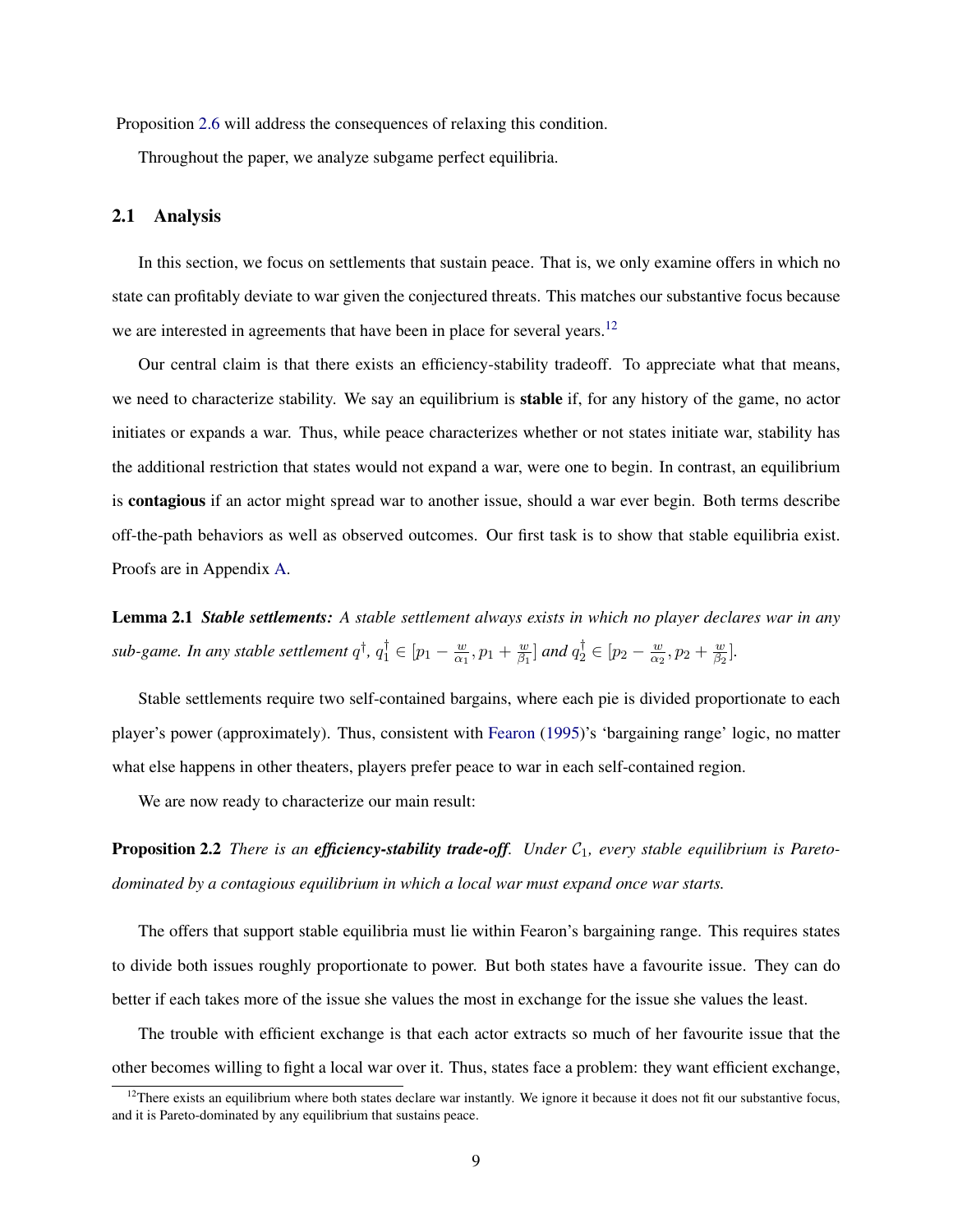but they cannot commit not to fight over their least favourite issue. They resolve this problem by linking their offers through the threat of reciprocal war contagion. Thus, each state knows that if she starts a local war, the war will inevitably expand, and she will wish that the war had never started.

What do these contagious and more efficient equilibria look like? In Appendix [A.6](#page-42-0) we show that we can write out all the Pareto-dominant equilibria as a continuous, linear function of  $q_1, q_2$ . Below we examine the two cases that sit at the extreme ends of this linear function. These two cases map onto two common objectives in international relations. The first fits an intuitive understanding of "welfare maximizing" settlements. These settlements are designed to generate the largest possible amount of global utility.<sup>[13](#page-10-0)</sup> The second are extractive settlements, in which one player extracts as much as possible while peace is sustained.<sup>[14](#page-10-1)</sup> When we expand the model to study multipolar worlds, we will push the logic of efficient extraction further. Thus, appreciating the bipolar case will help us with future comparisons.

<span id="page-10-2"></span>Lemma 2.3 *In a "welfare-maximizing" equilibrium, each player enjoys all of its favorite issue peacefully, i.e.*  $q_1 = 1$  *and*  $q_2 = 0$ *. A welfare-maximizing equilibrium exists iff*  $2w > \max(\alpha_2 p_2 - \alpha_1(1 - p_1), \beta_1(1 - p_2))$  $p_1$ )  $-\beta_2 p_2$ ). This settlement can only be peacefully sustained with a reciprocal threat of war expansion.

<span id="page-10-3"></span>**Lemma 2.4** A "maximally-extractive" equilibrium maximizes A's utility. In this equilibrium,  $q_1 = 1$  and  $q_2 = \min(p_2 - \frac{w}{\alpha}$  $\frac{w}{\alpha_2}$ ,  $\frac{2w-\beta_1(1-p_1)+\beta_2p_2}{\beta_2}$  $\frac{-p_1)+p_2p_2}{\beta_2}$ ). This settlement can only be peacefully sustained with a reciprocal *threat of war expansion.*

How much more efficient are these Pareto-efficient offers than non-contagious offers? Table [1](#page-11-1) explores this question with an example that holds the underlying modeling parameters constant. Section 1 explores the most efficient stable equilibria. Section 2 illustrates the most efficient equilibria (which happen to be supported by the reciprocal threat of war expansion). These results illustrate that efficient but unstable equilibria can take many forms. However, they are united by the fact that players extract more utility from them then they would have in stable equilibria.

<span id="page-10-0"></span><sup>&</sup>lt;sup>13</sup>The concept of "welfare-maximizing" is consistent with historical situations in which states hope to construct an international system in which all states are allowed to profit, e.g. the Liberal International Order [\(Ikenberry](#page-35-12) [1998\)](#page-35-12). It similarly aligns with the Rawlsian imperative to maximize the welfare of the least well-off.

<span id="page-10-1"></span> $14$ This is the result we would obtain if we assumed a state made a take-it-or-leave-it offer.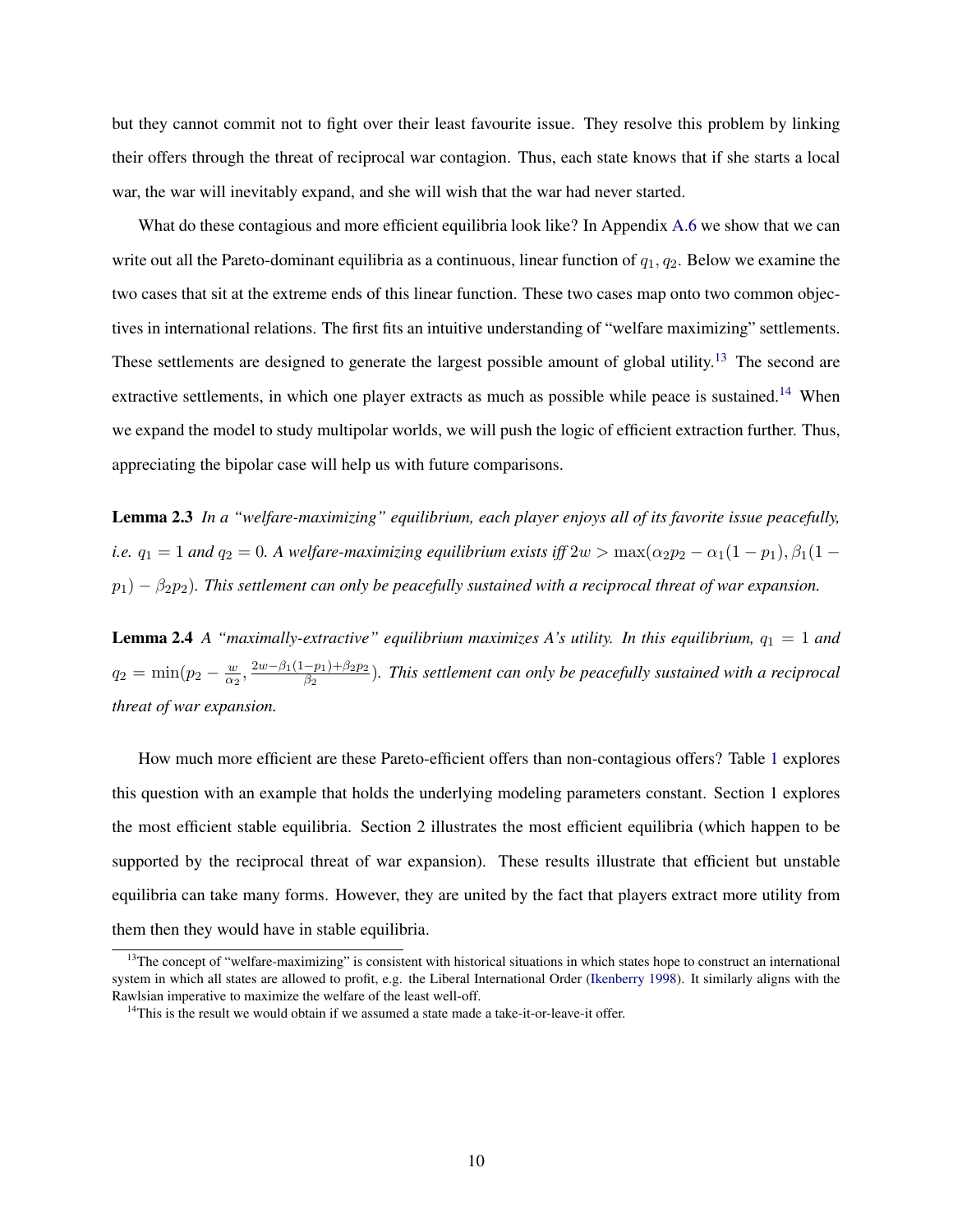<span id="page-11-1"></span>

|     |                                                                                                  | Settlement:                                     | A's utility | B's utility |  |
|-----|--------------------------------------------------------------------------------------------------|-------------------------------------------------|-------------|-------------|--|
|     | Sec 1: The stable equilibria that:                                                               |                                                 |             |             |  |
| (a) | Maximize A's utility                                                                             | $q_1 = p_1 + w/\beta_1, q_2 = p_2 + w/\beta_2$  | 1.177       | $1^*$       |  |
| (b) | Maximize "total welfare"                                                                         | $q_1 = p_1 + w/\beta_1, q_2 = p_2 - w/\alpha_2$ | 1.05        | 1.46        |  |
|     | Sec 2: The contagious equilibria that:                                                           |                                                 |             |             |  |
| (a) | Maximize A's utility                                                                             | $q_1 = 1, q_2 = p_2 - \frac{w}{\alpha_2}$       | 1.65        | $1.26**$    |  |
| (b) | Maximize "total welfare"                                                                         | $q_1 = 1, q_2 = 0$                              | 1.5         | 1.8         |  |
|     | Sec 3: Total war:                                                                                |                                                 |             |             |  |
|     | War payoff                                                                                       | $U^A = \alpha_1 p_1 + \alpha_2 p_2 - 2w$        | 0.65        |             |  |
|     |                                                                                                  | $U^B = \beta_1(1-p_1) + \beta_2(1-p_2) - 2w$    |             |             |  |
|     | Assumes $\alpha_1 = 1.5, \alpha_2 = \beta_1 = 0.5, \beta_2 = 1.8, w = .1, p_1 = 0.4, p_2 = 0.5.$ |                                                 |             |             |  |

Table 1: Settlements that can sustain peace for contagious and stable threats of war

Illustrating proposition [2.6,](#page-11-0)  $\ast$  leaves B with his minimum demand from fighting, but  $\ast\ast$  leaves B with more.

#### 2.1.1 Issue linkage through connected threats of war

We find that even under anarchy states can connect threats of war to support efficient exchange. This resembles classic arguments about institutional issue-linkage [\(Keohane](#page-35-7) [2005;](#page-35-7) [Poast](#page-36-4) [2012\)](#page-36-4). However, our results have two unique features that we now make explicit.

**Proposition 2.5** *Maximally extractive equilibria can include fair division.* If  $w > \frac{\beta_1(1-p_1)}{2+\beta_2/\alpha_2}$ , then in any *peaceful, Pareto-optimal settlement, both* A *and* B *have expected utilities strictly greater than their expected utility from war.*

[Fearon](#page-34-8) [\(1995\)](#page-34-8) tells us that if A has proposal power, he will leave B with just enough to avoid war. This is not the case in our model. We illustrate this in Table [1.](#page-11-1) Notice that B's utility from war is 1, but A's maximally extractive offer leaves B with 1.26. Why would A share the surplus? The answer lies in A's credible threat of war. The offers are sustained because issues are linked by each state's credible threat of war. If A takes too much of the surplus, he cannot credibly threaten to reciprocate. A makes a larger offer not because he values fairness, but because he must leave himself with a small enough fraction of the second issue that he can credibly threaten to fight.

<span id="page-11-0"></span>Because issue linkage requires credible threats, we can establish another result.

Proposition 2.6 *Issue linkage through threats of war has a lower interest bound. If players do not value*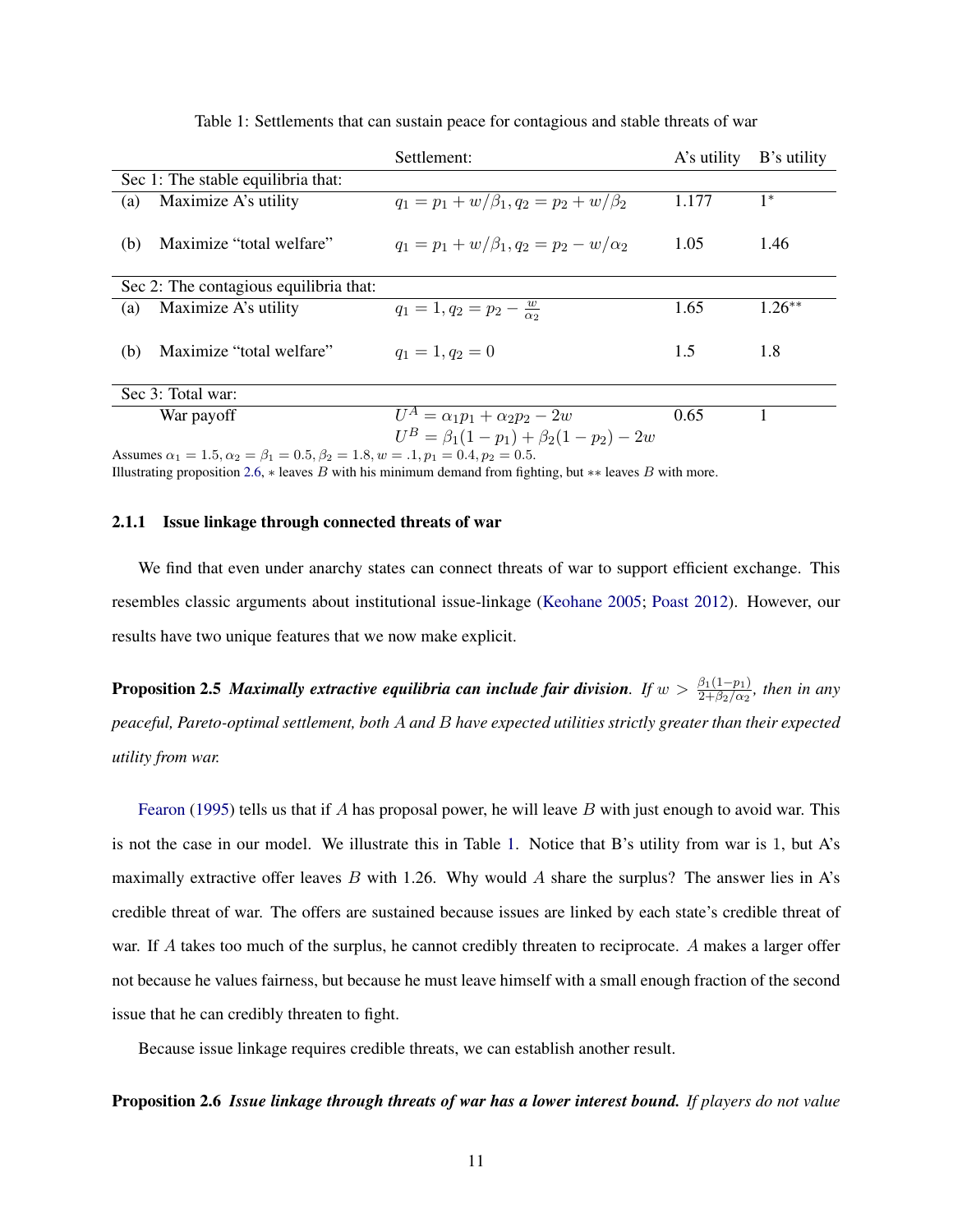*their least-favourite issue enough (i.e C<sub>1</sub> does not hold) then only stable settlements can be supported in equilibrium.*

If B cares too little about issue 1 ( $\beta_1$ ), then it cannot credibly threaten to expand a war should A threaten issue 2. Consequently, the only peaceful settlements would be stable ones, as defined in lemma [2.1.](#page-9-1) Pareto-improving settlements, such as the welfare-maximizing equilibrium in lemma [2.3,](#page-10-2) would be infeasible except in the trivial case where  $w \ge \max(\frac{\beta_1}{1-p_1}, \frac{\alpha_2}{p_s})$  $\frac{\alpha_2}{p_s}).$ 

This result clarifies results from issue linkage theory. Typically, liberal institutionalists suggest that efficient exchange is most likely when states care a lot about one issue and little about another [\(Keohane](#page-35-7) [2005\)](#page-35-7). Our analysis shows that this is not true if issue linkage is held together by reciprocal threats of war. In this case, states must care enough about the issue they trade away in order to make their threats credible, should peace fail.

This threshold condition holds important empirical implications. It might explain why Great Powers often leave seemingly-ideal bargaining chips off the table. For example, the United States never raised Soviet control over East Turkestan during negotiations at Yalta, even though the Soviets cared substantially about it and would have been willing to make concessions to secure their policy in the region [\(Wang](#page-37-13) [1999\)](#page-37-13). Why did the US not use East Turkestan as bargaining leverage? Our model suggests a simple answer: the United States did not care enough about East Turkestan to fight for it, and therefore could not credibly exploit it for exchange.

# <span id="page-12-1"></span>3 Re-negotiation and the risk of accidental war

In our baseline model, states always preferred efficient, contagious settlements over inefficient, stable settlements because nothing triggered the contagion process. In practice, much can go wrong in the decades after a peace conference concludes. Great powers usually negotiate over issues that extend beyond their sovereign borders. Over time, local populations can start insurgencies, refuse to pay taxes, or seek independence. This creates unanticipated local conflicts that can cause the settlement to break down over any one issue. $15$ 

<span id="page-12-0"></span> $15$ The model we present is a static model. Clearly, a problem with any conference settlement is that the the world changes. An emergent great power could demand a stake in one of the issues at hand, or one of the original great powers could experience a revolution that fundamentally alters their preferences or abilities, as France did in 1789. We leave these possibilities to dynamic models.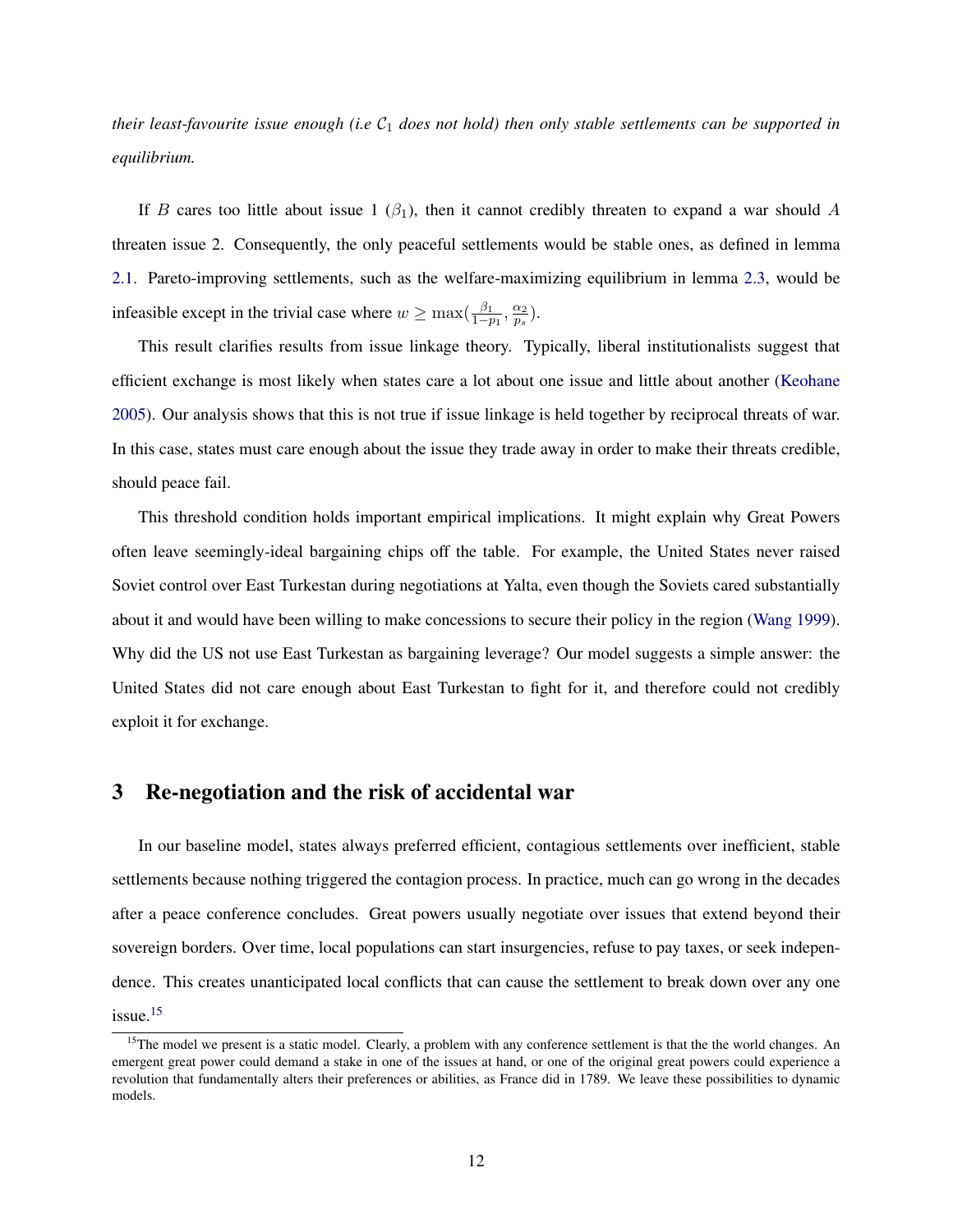The most famous example is the spark in Serbia that ignited World War I. In 1913, the great powers did not know that the July Crisis would come *with certainty*. However, they did assess that Europe was tense. They understood that the rise of nationalism would likely trigger a crisis somewhere in Europe at some point in the future (Röhl [1994,](#page-36-10) 162-189). Further, they all acknowledged that once a crisis did start, the settlement that sustained peace between them was likely to collapse. One might wonder: given that the risk of an accident was high, and that an accident would cause a contagious conflict, why didn't the great powers re-negotiate a more stable settlement?

To answer this question, we extend the baseline model. We assume that states have pre-negotiated an efficient, contagious settlement  $\tilde{q}$ . We then introduce the risk of an accidental war and the possibility of re-negotiation. Define the re-negotiated settlement as  $q^r = [q_1 = p_1, q_2 = p_2]$ . Notice that  $q^r \in q^{\dagger}$ , i.e.  $q^r$ is stable. Define two independently drawn random variables  $\psi_1, \psi_2 \in (0, 1)$  as the risk Nature plunges the respective issue into conflict.<sup>[16](#page-13-0)</sup>

As before, we assume that all issues start in a state of peace ( $\omega = \emptyset$ ) and that states are aware of the pre-negotiated settlement  $\tilde{q}$ . Then, the game unfolds as before, except that, before players decide whether to accept the settlement, the following occurs:

- 1. Players vote whether to attend a re-negotiation conference.
	- iff all vote to attend, Nature imposes settlement  $q<sup>r</sup>$  upon them. Otherwise,  $\tilde{q}$  remains the settlement.
	- For each issue *i*, Nature forces players to declare war against each other with probability  $\psi_i$ , but otherwise sustains peace.

First we characterize the conditions under which both states agree to either re-negotiation or not.

Proposition 3.1 *If either the risk of an accident over any one issue is high, or the cumulative risk of an accident over both issues is high, or the cost of war is high, then states agree to renegotiate. If instead these parameters are low, both states prefer to risk war contagion and do not want to renegotiate.*

We report the analysis in Appendix [B.](#page-42-1) Players' decisions to renegotiate follow a simple utility comparison. This comparison weighs the benefits from efficient exchange against the risks of war contagion, should

<span id="page-13-0"></span><sup>&</sup>lt;sup>16</sup>Incomplete information generates a similar result. We model an accident because we study a settlement that was in place for a long time.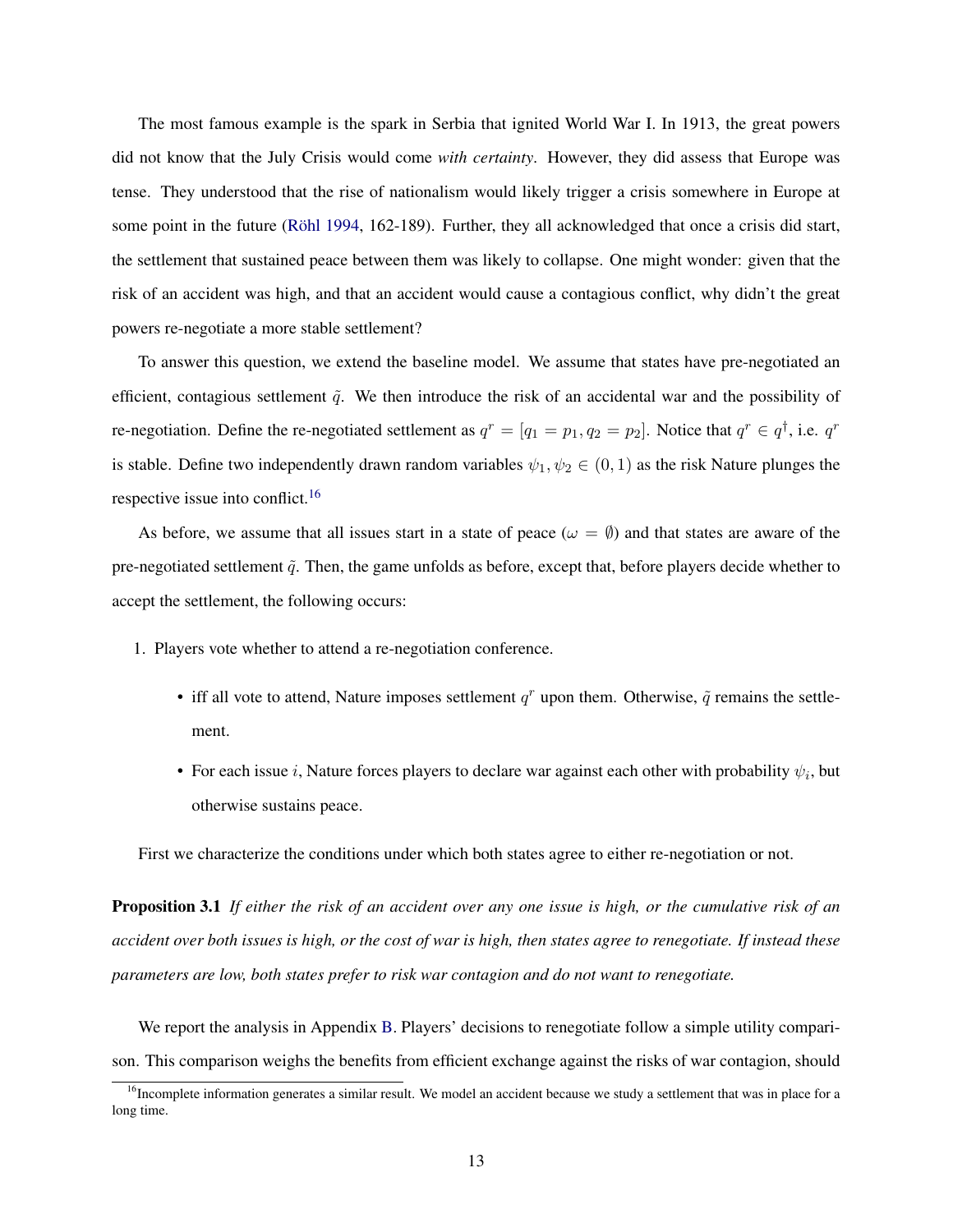Nature spark an accidental conflict. When the risk of an accident is high (low), both want to renegotiate (retain the efficient bargain).

The model reveals that states do not always share a preference for re-negotiation. When the risk of an accident is moderate, one calls for renegotiation but the other refuses because she prefers to profit from efficient exchange even at a moderate risk of war contagion. We use comparative statics to characterize the equilibria when players disagree. The formal analysis is in Appendix [B.](#page-42-1) Here, we summarize the results.

Proposition 3.2 *Great power preferences to re-negotiate world order diverge, leading one state to demand renegotiation and the other to refuse, if:*

- *The initial settlement is closer to extractive (Lemma [2.4\)](#page-10-3) than welfare-maximizing (Lemma [2.3\)](#page-10-2). The state that profits the most from extraction refuses re-negotiation.*
- *One state has balanced preferences over the two issues, but the other cares a lot more about one issue than the other (e.g.*  $\alpha_1 - \alpha_2 >> \beta_2 - \beta_1$ ). The state with divergent preferences (A in this example) *refuses re-negotiation.*
- *One state is stronger than the other on both issues. In this case, the weaker state refuses re-negotiation.*

To be clear, this analysis emphasizes pre-war re-negotiation given that an accident is possible. We emphasize this form of re-negotiation because it matches the puzzle of World War I, among other notable cases. In Appendix [B.1,](#page-43-0) we allow states to re-negotiate one issue peacefully while fighting a war over a second issue. Allowing for frictionless re-negotiation once a war has started could cause all efficient exchange to unravel because states can initiate wars in one region and offer a compromise in the other. Moreover, we cannot find a historical case in which two belligerents re-distributed issues that were still at peace in order to prevent a war from spreading.

Appendix [B.1](#page-43-0) explains why re-negotiation does not compromise our result. First, we study a model where states can re-negotiate once war has started, but are uncertain about what their proposal power will be. In this case, they prefer efficient peace rather than local war with re-negotiation. The reason is that war and a settlement must fit within Fearon's bargaining ranging, forcing states to take inefficient deals in expectation. Second, we theorize that states pay a cost if they re-distribute an issue at peace while fighting an all-out war in a different theatre. Our results obtain if re-negotiating an issue at peace is sufficiently costly.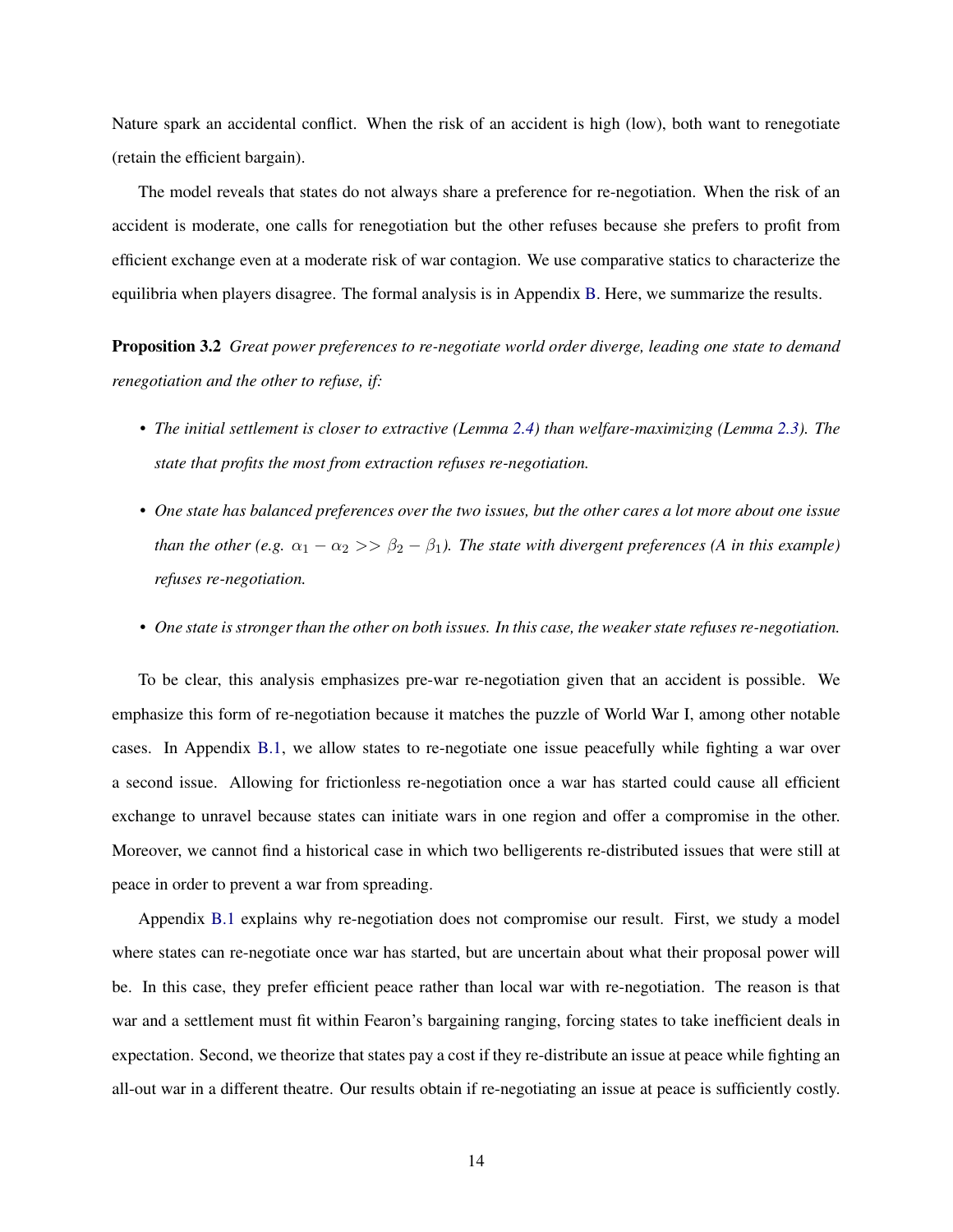Finally, if we allow any state to expand war at any moment (and not only after they are attacked) then any equilibrium that sustains peace is re-negotiation proof following a local war.<sup>[17](#page-15-0)</sup>

# 4 Multipolarity, complexity and war initiation

Waltz argued that polarity, the number of great powers in the international system, fundamentally affected the risk of war. Looking at the historical record, he noted that bipolarity produced simple agreements and few major conflicts. In contrast, multipolar worlds produced complex agreements and more conflicts. Observing this trend, he intuited that more complex systems were more prone to conflict initiation and war contagion.[18](#page-15-1)

This argument sparked fierce debate. [Hopf](#page-35-13) [\(1991\)](#page-35-13) shows that multipolar systems are often peaceful. Others disagree (see [Midlarsky and Hopf](#page-36-11) [1993\)](#page-36-11). Waltz himself wondered why forward-looking states do not realize that starting a small war would cascade into a large one. He conjectured that states initiated local wars because they irrationally did not fully comprehend the chain reactions they would trigger.

We now extend our model to three players to better understand complexity in multipolar systems and address the puzzle of rational war initiation in multipolar worlds. First, we make precise what [Waltz](#page-37-3) [\(1979\)](#page-37-3) meant by multipolar complexity. That is, we contrast the agreements that sustain peace in bipolar and multipolar worlds. We argue that multi-polar systems allow for more complex threats of war contagion. We conjecture that complexity is difficult to define informally, or measure empirically, because threats of wartime contagion are usually unobserved. But that does not mean that complex threats do not have important affects. We show theoretically that the anticipation these complex threats in multi-polar worlds sustain agreements that cannot be sustained in bipolar worlds.

Second, we show that complexity features of multi-polar agreements can also explain rational war initiation with complete and perfect information. That is, it is possible to forge peace agreements that accept some chance of world peace, some chance a local war breaks out, and some chance the system collapses into a multi-actor, multi-issue conflict.

<span id="page-15-0"></span> $17$ Consider a sub-game in which both states initiate war over issue 2 if a war starts over issue 1. Since both states launch war there is no profitable deviation to no-war.

<span id="page-15-1"></span><sup>&</sup>lt;sup>18</sup>Waltz argues that in multipolar worlds "Dangers are diffused, responsibilities blurred, and definitions of vital interest easily obscured... To respond rapidly to fine changes is at once more difficult, because of blurred responsibilities, and more important, because states live on narrow margins. Interdependence of parties, diffusion of dangers, confusion of responses: These are the characteristics of great-power politics in a multi polar world" [1979,](#page-37-3) 171.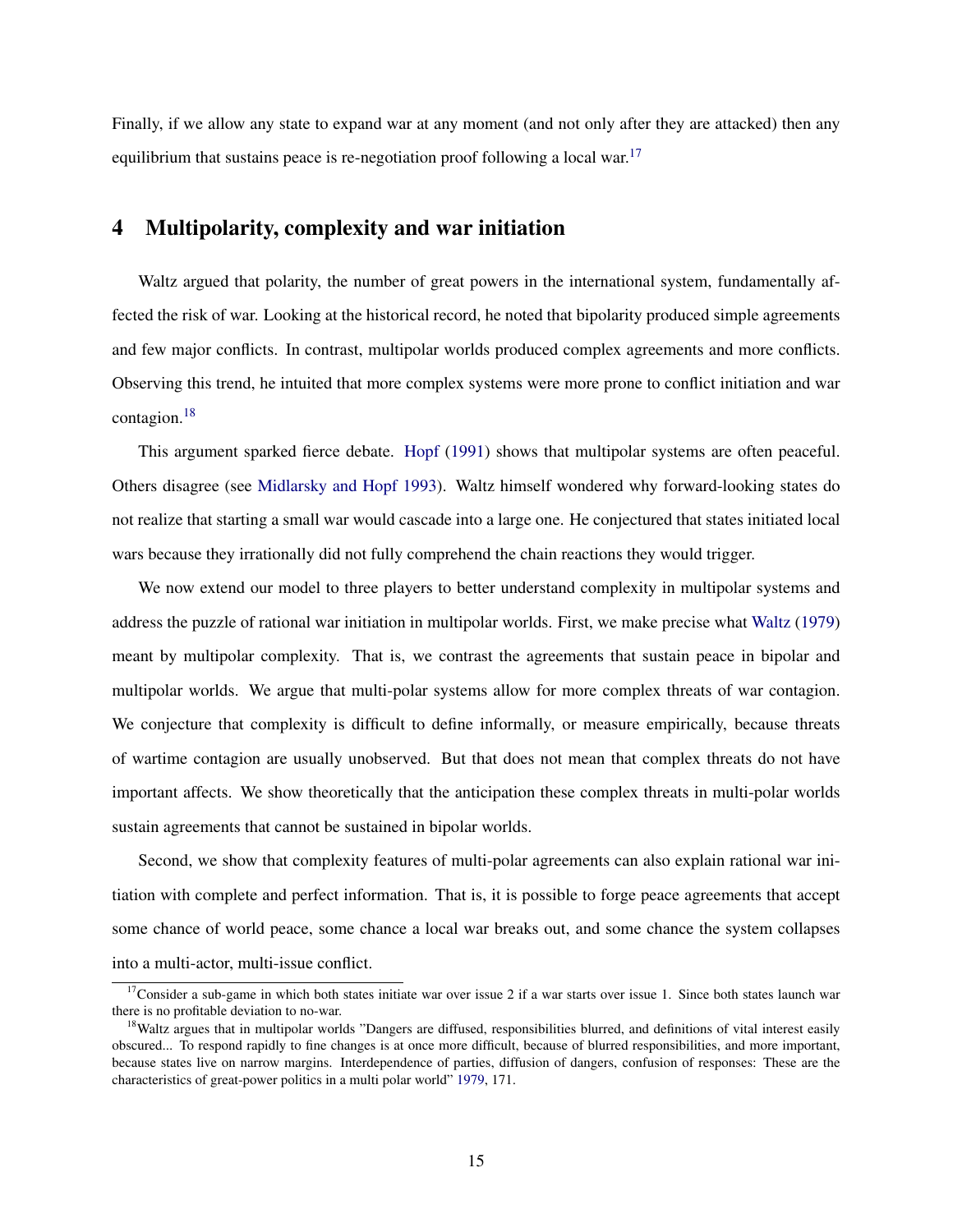### 4.1 Setup

We extend the model to three players,  $j \in A, B, C$ , who bargain over two issues each (i.e. six bilateral bargains). Adding a third player generates considerable complexity both to strategies and to notation. To deal with this complexity, we assume that in every bilateral relationship each player values one issue high  $H = 1$  and the other low  $L \in (0, 1)$ . We assume players have complementary preferences (e.g. what A values high B values low). In the bipolar model, we would express this as  $H = 1 = \alpha_1 = \beta_2 > \alpha_2 = \beta_1 =$ L.

We denote a specific good, associated offers, and war choices with subscripts  $mn$ , where actor m values the good high and n values the good low. Accordingly, we define  $q_{mn}$  as an offer over the good mn in which m gets  $q_{mn}$  and n gets  $1 - q_{mn}$ . For example, issue AC is valued High by A and Low by C; player A gets  $q_{AC}$  in peace and wins a war over AC with probability  $p_{AC}$ . The same players also contest CA, which C values high and A values low; A gets  $1-q<sub>CA</sub>$  in peace and wins war with  $1-p<sub>CA</sub>$ . The following condition will sometimes be helpful to make the analysis tractable; we will indicate below when we employ it:

$$
C_2: p_{AC} = 1 - p_{CA} > p_{AB} = 1 - p_{BA} > \frac{1}{2} \text{ and } p_{AC} > p_{BC} = 1 - p_{CB} > \frac{1}{2}
$$

 $C_2$  requires that p obey a simple linear ordering of players' strength; informally, it requires  $A > B > C$ .

We re-define a settlement as a vector  $q = [q_{AB}, q_{BA}, q_{BC}, q_{CB}, q_{CA}, q_{AC}]$ . We re-define  $\omega$ , the state variable that records what issues are at war, to include two letter indices (eg  $AB$ ,  $AC$ ).

The sequence of moves is identical to the baseline, bipolar game, except that step (2) is repeated until every issue is at war, or until no state takes the opportunity to declare war.

#### 4.2 Defining Waltzian complexity in multi-polar worlds

Waltz and others [\(Keohane](#page-35-7) [2005\)](#page-35-7) argued that multipolar agreements were more complex. But what did they mean by complex? We now study equilibria that can sustain peace in multipolar but not bipolar worlds. We argue that these agreements are more complex in terms of the threats of war contagion that sustain them. Specifically, the contagion pathways that sustain multipolar peace can include stochastic attacks or multilateral threats that drag third-parties into war.

We then show that these more complex threats have important implications for the negotiated settlements we observe. Settlements supported by complex threats defy what bilateral theories suggest is possible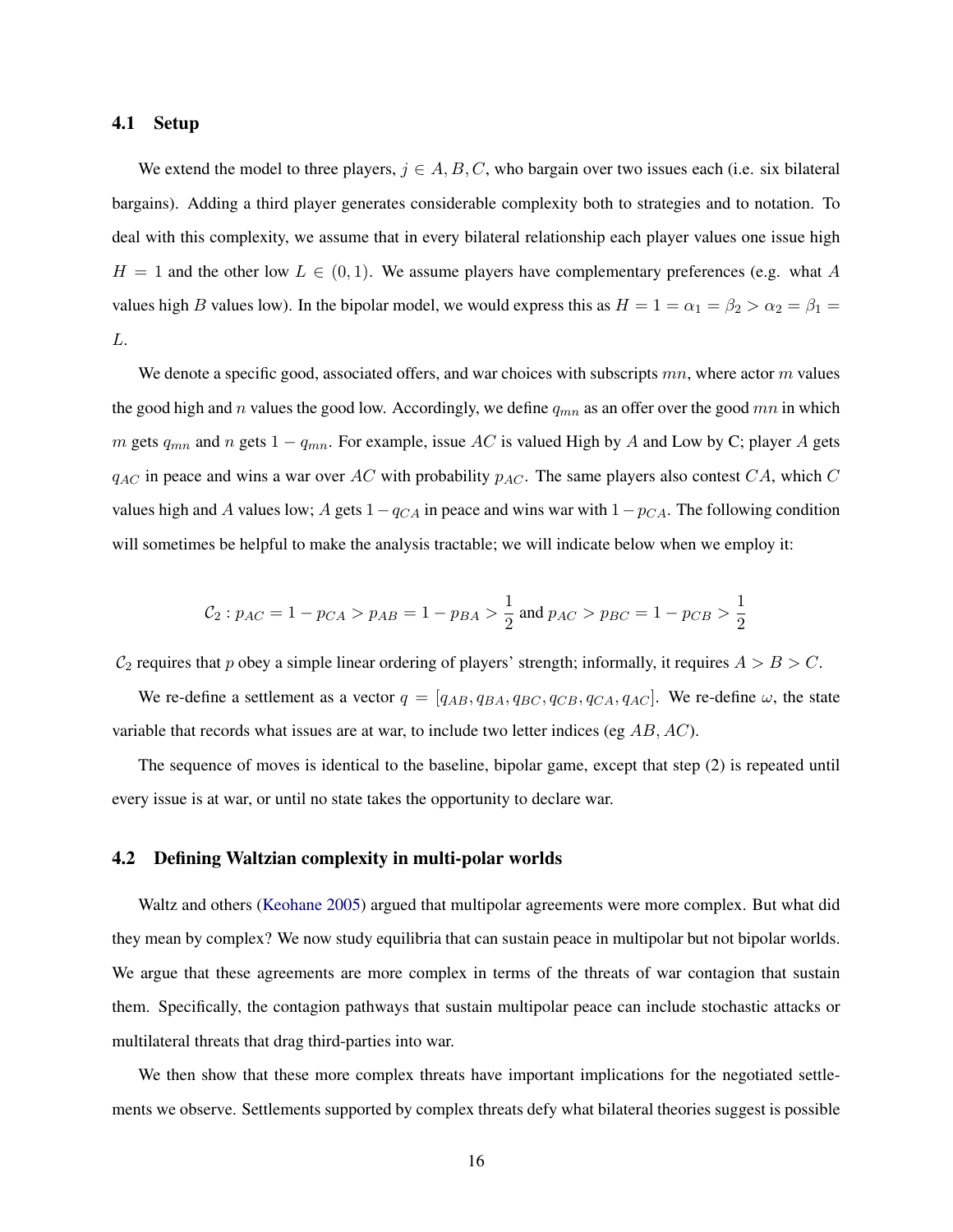[\(Joseph](#page-35-3) [2020\)](#page-35-3). For example, one state will accept peace with another, even though she gets less than her minimum demand for fighting in that dyad. These two points are related. We can only support counterintuitive distributions when contagion would drag third-parties into conflict or include stochastic elements.

What do we mean by complex threats? Table [2](#page-18-0) visualizes three threats of war contagion that can peacefully sustain some offer in a multipolar world. Row 1 visualizes reciprocal (i.e. within-dyad) threats of war. In the bipolar world all efficient agreements relied on reciprocal war-contagion (Proposition [2.2\)](#page-9-2). In the multipolar world, reciprocal contagion also sustains many efficient equilibria.

Rows 2 and 3 depict threats that can sustain some peaceful offer in a multipolar world but not a bipolar. The threats in rows 2 and 3 are more complex than reciprocity (row 1) because they increase the number of states and issues that are dragged into war once war starts. By involving more actors and issues, these complex threats also expand the scope of war contagion.

Row 2 presents a chain-reactive threat. It sustains an efficient settlement by dragging a third party into the dispute. A is considering attacking  $B$ . In equilibrium, if  $A$  attacks  $B$ ,  $B$  attacks  $C$ , and then  $C$  attacks A. A is deterred from attacking B because of the threat imposed by C.

Row 3 presents a contingent threat. A is considering attacking  $B$ . B's response is stochastic. With some probability,  $B$  reciprocates against  $A$ . Otherwise,  $B$  attacks  $C$ , setting off a chain reaction in which  $C$ attacks A. C's response is contingent. C only attacks A if B attacks C first.

More complex threats expand the scope of feasible, Pareto-dominant peaceful bargains. Because these threats spread conflict to additional actors and additional issues, states can construct more extractive and more efficient offers than are possible with simple reciprocity. Understanding the often-tacit threats sustaining multipolar settlements is vital to understanding the peace that emerges.

<span id="page-17-0"></span>Proposition 4.1 *In a bipolar world, agreements that sustain peace are bounded by each state's minimum demand for war over two issues. In a multipolar world, we can sustain peace with agreements in which* A *extracts so much from* B *that* B *prefers to fight two bilateral wars against* A*.*

<span id="page-17-1"></span>Proposition 4.2 *In a bipolar world, agreements that sustain peace are bounded by each state's credible threat of retaliation. In a multipolar world, we can sustain peace with agreements in which* A *extracts so much from* B *on both issues, that* A *cannot threaten to reciprocate if* B *initiates a conflict over either issue.*

Propositions [4.1-](#page-17-0)[4.2](#page-17-1) are existence claims. We can validate both with a single example that we describe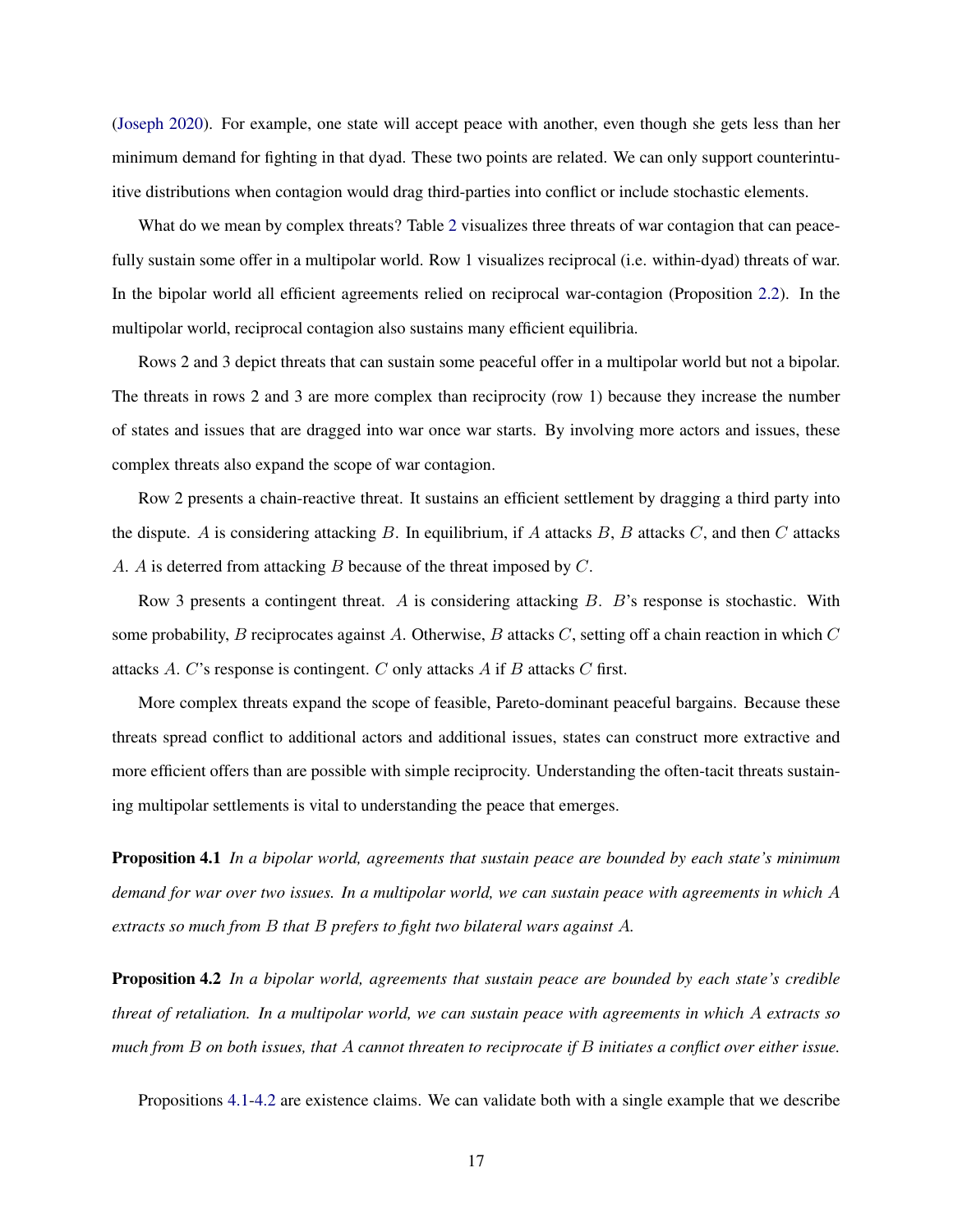<span id="page-18-0"></span>

|  | Table 2: Waltz' Complex Threats: Threats of war contagion that can sustain peace in multi-polar worlds. |  |  |
|--|---------------------------------------------------------------------------------------------------------|--|--|
|  |                                                                                                         |  |  |

| Visualization                                                         | Example                                                                                                                                                                | States at<br>war | Local<br>conflicts |  |
|-----------------------------------------------------------------------|------------------------------------------------------------------------------------------------------------------------------------------------------------------------|------------------|--------------------|--|
| Case 1: Reciprocal Threats (possible in bipolar)                      |                                                                                                                                                                        |                  |                    |  |
| В<br>А                                                                | If $A$ attacks BA, $B$ attacks $AB$                                                                                                                                    | 2/3              | 2/6                |  |
| Case 2: Chain-Reactive Threats (not possible in bipolar)              |                                                                                                                                                                        |                  |                    |  |
| $\boldsymbol{B}$<br>$\boldsymbol{A}$                                  | If $A$ attacks CA, $C$ attacks $BC$ ,<br>and $B$ attacks $AB$                                                                                                          | 3/3              | 3/6                |  |
| Case 3: Contingent (Stochastic) Threats (not possible in bipolar)     |                                                                                                                                                                        |                  |                    |  |
| (1)<br>В<br>$(2a)$ $\lambda$<br>2b) $1 - \lambda$                     | Step 1: A initiates war against $B$<br>on BA. Step 2a: B reciprocates<br>by attacking $AB$ (prob, $\lambda$ ). Step<br>2b: B attacks C at $CB$ (prob 1 –<br>$\lambda)$ |                  |                    |  |
| 2a. (pr $\lambda$ )<br>2b. (pr. $1 - \lambda$ )                       |                                                                                                                                                                        |                  |                    |  |
| (1)<br>(1)<br>В<br>$\boldsymbol{A}$<br>Β<br>A<br>(2a)<br>(3b)<br>(2b) | Step 3a: Given 2a, the war stops<br>expanding. Step 3b: Given 2b,<br>$C$ attacks $A$ at $AC$ .                                                                         | (2 or 3)/3       | (2 or 3)/6         |  |

Notes: Each panel visualizes a pathway for war contagion thathttps://www.overleaf.com/project/5fd61b81729535f0870155cb is part of an equilibrium that sustains an efficient peace. Arrows represent the direction of contagion. In case 1, line-types represent common contagion pathways. In case 3, line-types represent the sequence of attacks.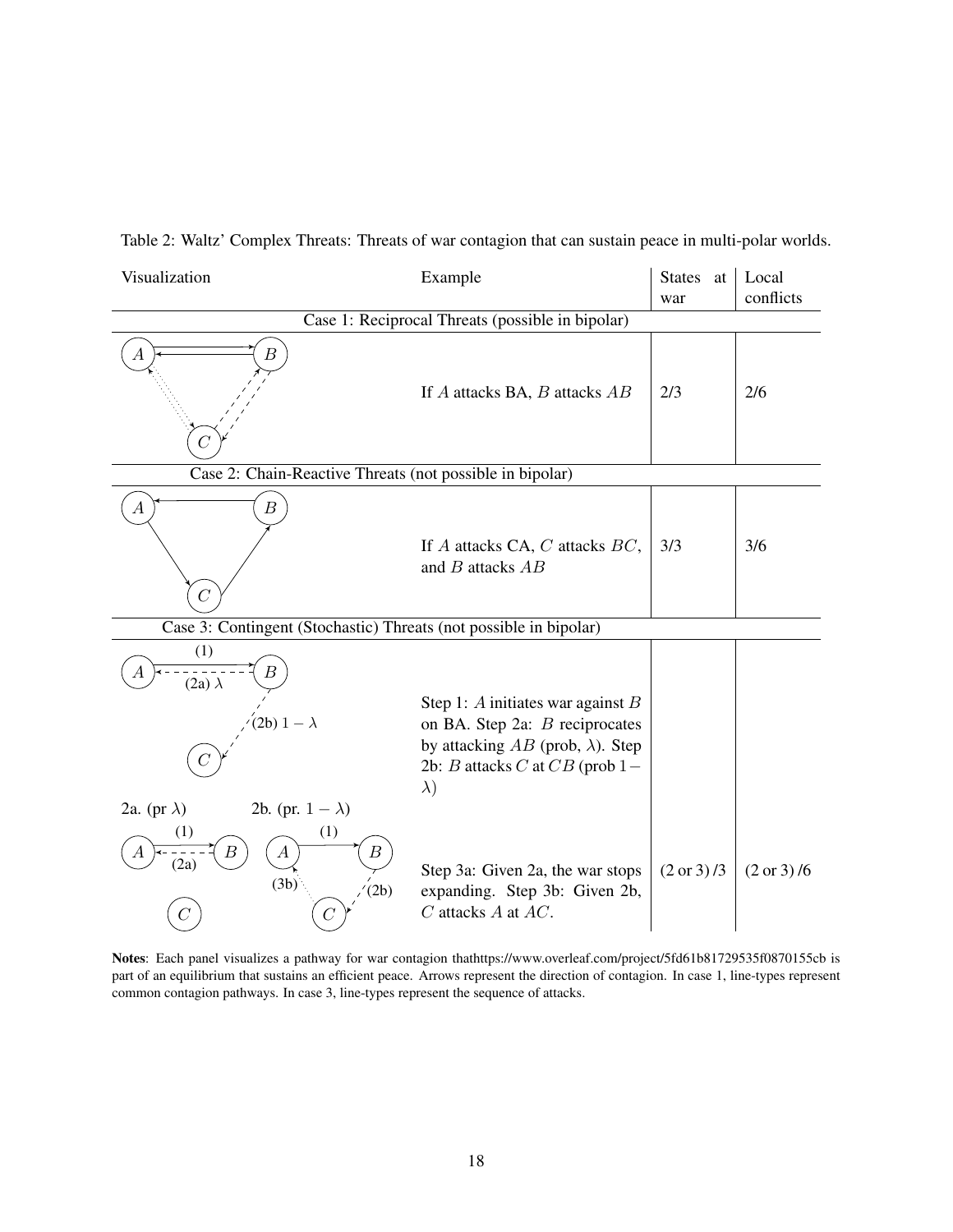in Table [3.](#page-20-0)<sup>[19](#page-19-0)</sup> Consider a world in which C is the weakest state, A is the strongest, and B is in the middle. Specifically, let  $p_{CA} = \frac{1}{12}$ ,  $p_{CB} = \frac{1}{6}$  $\frac{1}{6}$ ,  $p_{AB} = \frac{3}{4}$  $\frac{3}{4}$ . Take C's perspective and ask this question: for a specific set of punishment strategies, what peaceful settlement will maximize C's utility?

Column 2 of Table [3](#page-20-0) assumes that states will play reciprocal punishments. As it shows, the offer that maximizes C's utility is equivalent to what  $C$  would get from two maximally extractive bilateral bargains. Thus, adding in a third player yields no extra insights if we assume that threats of war contagion are reciprocal.

Column 1 of Table [3](#page-20-0) assumes that peace is supported by a more complicated set of threats for war contagion. (For complete description, see Appendix [C.1.](#page-44-0)) It includes a chain-reactive threat: if A attacks  $C$ over CA, C expands the war to BC, and B, in turn, expands the war to AB and BA.

As described in proposition [4.1,](#page-17-0) player  $C$  exploits this chain reaction to extract more of the surplus than what reciprocity allows.  $C$  effectively 'hires'  $B$  to make coercive threats against  $A$ . Even though  $A$ is stronger than  $C$ , A knows that war against C will will trigger B to attack A. Thus, C can exploit B's strength, and B's credible threat, to extract more of the surplus from A.

As described in proposition [4.2,](#page-17-1) C has extracted so much in its relations with A that it cannot threaten war against A, even if A attacks  $CA$  and/or  $AC$ . In the bipolar world, Lemma [2.4](#page-10-3) makes this situation impossible. It is possible in the multipolar world because C has left itself a credible threat against  $BC$ , which will in turn trigger war between A and B.

In Appendix [C.1.1](#page-45-0) we generalize these results by showing that reciprocal threats of war cannot sustain offers that contain the features described in proposition [4.1](#page-17-0)[-4.2.](#page-17-1) We reinforce our finding that multi-polar systems can generate offers that seem to defy standard bargaining results because they facilitate uniquely complicated threats of war. However, it is also possible to extend the logic of bipolar efficiency (and also stability) to multipolar systems. Later, we'll use this insight to explain some puzzling empirical heterogeneity in seemingly similar settings.

<span id="page-19-0"></span><sup>&</sup>lt;sup>19</sup>To be clear, this is not the only example: focusing on extreme settlements, or violating  $C_2$ , will further exaggerate what a player is able to extract. We focus on this example because it obeys strict limits on  $p_{ij}$ ; because it shows how even a very weak state (C) can extract a surprisingly large share of the pie from her rivals (A and B); and because it demonstrates counterintuitive strategies a diplomat might employ. We provide technical details in Appendix [C.1.](#page-44-0)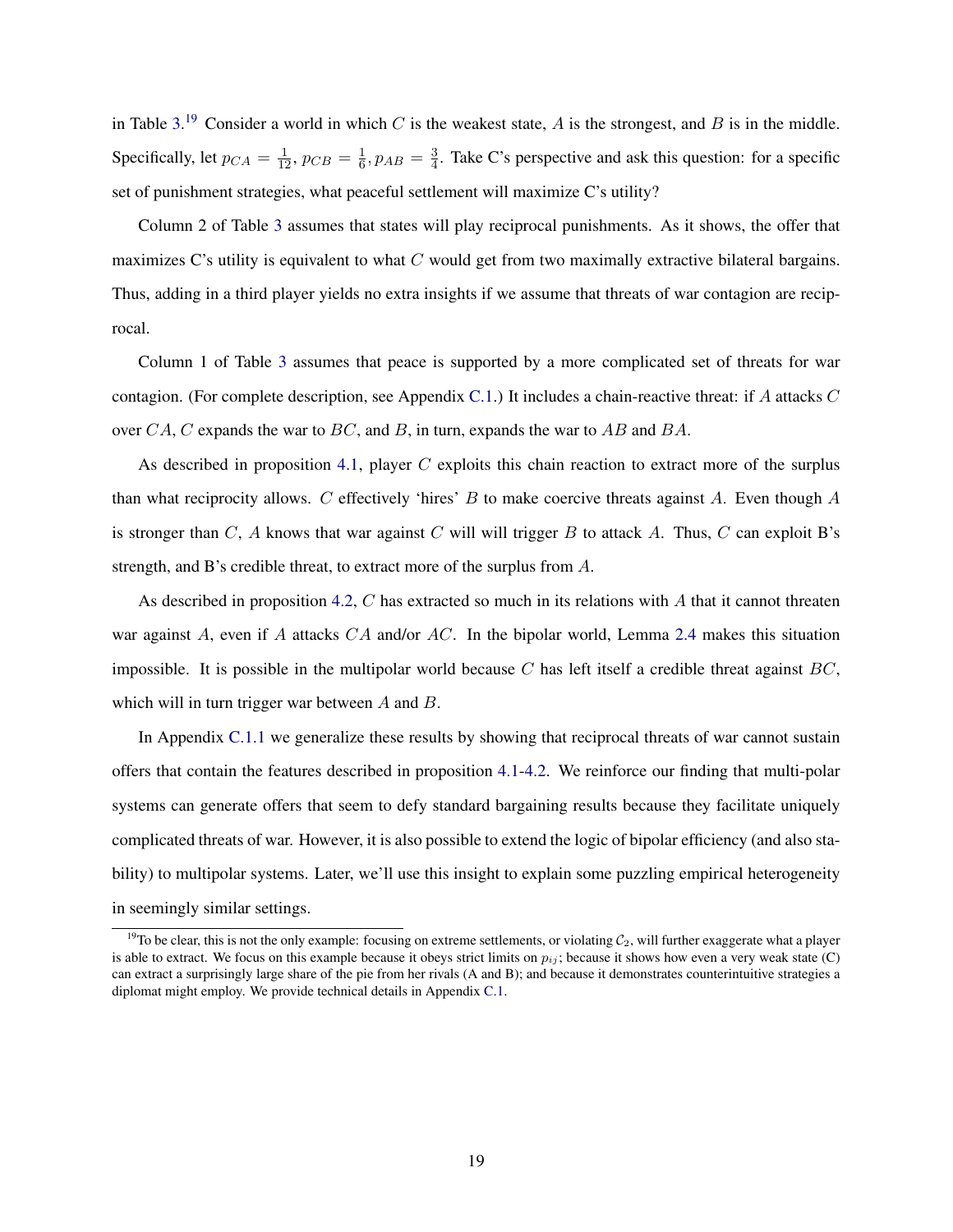<span id="page-20-0"></span>

Table 3: Visualizing the most  $C$  can extract given different threats of war contagion

Other parameters:  $p_{CA} = \frac{1}{12}$ ,  $p_{CB} = \frac{1}{6}$  $\frac{1}{6}$ ,  $p_{AB} = \frac{3}{4}$  $\frac{3}{4}$ ,  $L = \frac{3}{5}$  $\frac{3}{5}$ ,  $w = \frac{1}{12}$ 

Notes: Pictures visualize what C can extract in peace given a specific punishment strategy. This is what C would have offered<br>Notes: Pictures visualize what C can extract in peace given a specific punishment strategy. Thi in an ultimatum bargain. The thick black segments represent C's share of an offer. Larger thick black lines mean C gets more in peacetime. Grey segments represent A's share. Thin lines are B's share.

# 4.3 Rationalist war initiation with complete information.

So far, we have focused on settlements where no state wants to initiate war. Thus, war only occurred when we allow for an accident (section [3\)](#page-12-1). We now use the logic of complex peace to provide a rationalist logic for war initiation in multipolar worlds. We call these *volatile* equilibria. In them, no player initiates war with certainty, but at least one player initiates war with positive probability.

Volatility is distinct from four other concepts. First, unlike unsustainable settlements, volatile equilibria include some chance of global peace, i.e. all players accept the settlement. Second, unlike peaceful settlements, volatile equilibria include some chance of war initiation. Third, unlike contagion, volatility describes a settlement with a strategic choice to initiate war, whereas contagion describes the risk that a local war spreads after it begins. Finally, unlike accidental conflict (section [3\)](#page-12-1), volatility requires a conscious choice to initiate war knowing that contagion could follow.

Volatile settlements exist under a variety of conditions. The proposition below outlines a non-exhaustive list of plausible sufficient conditions for their existence.<sup>[20](#page-20-1)</sup> Note that these conditions are fairly lax — e.g. the floor for w never exceeds  $\frac{1}{8}$  — and so volatile equilibria are possible in a wide variety of real circumstances.

<span id="page-20-2"></span><span id="page-20-1"></span> $^{20}$ See appendix [C.1](#page-44-0) for examples which violate one or more of these conditions.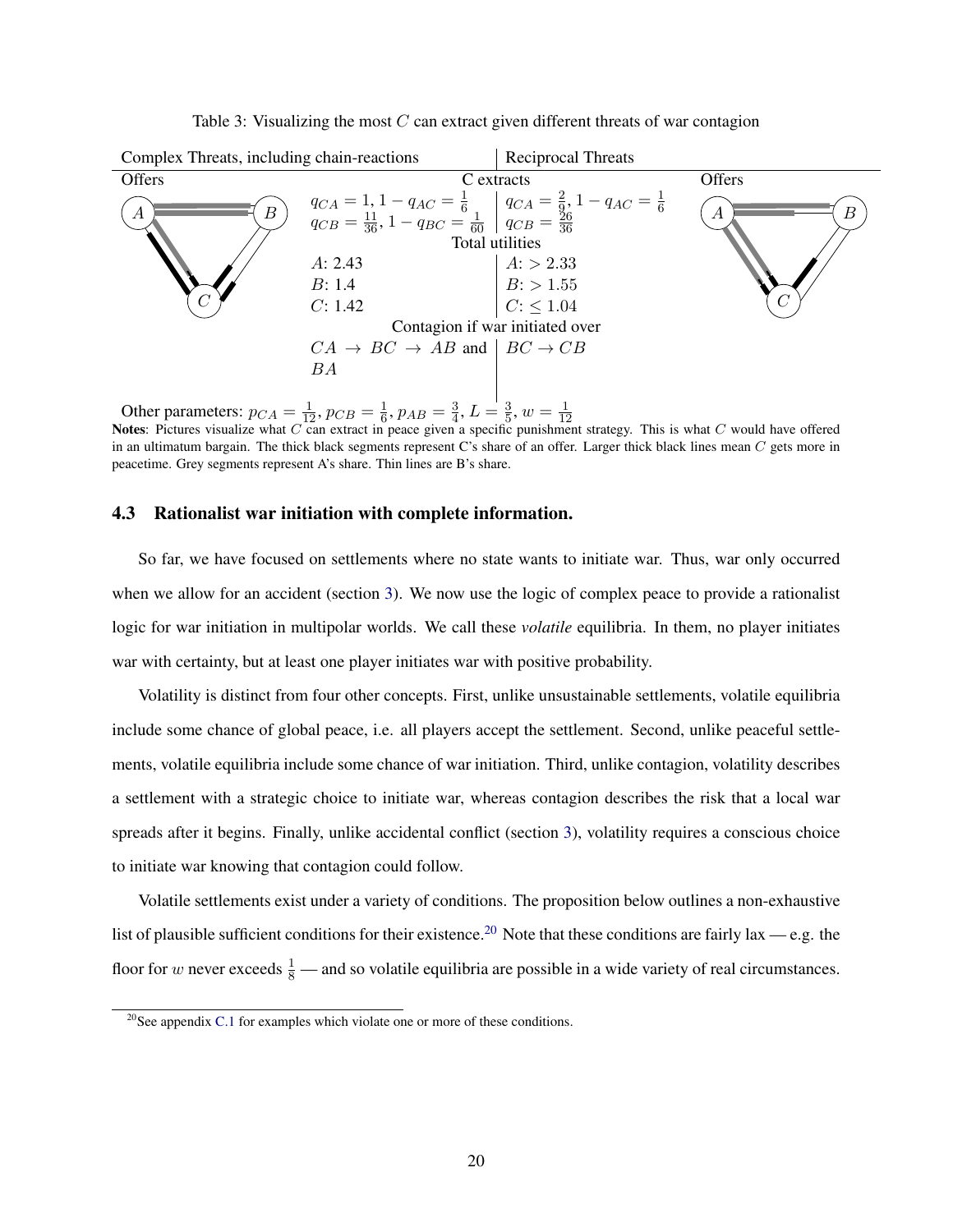Proposition 4.3 *A volatile equilibrium must exist if the following hold:*

$$
C_1 \text{ and } C_2
$$
\n
$$
p_{BC} \le p_{AB}
$$
\n
$$
L \le \frac{1}{2}
$$
\n
$$
w > \max\{\frac{1}{3}p_{BA}, \ p_{AB}\frac{L}{2L+1}\}L
$$

*In a volatile equilibrium, each of the following has nonzero probability: global peace, a non-contagious war that involves two actors fighting over a single issue, and contagious war that includes many actors and issues.*

In volatile settlements, one state (for example, A) extracts an enormous amount of the surplus from the others ( $B$  and  $C$ ). A extracts so much from  $B$  and  $C$  that  $A$  cannot credibly threaten retaliation if any one opponent initiates war against him. However, the amount  $A$  extracts is low enough that if both  $B$  and  $C$ simultaneously attack A, then A can threaten to retaliate. Furthermore, A's retaliation triggers a contagious war that plunges multiple territories into conflict.

 $B$ 's best outcome is realized if  $B$  attacks  $\overline{A}$  leading to a local war in a single theatre.  $B$ 's worst outcome is realized if  $B$  and  $C$  simultaneously attack, leading to global war contagion. Thus, whether  $B$  profits from initiating war depends on what  $C$  does.  $B$ 's middle outcome is that  $B$  does not initiate war. Critically, if  $B$ does not launch a war, B's utility does not depend on C's action. C has an equivalent preference order.

In the end, B's and C's best strategies are to keep each other guessing by initiating war with nonzero probability. This creates some probability of global peace, some probability of a local war, and some probability of a global conflict.

In theory, a volatile equilibrium could unravel if  $B$  and  $C$  could coordinate so that only one launched an attack. The trouble is, they do not want to coordinate with each other. Both want to challenge the status quo, and neither will stand down if his promise to fight would be believed. In this way, the extractive state  $(A)$ in this example) can keep other actors in check only if it exploits all of them a large amount. Had A taken a huge amount from  $B$  but not  $C$ , then  $B$  would have initiated war with certainty because  $B$  knows that  $C$ will not attack.

To be clear, volatile equilibria are usually (though not always) Pareto-dominated by a peaceful equi-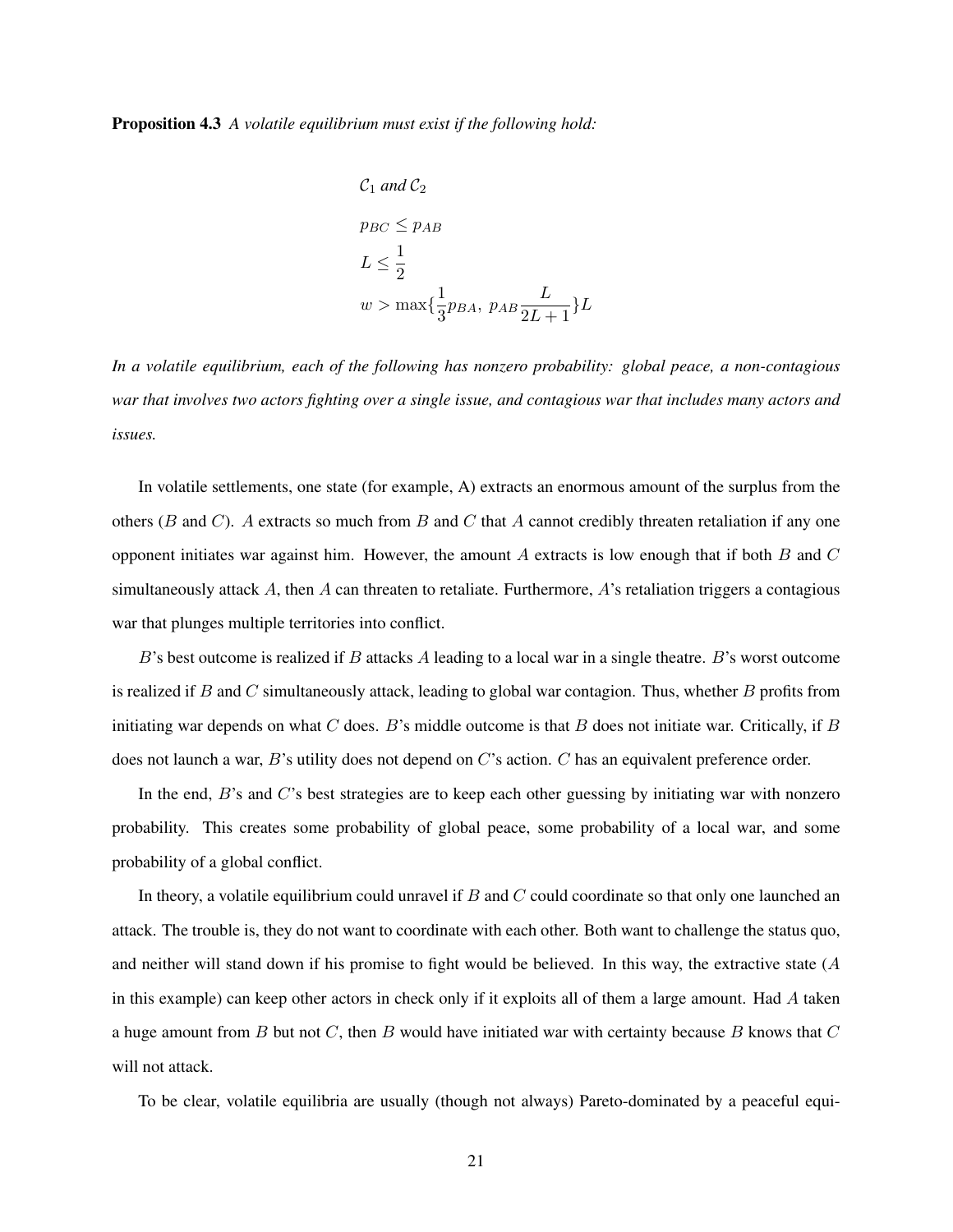librium. Nonetheless, we believe that volatile world orders are plausible for several reasons. Below we describe two rationalist reasons. We report technical examples in Appendix [C.2.](#page-46-0)

First, the possibility of an accidental crisis can make highly extractive, volatile settlements more attractive than less extractive, more stable equilibria. In a volatile equilibrium, the exogenous risk of a crisis can be absorbed without reducing A's overall payoff. For example, if there is an exogenous hazard  $\psi_{AC}$  of accidental conflict over  $AC$ , then C will simply reduce the probability it attacks  $AC$  by the same amount, leaving A's volatile payoff unchanged. By contrast, in a non-volatile settlement, the hazard  $\psi_{AC}$  would necessarily reduce  $A$ 's expected payoff. When the risk of an accident over a specific issue is sufficiently high, certain volatile equilibria leave the extractive state better off than other world orders.

Second, a rational leader with a short time horizon might prefer a volatile settlement to a peaceful one. If we consider the universe of settlements that can end in global peace, the most extractive are almost always volatile. Because the costs of volatility will accrue only in the long run, whereas extracted rents will begin flowing immediately, a leader might sacrifice the long-term interests of his nation to present a domestic audience with an immediate short-term gain.

The logic of volatile settlements complements [Waltz](#page-37-3) [\(1979\)](#page-37-3)'s broader argument. Waltz was puzzled why states could not anticipate the far-reaching consequences of the local wars they started. From the war initiator's perspective, war could lead to either an undesirable, global war through a contagion process, or a desirable local war. Consistent with Waltz, we argue that miscalculation can arise in multipolar worlds because the consequences that follow from war initiation depend on what else is happening in the system. When there are many aggrieved states, one initiator cannot control nor perfectly anticipate another's choices. Many states, each with unique incentives to initiate war, create the possibility for catastrophic war. We go one step further by explaining why states would agree to live in this world. At least one state may construct a volatile peace that risks highly contagious war because it allows him to extract a surprisingly large amount from peace—so long as peace lasts.

# <span id="page-22-0"></span>5 Implications for two other research agendas

Above, we emphasized the model's implications for issue linkage and for polarity and conflict. Below we explain how our theory contributes to two other research agendas. We will illuminate aspects of these contributions in our case material.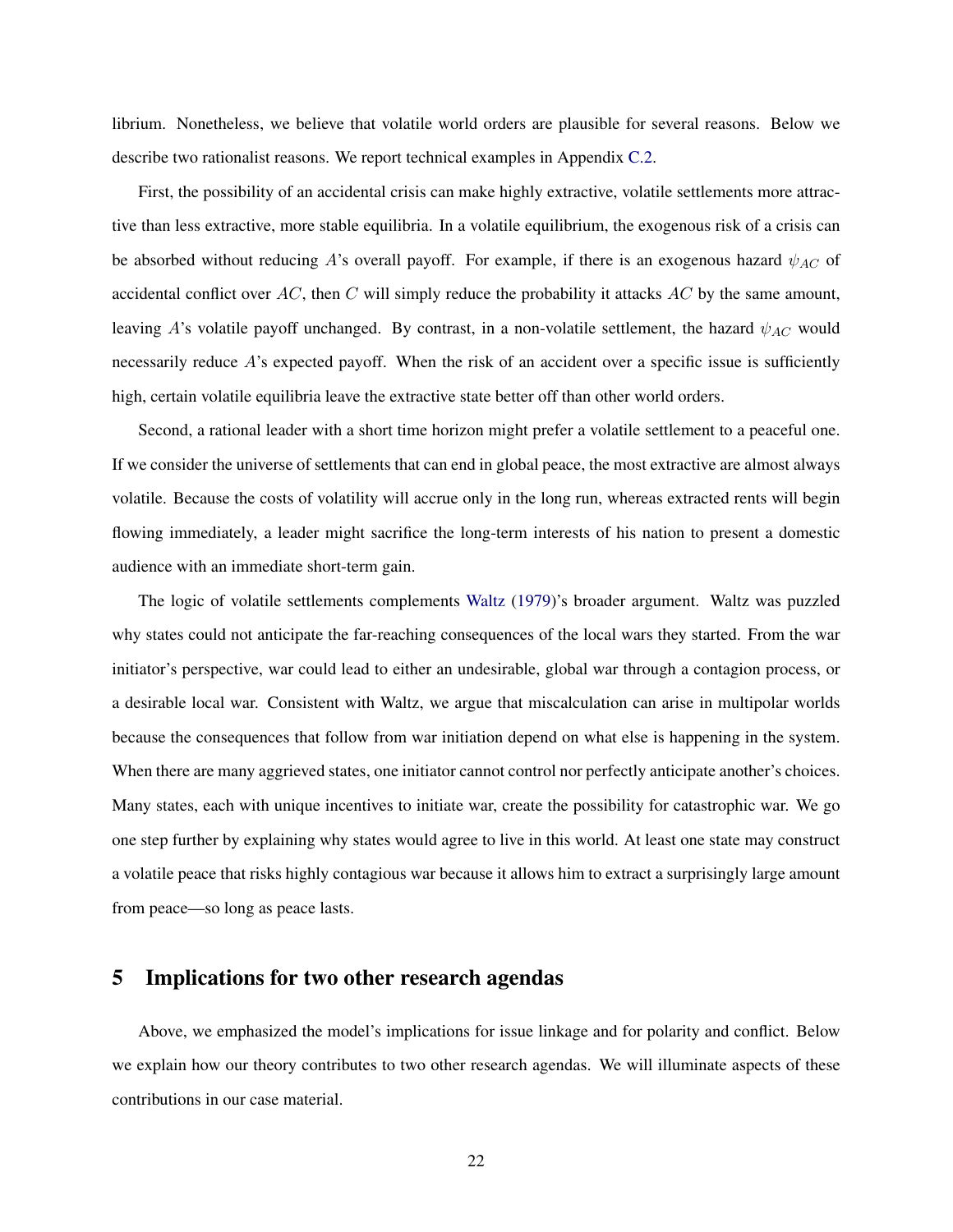# 5.1 War contagion

Scholars of war contagion argue that specific connections between states determine the ways that wars expand [\(Levy](#page-35-1) [1982\)](#page-35-1). Careful historical work shows that the pathway for war contagion follow alliances in some cases [\(Christensen and Snyder](#page-34-0) [1990\)](#page-34-0). But in other cases, alliances seem less important. Instead, contagion follows commercial/technological interests [\(Barbieri and Levy](#page-34-5) [1999;](#page-34-5) [Bas and Coe](#page-34-7) [2012\)](#page-34-7), geography [\(Mearsheimer](#page-36-3) [2001\)](#page-36-3), spheres of influence or other institutional features [\(Braumoeller](#page-34-3) [2008;](#page-34-3) [Lake](#page-35-14) [2009\)](#page-35-14) or other pathways [\(Vasquez](#page-37-0) [2018\)](#page-37-0). Are all of these theories correct? If they are, why are some pathways important in some cases and not in others? Furthermore, contagion theorists often struggle to fit the dogs that don't bark. There are many historical examples where states held interconnected relationships but their limited wars did not spread. For example, Britain and France had extensive trade ties and complex alliance relationships in the 18th Century. And yet, the Fashoda Crisis did not expand into a contagious conflict.

Our theory resolves these puzzles in a way that complements existing results. The dogs that don't bark can be explained because contagion is most likely if states efficiently distribute territories when they craft world order. Focusing on world orders that efficiently exchange territory, we explored the different pathways along which contagion could unfold. We showed that similar settlements could drive many different contagion pathways if peace collapsed. This could explain why contagion sometimes follows alliances and other-times follows trade or geography.

## 5.2 Diplomacy as peace-time negotiation not information in a crisis

Scholars extensively study how rationalist diplomacy reveals information in a crisis [\(Malis and Smith](#page-36-12) [2020;](#page-36-12) [Sartori](#page-36-13) [2005;](#page-36-13) [Kurizaki](#page-35-15) [2007;](#page-35-15) [Trager](#page-37-2) [2015;](#page-37-2) [Brutger](#page-34-11) [2021\)](#page-34-11). But diplomacy has many functions. Historians believe that diplomats plays a pivotal role as negotiators during major international conferences (see [Trager](#page-37-9) [2016;](#page-37-9) [Brutger](#page-34-11) [2021\)](#page-34-11). However, careful game-theoretical work down-plays the importance of negotiations because bargains are largely determined by protocols and outside (or inside) options [\(Fey and Kenkel](#page-34-12) [2020;](#page-34-12) [Muthoo](#page-36-14) [1999\)](#page-36-14).<sup>[21](#page-23-0)</sup> If protocols and exit options determine the outcome, then why do historians classify diplomats based on their negotiation skills? We argue that during conference negotiations clever diplomats do more than exploit protocols to set the size of offers. They also manipulate the punishment strategies if peace fails [\(Slantchev](#page-37-12) [2005\)](#page-37-12). A skilled diplomat will create tension between third-party countries to provoke

<span id="page-23-0"></span> $^{21}$ This does not discount important psychological work (eg [Yarhi-Milo](#page-38-1) [2014\)](#page-38-1).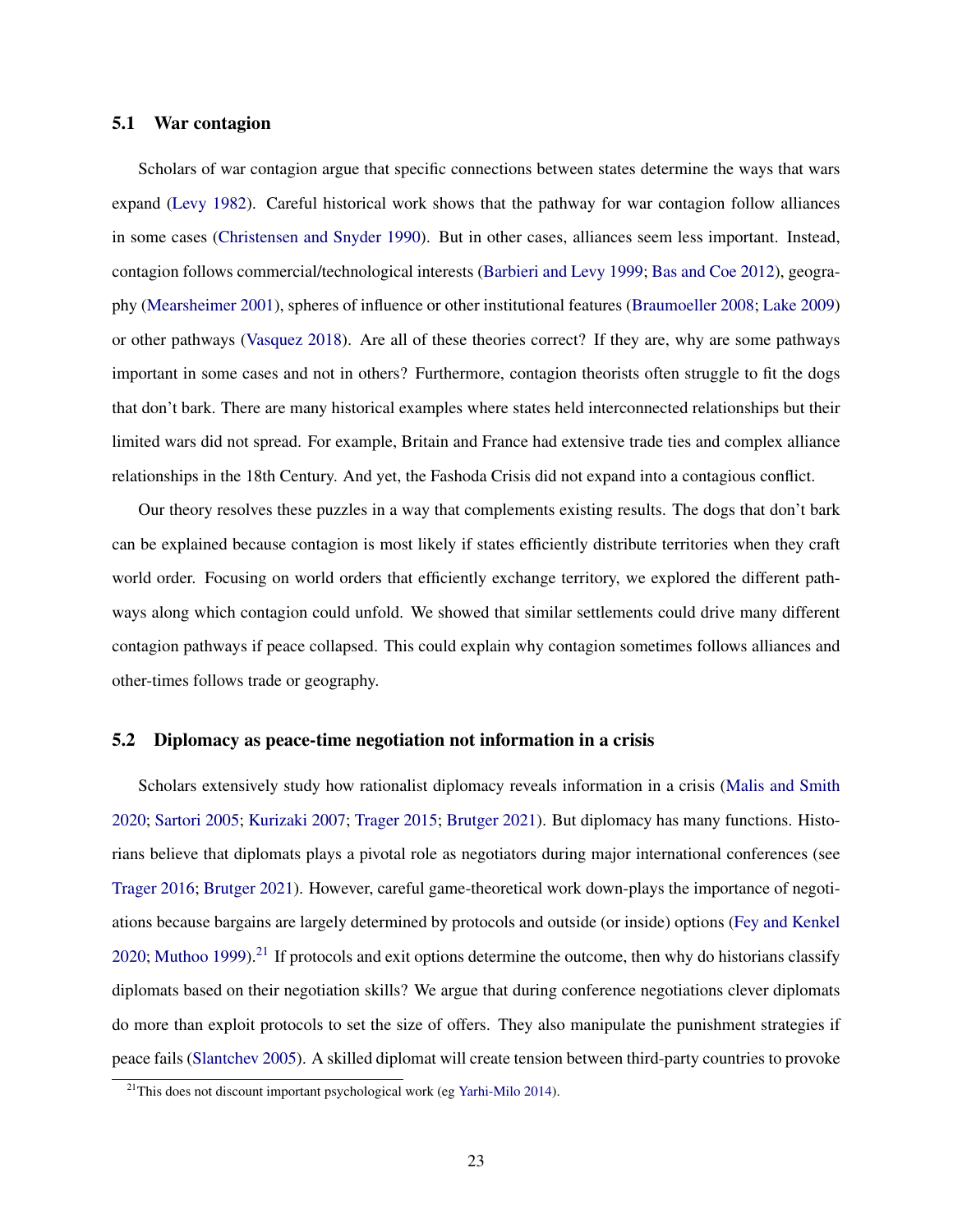threats of war contagion should war start. She will then constructs offers that extract a lot for her state, while incentivizing others to follow through on specific threats. We go one step further by showing that favourable settlements have negative consequences because they raise the risk of war contagion.

If extractive equilibria represent diplomatic skill, then our model predicts that clever diplomats are partially responsible for war initiation and catastrophic war contagion in multipolar worlds. This has normative implications that we partly explore through examining the divergent types of war in the cases below. For example, some historians venerate Metternich because he constructed a very complicated world order that advantaged Austria. But what they may not have considered is that Austria suffered more in war because the collapse of world order was devastating.

# <span id="page-24-2"></span>6 Empirical Illustrations: The Treaty of Aix-la-Chapelle and Peace of Utrecht

Our theory generates several empirical implications. We cannot rigorously test them all in one article. Instead, we focus on illustrating the key mechanism that drives our results: the stability-efficiency trade-off. Our theory predicts that if states live under a world order that efficiently distributes issues and territories, then conflicts that erupt between a few states are likely to devolve into multi-issue, multi-state wars.<sup>[22](#page-24-0)</sup> Conversely, when states live under a world order that inefficiently distributes issues and territories, then conflicts that erupt between a few states will not spread to other states or issues.

Our independent variable is the amount of efficient exchange we observe in how states distribute issues and territories when they forge world order at major international conferences.<sup>[23](#page-24-1)</sup> We measure efficiency in two ways. First, we use historical accounts of elite deliberations. In our theory, efficiency is possible because states value issues differently, and so they can benefit from exchange. Therefore, a settlement is more efficient when states gain the issues about which they care about most, and less efficient when they divide all issues between themselves. If historians identify obvious exchanges that states could have made but did not, or if elites express frustration because they wanted to make a trade but did not, then it suggests the agreement is inefficient. If elites from different countries acknowledge that they received the issues they cared most about, then the settlement is more efficient.

Second, we exploit the fact that states negotiate world order in the wake of major wars that ended in

<span id="page-24-0"></span><sup>&</sup>lt;sup>22</sup>We showed that multipolar worlds allowed for very complex settlements, they can also sustain stable, non-contagious settlements.

<span id="page-24-1"></span><sup>&</sup>lt;sup>23</sup>We define efficient versus inefficient in section [2.1](#page-9-3) and explore the various forms of efficiency in Lemmas [2.3](#page-10-2) [2.4.](#page-10-3)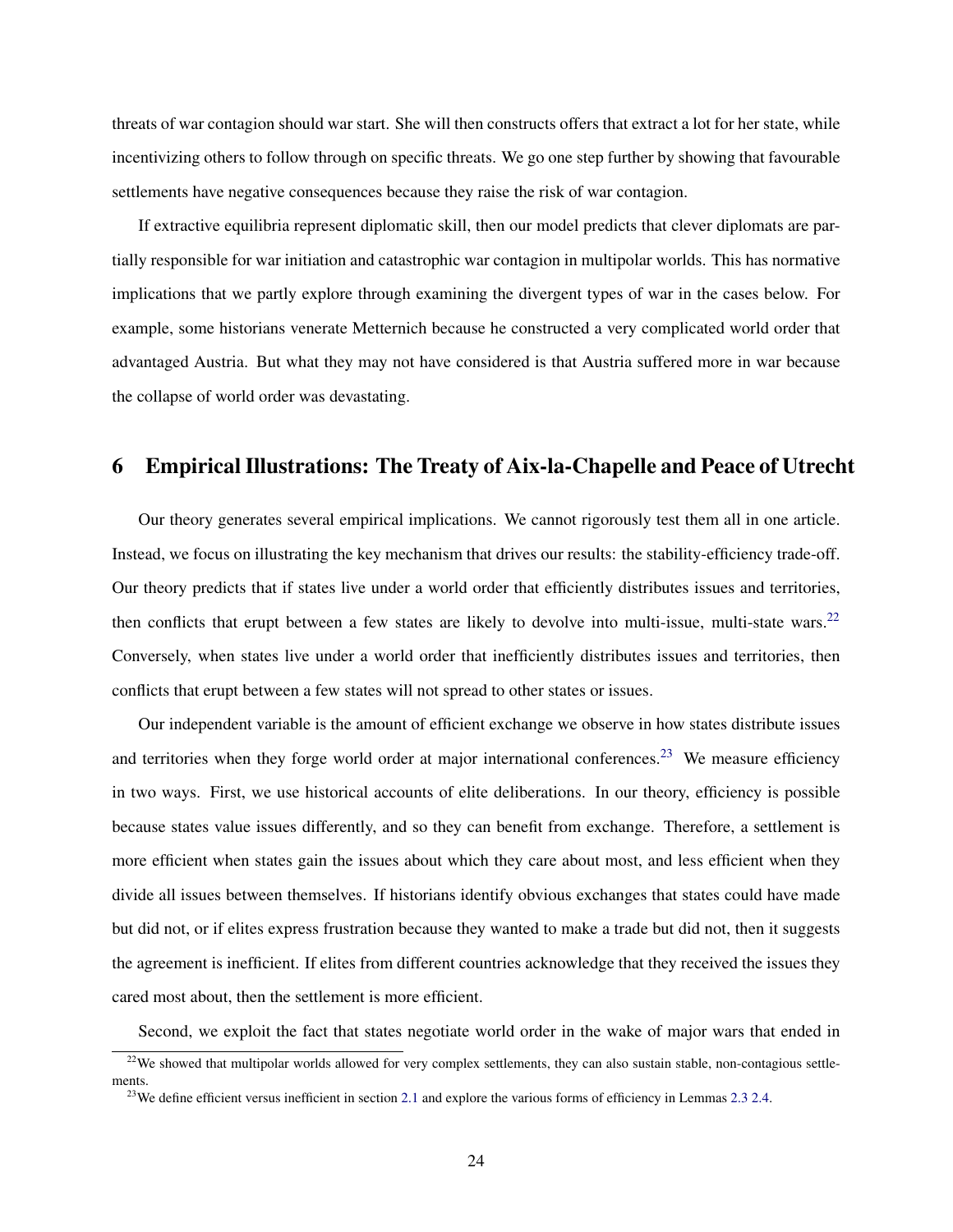partial stalemates. When negotiations commenced, each army controlled some territory in many different theatres. In the cases we study, the military situation offers a convenient place to draw a boundary that reflects power realities but does not reflect state preferences. In contrast, and as we shall see in the historical record, the purpose of exchange is to get more out of peace. We argue that drawing borders based on the military situation is usually less efficient than swapping territories during post-war conference negotiations.[24](#page-25-0) The latter offers a more efficient exchange.

Our dependent variable is the level of contagion that follows once a local conflict starts. To evaluate contagion, we ask—when a small conflict broke out, did the conflict remain concentrated between two actors over a single issue, or did it expand to include more actors and issues?

Our central prediction is that bilateral conflicts that start under an efficient world order are likely to expand to many belligerents and theatres of conflict. In contrast, crises that start under an inefficient world order will not spread. Over time, many bilateral crises may erupt in a stable but inefficient world order, and we expect that none of them will devolve into major war.

We examine two peace agreements: the Peace of Utrecht  $(1713-1714)^{25}$  $(1713-1714)^{25}$  $(1713-1714)^{25}$  and the Treaty of Aix-la-Chapelle (1748). We chose these cases for two reasons. First, as [Vasquez](#page-37-14) [\(2014\)](#page-37-14) argues, the Great Power dynamics in Europe before 1945 offer fertile ground to build and test theories of the causes and scope of war. Positivist political science usually focuses on the World Wars (most recently [Debs](#page-34-4) [2020\)](#page-34-4), which [Copeland](#page-34-13) [\(2000\)](#page-34-13) argues are over-determined. Instead, we chose two understudied cases that leverage the European system and which international relations scholars and diplomatic historians believe are critical for the development of the European international system [\(Ikenberry](#page-35-0) [2001,](#page-35-0) p40-44; [Paul](#page-36-15) [2018,](#page-36-15) 8 [Scott](#page-36-16) [2006\)](#page-36-16).

Second, the two settlements share a number of similarities that make them a good comparison with each other. Both followed a major European war, the War of the Spanish Succession (1701-1714) and the War of the Austrian Succession (1740-1748) respectively. They are reasonbly proximate in time. Both took place in the same strategic context: one side had the upper hand but had failed to gain a decisive victory, and all parties were financially exhausted. Moreover, the treaties mainly involved the same actors: Britain, Austria, the Dutch Republic, France, Spain, Savoy, and Prussia.[26](#page-25-2) Finally, the treaties also followed extensive formal negotiations at an international conference dominated by the great powers.

<span id="page-25-0"></span> $24$ This is especially true if belligerents do not exchange territory in any theatre. Of course, if one state keeps one territory it conquered but otherwise engages in exchange, it would likely reflect efficient exchange.

<span id="page-25-1"></span><sup>&</sup>lt;sup>25</sup>This refers to the treaties of Utrecht, Baden, and Rastatt.

<span id="page-25-2"></span> $^{26}$ Russia was a party to the Treaty of Aix-la-Chapelle. There were also changes among smaller states.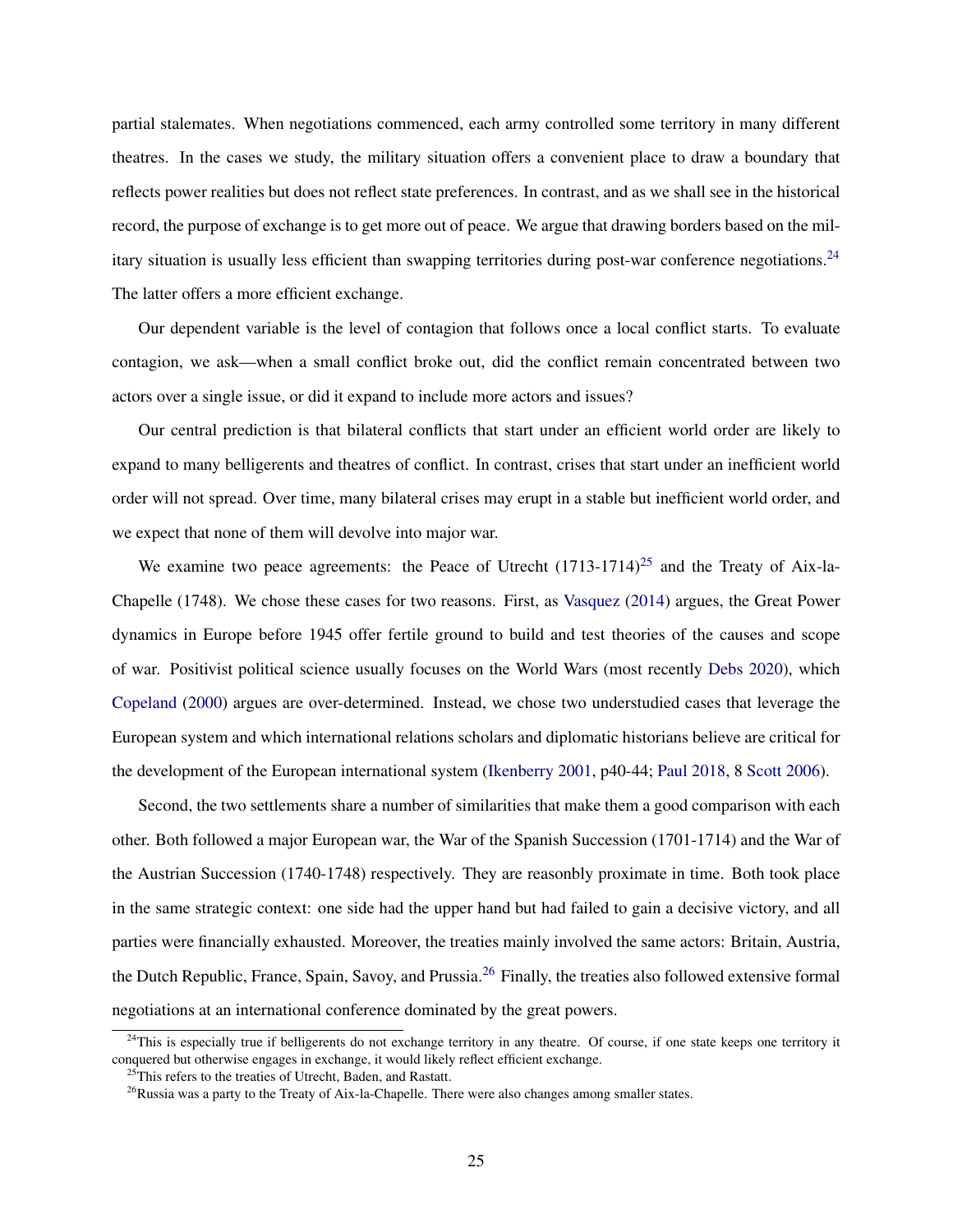Despite these similarities, the aftermaths of the treaties followed radically different trajectories. Following the Peace of Utrecht, no general European war broke out for another 26 years. This may seem short by today's standard, but it was extraordinary at the time, considering that Great Powers fought major wars for 29 of the 40 years preceding the treaty.<sup>[27](#page-26-0)</sup> There were several limited conflicts, but none escalated into a general war. In contrast, the Treaty of Aix-la-Chapelle secured only eight years of peace, and its first crisis escalated into the multi-party, multi-theater Seven Years' War (1756-1763).

# 6.1 The Peace of Utrecht

In 1700, Charles II (the Bewitched), the last Habsburg ruler of Spain, died childless. Two candidates claimed the throne: Philip of Anjou, grandson of Louis XIV of France, and Charles of Habsburg, the second son of the Austrian Emperor Leopold I. Their dispute over the Crown quickly escalated into a general war that involved five great powers. France and Bavaria supported Philip and Austria, while the 'Grand Alliance' of Great Britain,<sup>[28](#page-26-1)</sup> the Dutch Republic, and later Savoy supported Charles [\(Clark](#page-34-14) [1970\)](#page-34-14). By 1711, the Grand Alliance had the upper hand after capturing Spain's possessions in Italy, the Spanish Netherlands, and Bavaria. However, they had been unable to invade France itself, and Charles had been ejected from Spain [\(Lynn](#page-35-16) [1999,](#page-35-16) 266-360).

After more than a decade of conflict, all parties were exhausted. It was increasingly clear that neither would achieve a decisive victory. Accordingly, a compromise peace became inevitable.

# 6.1.1 Peace Settlement

Since the War of Spanish Succession involved many belligerents fighting in many theatres, the Peace of Utrecht was multi-faceted. The following summarizes the main terms of peace. The main result was that Philip became King of Spain and its overseas empire, while Charles, who had become leader of Austria and Holy Roman Emperor after the death of his brother in 1711, received most of Spain's other European possessions. These included the Spanish Netherlands (roughly corresponding to modern-day Belgium and Luxembourg), Milan, Naples (the southern part of mainland Italy), and Sardinia. Philip's receipt of Spain reflected the Franco-Spanish victory on the Iberian Peninsula. However, the settlement prohibited Philip and his successors from ever gaining the French throne, which was an essential British demand [\(St. John](#page-37-15) [1809,](#page-37-15)

<span id="page-26-0"></span><sup>&</sup>lt;sup>27</sup>The Franco-Dutch War (1672-1678), the Nine Years' War (1688-1697), and the War of the Spanish Succession.

<span id="page-26-1"></span><sup>28</sup>Formally England until the 1707 Act of Union.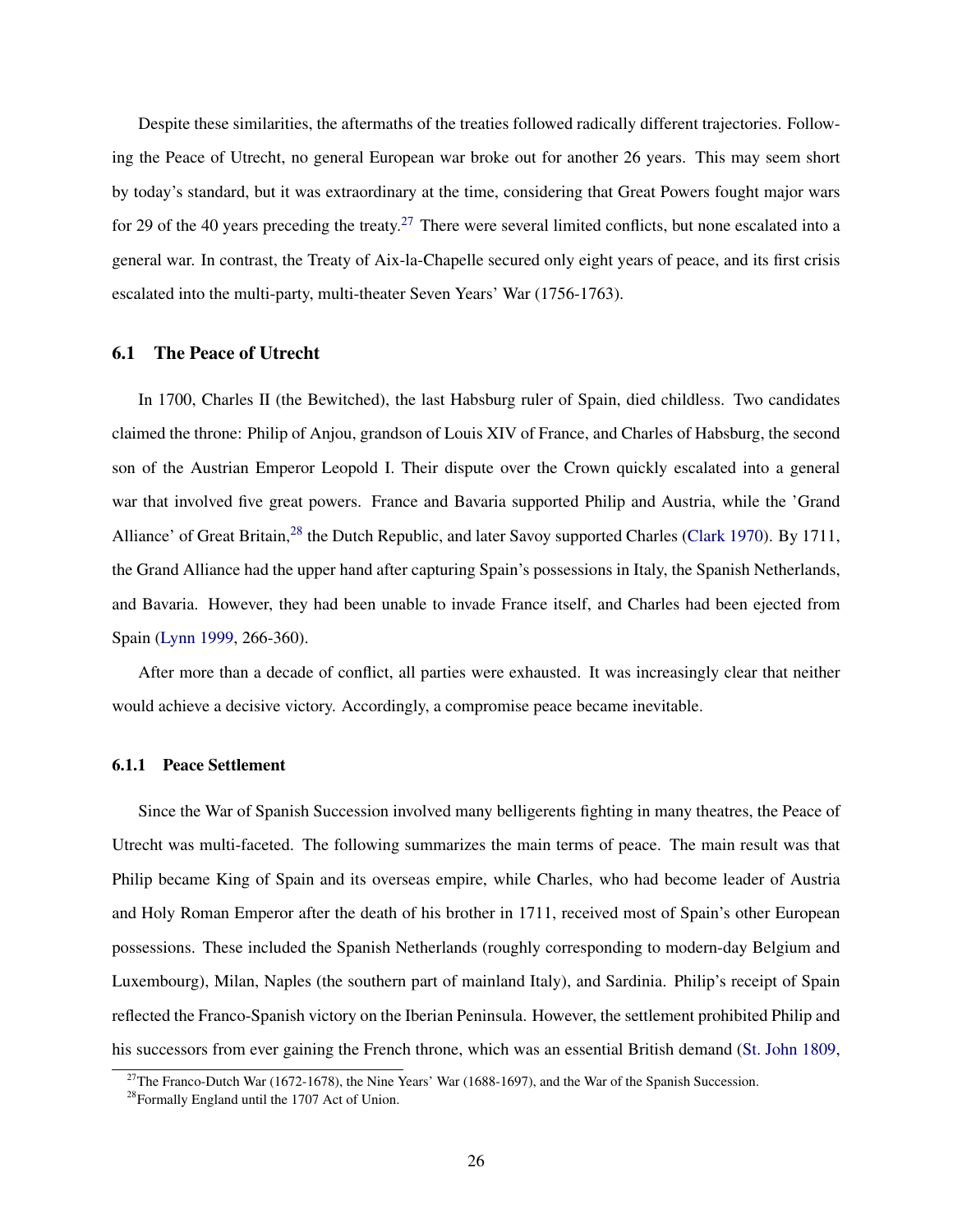143). Similarly, the Grand Alliance had prevailed in the Italian theater, primarily due to Austria's efforts. Otherwise, Savoy received Sicily for its contribution to the war in Italy. France kept Alsace, which it had gained in 1684 and held during the war. Britain kept strategically important outposts it had captured, most notably Gibraltar and Menorca. It also retained territory that allowed for the highly profitable monopoly of exporting slaves to Spanish colonies in the Americas [\(Pitt](#page-36-17) [1970\)](#page-36-17). Only two points significantly diverged from the military situation: France ended its occupation of Lorraine, and Austria ended its occupation of Bavaria. The conditions of the settlement did not leave any party especially happy. For instance, Austria wanted Charles to gain all of Spain, while the Dutch wanted full control over the Spanish Netherlands [\(St. John](#page-37-15) [1809,](#page-37-15) 122).

We code the Peace of Utrecht as inefficient for two reasons. First, the settlement largely reflected the military situation at the end of the war. Second, historians have pointed out several exchanges that could have left both parties better off.

The settlement regarding the Spanish Netherlands illustrates the agreement's inefficiency. First, the Spanish Netherlands had been conquered with English, Dutch, and to a lesser extent Austrian soldiers during the war. While Austria formally received the territory, in practice, Vienna had to share it with the Dutch Republic. The so-called Barrier Treaties gave the Dutch the right to garrison seven key strategic fortresses. Moreover, Austria had to cover 60% of the Dutch garrison costs [\(Pitt](#page-36-17) [1970,](#page-36-17) 476-479). Such shared sovereignty reflects the issue-splitting we identify as a hallmark of stable (but inefficient) peace agreements.

Second, Austria did not particularly want the Spanish Netherlands. The territory was far away from the Austrian heartlands on the Danube, leaving it difficult to defend against any renewed French aggression [\(Hochedlinger](#page-35-17) [2003,](#page-35-17) 222-225). Moreover, historians have long pointed out an obvious alternative. Austria could have exchanged the Spanish Netherlands for the more proximate and defensible Bavaria [\(Holboern](#page-35-18) [1982,](#page-35-18) 113-114 [Simms](#page-36-18) [2007,](#page-36-18) 66). In return, the Elector of Bavaria would have gained a more populous and prosperous realm, one which he had already acted as a governor of during the war. To sweeten the deal, the Elector could gain the title of king he coveted. The historian Hochedlinger argues that such an exchange "would have significantly benefited both sides. Austria would have consolidated her heartlands, while the House of Witteslbach, thus removed from the immediate grip of its Austrian rival, would have regained more freedom of action" [\(Hochedlinger](#page-35-17) [2003,](#page-35-17) 187). This is not idle speculation: such an exchange was a key goal for Vienna until the French Revolutionary Wars (1792-1802).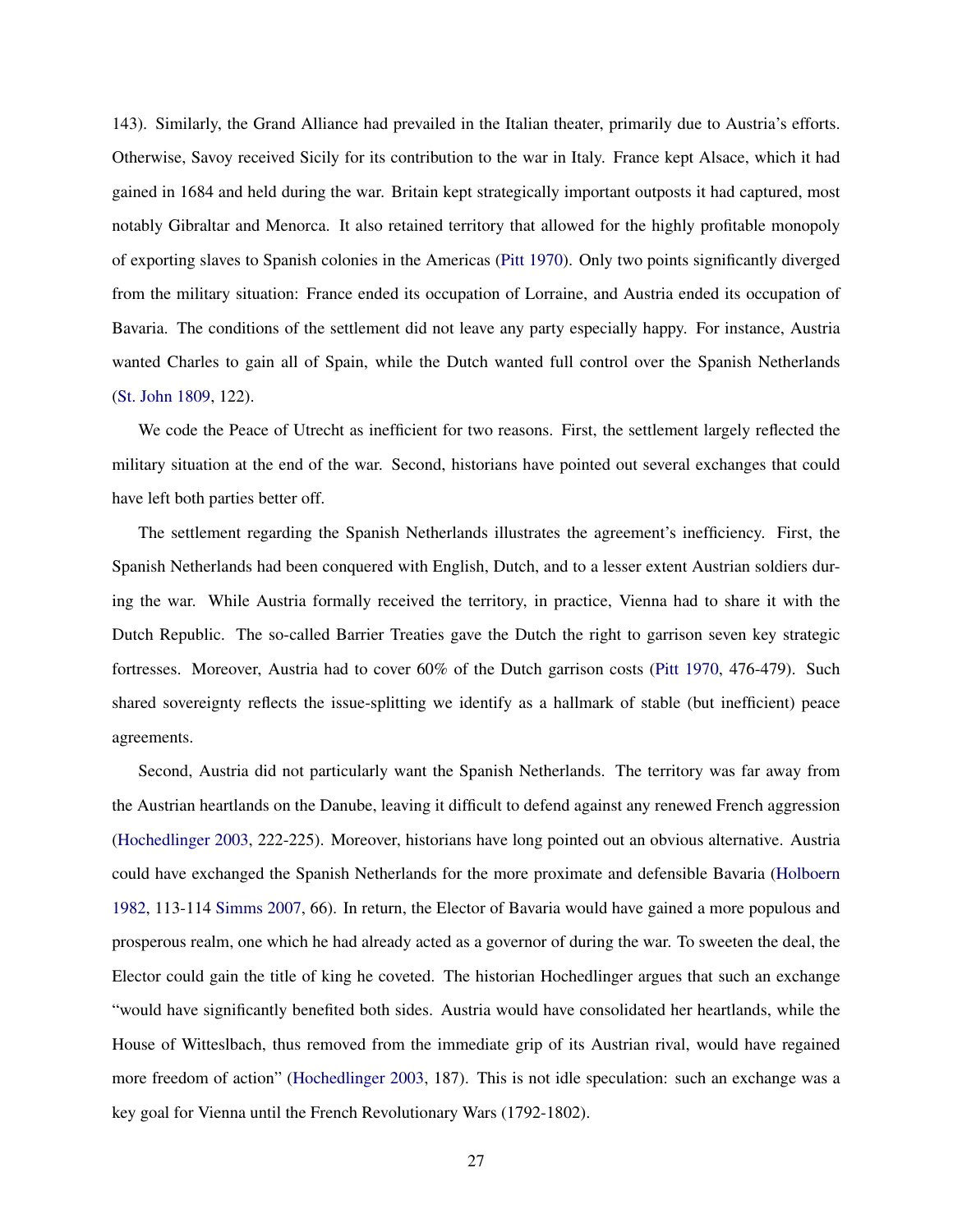Other aspects of the Peace of Utrecht were similarly inefficient. Austria and Savoy would have benefited from exchanging Sardinia for Sicily. Austria, which lacked a navy, had no hope of defending Sardinia. However, Sicily and Naples together would have formed a stronger defensive front if united. Conversely, Savoy would benefit from the more proximate Sardinia. Such an exchange did indeed take place in 1720, following the War of the Quadruple Alliance [\(Shennan](#page-36-19) [1995,](#page-36-19) 25).

#### 6.1.2 Crises and war expansion

Consistent with our theory, the inefficient Peace of Utrecht prevented another general, great power war for 24 years. This was a very long period of peace for the time. The robustness of the settlement is surprising in light of structural changes taking place throughout these years, such as the gradual resurgence of France and the rise of Prussia.

To be clear, several military crises did cause local wars between 1718 and 1738 [\(McKay and Scott](#page-36-20) [1983,](#page-36-20) 94-158). However, consistent with our theory, none of these small wars spread. Furthermore, the basic contours of world order persisted after the conclusion of these local wars. For example, in 1718 a resurgent Spain retook Sardinia almost unopposed. The following year, it also invaded Sicily. However, the other European great powers united and forced Spain to sue for peace in the 1720 Treaty of the Hague. The main result was that Austria exchanged Sardinia for Sicily with Savoy [\(Blanning](#page-34-15) [2007,](#page-34-15) 563-564). In 1727, war broke out between Britain and Spain over Gibraltar. However, the war ended two years later with a return to the status quo ante, and it did not involve other states [\(Simms](#page-36-18) [2007,](#page-36-18) 212).

The most serious challenge to the Peace of Utrecht came with the War of the Polish Succession, which broke out in 1733. The pretext was a French attempt to install its candidate on the Polish throne against the wishes of Austria. However, France's true aim was to weaken Austria and gain Lorraine [\(Sutton](#page-37-16) [1980\)](#page-37-16). This case included two contagion steps, in that Russia also supported Austria's candidate and Spain provided military assistance to France to increase its influence in Italy. However, while Great Britain, the Dutch Republic, and Prussia were concerned about a resurgent France, there was no further contagion. Furthermore, the war did not expand to all potential issues between France and Austria for the strategic reasoning that our theory expects: France understood that attacking the Austrian Netherlands would have dragged the British and Dutch into the war. Paris viewed this as too costly given the bargain it held [\(Black](#page-34-16) [1986\)](#page-34-16). Accordingly, there was no fighting in the Low Countries, despite this being the only direct border between France and Austria.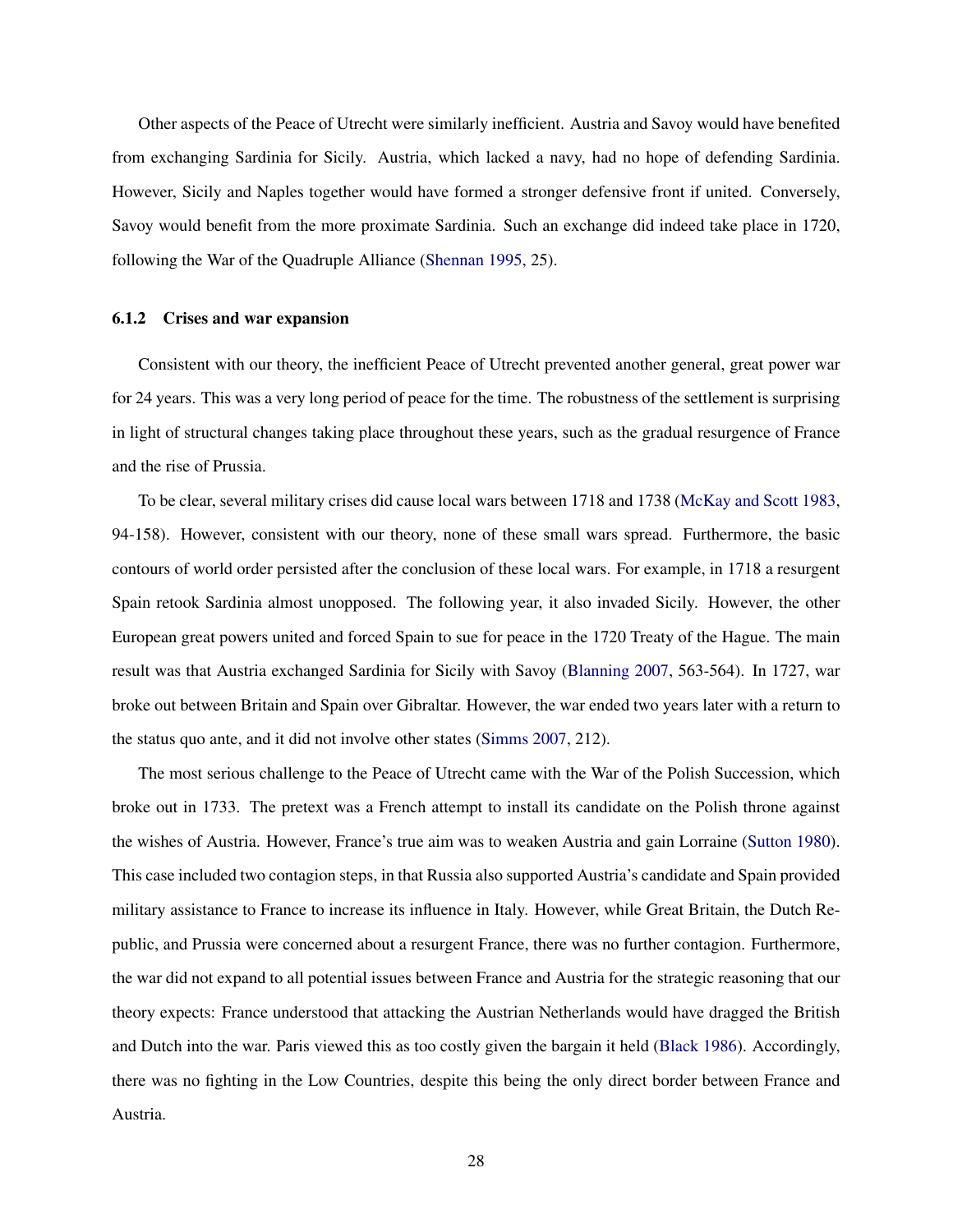The War of the Polish Succession ended with the 1738 Treaty of Vienna, which made some small modifications to the Utrecht settlement without fundamentally changing its terms. Austria lost Sicily, Naples, Parma, and Piacenza to the younger sons of King Philip V of Spain. Lorraine went to the father-in-law of the French King Louis XV and would become French at his death. As a compensation, the Duke of Lorraine (and husband of future Austrian Empress Maria Theresa) gained the Duchy of Tuscany [\(Sutton](#page-37-16) [1980,](#page-37-16) 191-210).

In summary, the Peace of Utrecht largely reflected the military situation at the end of the War of the Spanish Succession. Moreover, historians have noted opportunities for efficient exchanges that the parties did not take. Thus, we code the settlement as inefficient. In the wake of this agreement, European order was remarkably durable. Several local disputes escalated to bilateral conflicts. Nevertheless, no bilateral conflict escalated into a general war. Most remained limited to one issue and resulted in only minor changes to the overarching settlement.

### 6.2 The Treaty of Aix-la-Chapelle

The Utrecht settlement finally broke down in 1740, when Emperor Charles VI of Austria died without any male heirs. Under the Pragmatic Sanction, Charles secured international recognition for his daughter Maria Theresa inheriting all of his possessions [\(Ingrao](#page-35-19) [1995,](#page-35-19) 129-134). Nevertheless, Prussia took advantage of his death to renege on its promise and seized the rich province of Silesia [\(Blanning](#page-34-17) [2016,](#page-34-17) 97-115). Austria's failure to regain the province then encouraged Saxony, Bavaria, and France to seek to partition Austria.[29](#page-29-0) Britain initially sought to remain neutral, but finally had to intervene to prevent the collapse of Austria [\(Simms](#page-36-18) [2007,](#page-36-18) 274-304). The previous year, Anglo-Spanish colonial tensions resulted in the War of Jenkins' Ear. Eventually the wars in Europe and the Americas merged into a single global conflict [\(Scott](#page-36-16) [2006,](#page-36-16) 39-57).

Austria, with British and Russian help, prevented partition. But, with wars on several fronts, Austria could not retake Silesia from Prussia. By 1747, France had captured the Austrian Netherlands [\(Hochedlinger](#page-35-17) [2003,](#page-35-17) 259-262). In other theatres, Austria and Great Britain had more luck. Austria in cooperation with Sardinia (formerly Savoy) repelled French and Spanish invasions of Northern Italy and captured Genoa and Modena [\(Anderson](#page-34-18) [1995,](#page-34-18) 158-170). In Canada, Britain made numerous gains, most notably the strategically important fortress of Louisbourg [\(Simms](#page-36-18) [2007,](#page-36-18) 344-347). The war ended in 1748 with the Treaty of Aix-

<span id="page-29-0"></span> $29$ Exogenous shocks that threaten to remove one of the great powers from the system is outside the scope of our model.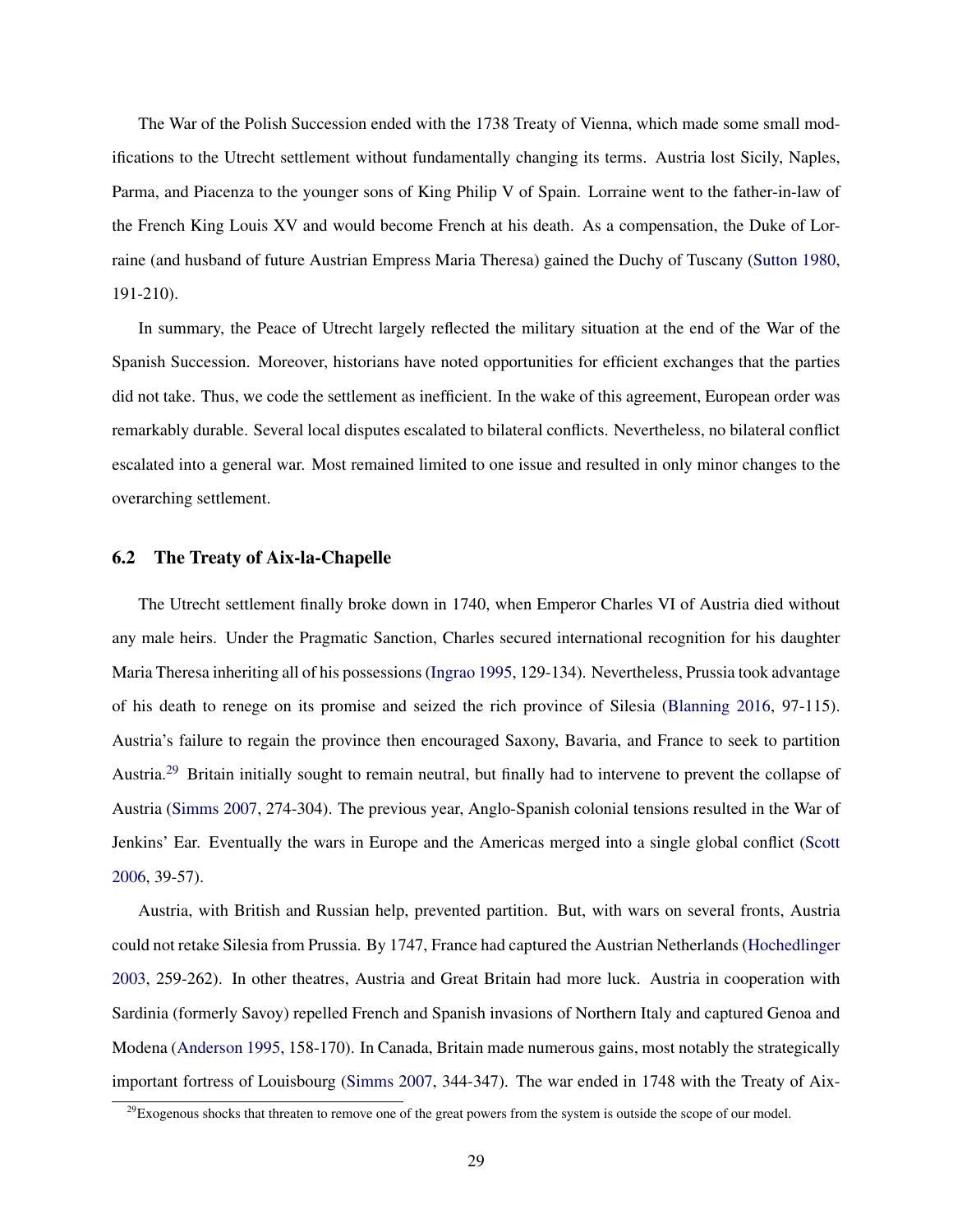la-Chapelle. The treaty was primarily the result of negotiations between Britain and France, which then imposed the settlement on their respective allies.

# 6.2.1 The Peace Settlement

We code the Treaty of Aix-la-Chapelle as efficient for two reasons. First, unlike the Peace of Utrecht, the Treaty of Aix-la-Chapelle involved several territorial exchanges that departed from the military situation at the end of the war [\(Anderson](#page-34-18) [1995,](#page-34-18) 193-209). France agreed to give up its conquest of the Austrian Netherlands in return for Louisbourg. In Italy, Austria and Sardinia agreed to return their conquest of Genoa and Modena and Austria agreed to cede Parma. The only significant element that did reflect the military situation was that Prussia kept Silesia.

Consistent with our definition of efficiency, the settlement better reflected the preferences of the different belligerents. Despite the increasing importance of North America, Great Britain's strategic priority remained keeping France out of the Low Countries [\(Simms](#page-36-18) [2007,](#page-36-18) 350-351). Conversely, France no longer held a strong desire to annex the Austrian Netherlands because it was now focused on overseas expansion. In that respect, it was essential to regain Louisbourg, which guarded the entrance to the St. Lawrence river [\(Broglie](#page-34-19) [1895,](#page-34-19) 73, [Sosin](#page-37-17) [1957\)](#page-37-17). Thus, both countries were happy to make the exchange.<sup>[30](#page-30-0)</sup>

While Aix-la-Chapelle saw considerably more exchange Utrecht, some aspects of the settlement reflected the military situation. Notably, Prussia kept Silesia after taking it from Austria. However, this part of the settlement is clearly different (and more efficient) from the case in which Austria gained the Spanish Netherlands during the Peace of Utrecht. There are two reasons. First, Prussia strongly desired Silesia, a rich and contiguous province. In fact, Prussia viewed it as vital concession if it was to become a great power [\(Scott](#page-36-16) [2006,](#page-36-16) 68). Second, Prussia gained Silesia in full, without having to enter into a power-sharing arrangement or other mechanisms to split it. Neither condition applied to Austria gaining the Spanish Netherlands in 1713.

It is also notable that Austria was unhappy to permanently lose Silesia to Prussia. However, and consistent with our theory, the complex nature of the agreement allowed the great powers to keep this bilateral settlement in force by locating it within a larger architecture. Austria could not retake the territory without

<span id="page-30-0"></span> $30$ Many historians have argued that French gains were meagre in the light of its strong military position. However, there is no evidence that France at the end of the war desired to make wider gains. Indeed, Louis XV explained his actions by stating that he was "a king not a merchant" [\(Broglie](#page-34-19) [1895,](#page-34-19) 3). This, coupled with France's strong bargaining position, suggests that the treaty reflected French preferences.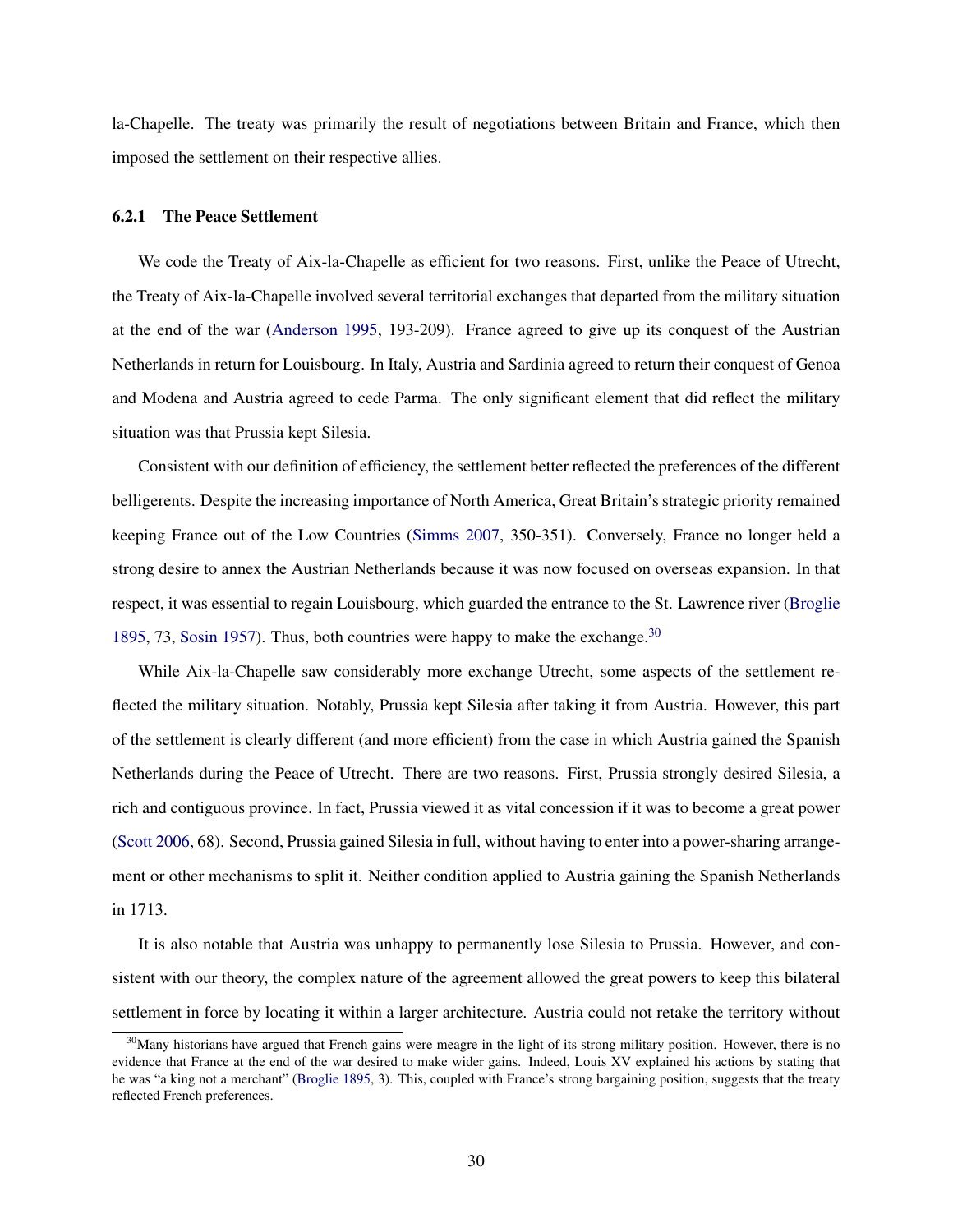British support, and Britain was not willing to give support under the terms of peace. Furthermore, Austria was confident that it would be able to regain Silesia in a future war, as long as it would not be distracted by a war with France [\(Hochedlinger](#page-35-17) [2003,](#page-35-17) 330-337). In fact, Austria started planning for this the following year. Austria's plan was a major reason for the outbreak of the Seven Years' War in 1756 [\(Mcgill](#page-36-21) [1971\)](#page-36-21).<sup>[31](#page-31-0)</sup>

### 6.2.2 Crises and war expansion

Unlike the Peace of Utrecht, the Treaty of Aix-la-Chapelle did not survive even its first series of crises. The complex way that peace unraveled reflects the contagion process that our theory predicts. In the Americas, both France and Britain remained determined to expand their hold over frontier areas, particularly in Ohio. This resulted in the outbreak of the French and Indian War in 1754 [\(Scott](#page-36-16) [2006,](#page-36-16) 77-80).

In Europe, Austria did not accept its loss of Silesia. Seeing France focus on North America, Austria sought to detach France from its alliance with Prussia [\(Mcgill](#page-36-21) [1971\)](#page-36-21). Such a rapprochement led to increasing distress in London and Berlin, who responded by signing a neutrality treaty with each other in 1756 [\(Scott](#page-36-16) [2006,](#page-36-16) 90-91). Rather than securing peace, this agreement propelled Austria and France to sign a defensive treaty [\(Stollberg-Rilinger](#page-37-18) [2021,](#page-37-18) 401-410). Austria was also allied with Russia. Fearing an imminent attack on Prussia by a vastly superior coalition, Frederick the Great responded by invading Austria's ally Saxony, which led to the outbreak of general war [\(Szabo](#page-37-19) [2007,](#page-37-19) 36). With Prussia's survival in danger, Britain had to send an expeditionary force to the continent, merging the American and European conflicts. Thus, the first major set of crises following the Treaty of Aix-la-Chapelle escalated into the Seven Years' War, an even larger and more intense conflict than the War of the Austrian Succession.

The way war spread when the Treaty of Aix-la-Chapelle faced its first crisis mirrors our description of a highly contagious equilibrium with chain-reactive threats. By giving whole issues to a party, other states had little incentive not to escalate. These efficient (but unstable) bargains culminated in a major war just eight years later.

# 6.3 Alternative Explanations

The most prominent explanation for the longevity of the Peace of Utrecht is its reliance on the balance of power, which article II of the treaty explicitly mentions. Our model includes power variables and we accept that power is necessary for explaining peace. However, the reference to the balance of power in the

<span id="page-31-0"></span> $31$ While we do not have space to explore it, Austria's logic plausibly fits how we understand a volatile settlement.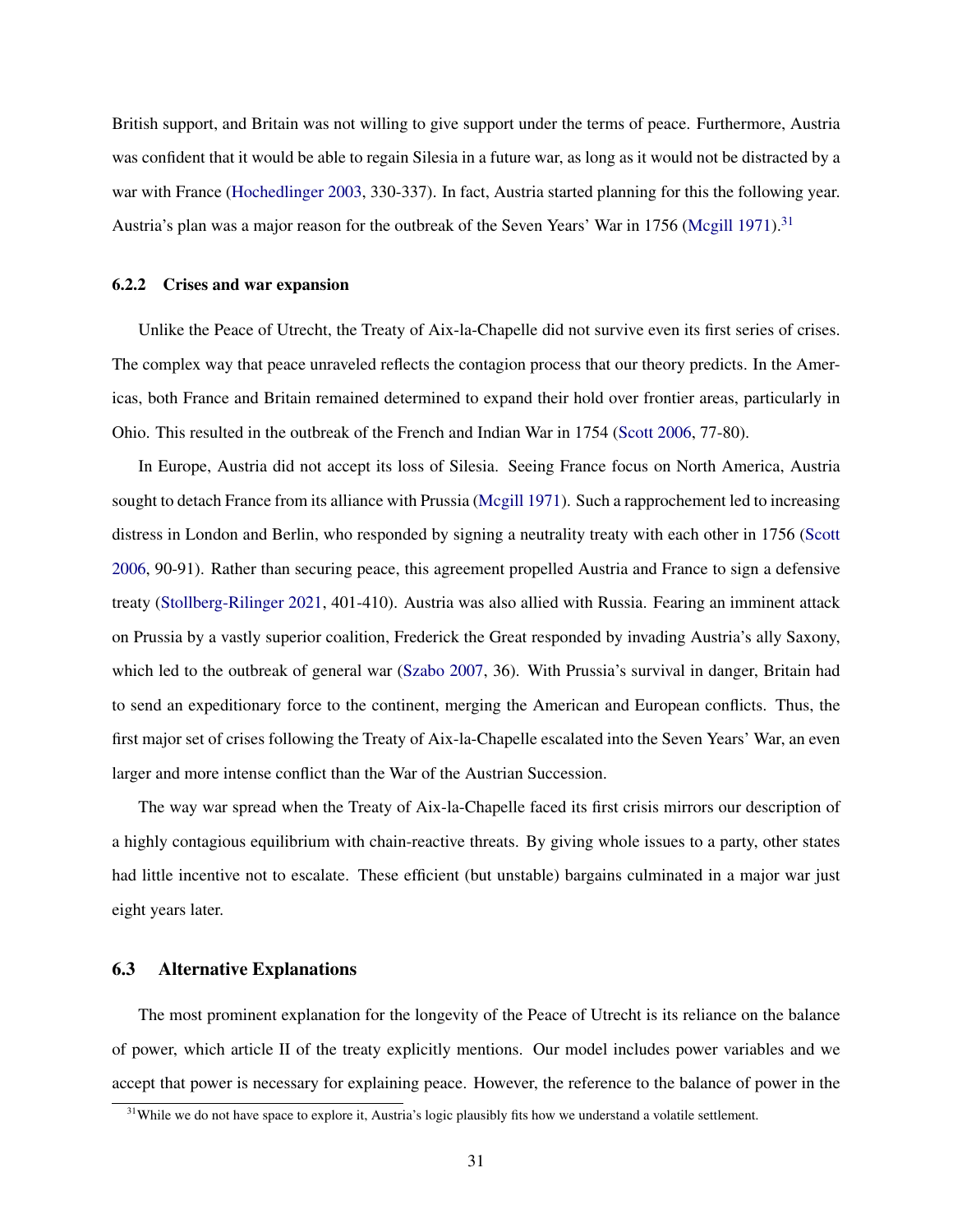treaty is vague, due to the many meanings of the term [\(Wight](#page-37-20) [1978,](#page-37-20) 168-185). Thus, the reference to the balance of power is in itself insufficient to explain the long peace. Furthermore, the main interpretation of the balance of power does not adequately explain why the settlement remained stable despite significant changes in the distribution of power over the next two decades. Nor is it clear how the Treaty of Aix-la-Chapelle, which did not prove stable, failed to conform to the balance of power. Our theory offers a solution to this shortcoming. We model how power, preferences, and threats interact to produce specific settlements, whose stability should vary in predictable ways.

Another explanation holds that that the European great powers, spent by decades of war, were unwilling to pursue further conflicts after the Peace of Utrecht. Dynastic difficulties also left key states weak and distracted by domestic politics. In Great Britain, the new House of Hanover faced significant opposition from Jacobites. In France, the new king Louis XV was a child and the only remaining heir after his grandfather, father, and older brother had died in quick succession. And In Austria, Charles VI lacked a male heir.

Financial exhaustion and dynastic problems help explain why war did not break out immediately, but they are not sufficient to explain the peace's longevity. The Utrecht settlement proved durable even after the great powers strengthened their finances and solved their dynastic problems. Moreover, all the belligerents were financially exhausted at the end of the War of the Austrian Succession, but their exhaustion did not prevent yet another war eight years later.

Because Europe was war-prone during this period, historians have largely taken for granted that the Treaty of Aix-la-Chapelle quickly devolved into major war. However, when set beside the Peace of Utrecht, it is surprising that the Great Powers did not seek to replicate Utrecht's stability. Since we provide one of the first social science theories that connects the qualitative features of peace settlements to the scope of war, we illuminate new areas for research into the logic of war expansion at this critical moment in history.

# 7 Discussion

We identify a trade-off between the amount that states can extract from peace when they negotiate world order, and the scope of war contagion should world order collapse. We use this trade-off to illuminate several important debates in international relations. We explain that great powers tolerate a fragile peace in which a single crisis could cause world war because the benefits from peace today outweigh the cost of catastrophic war when the risk of war initiation is low.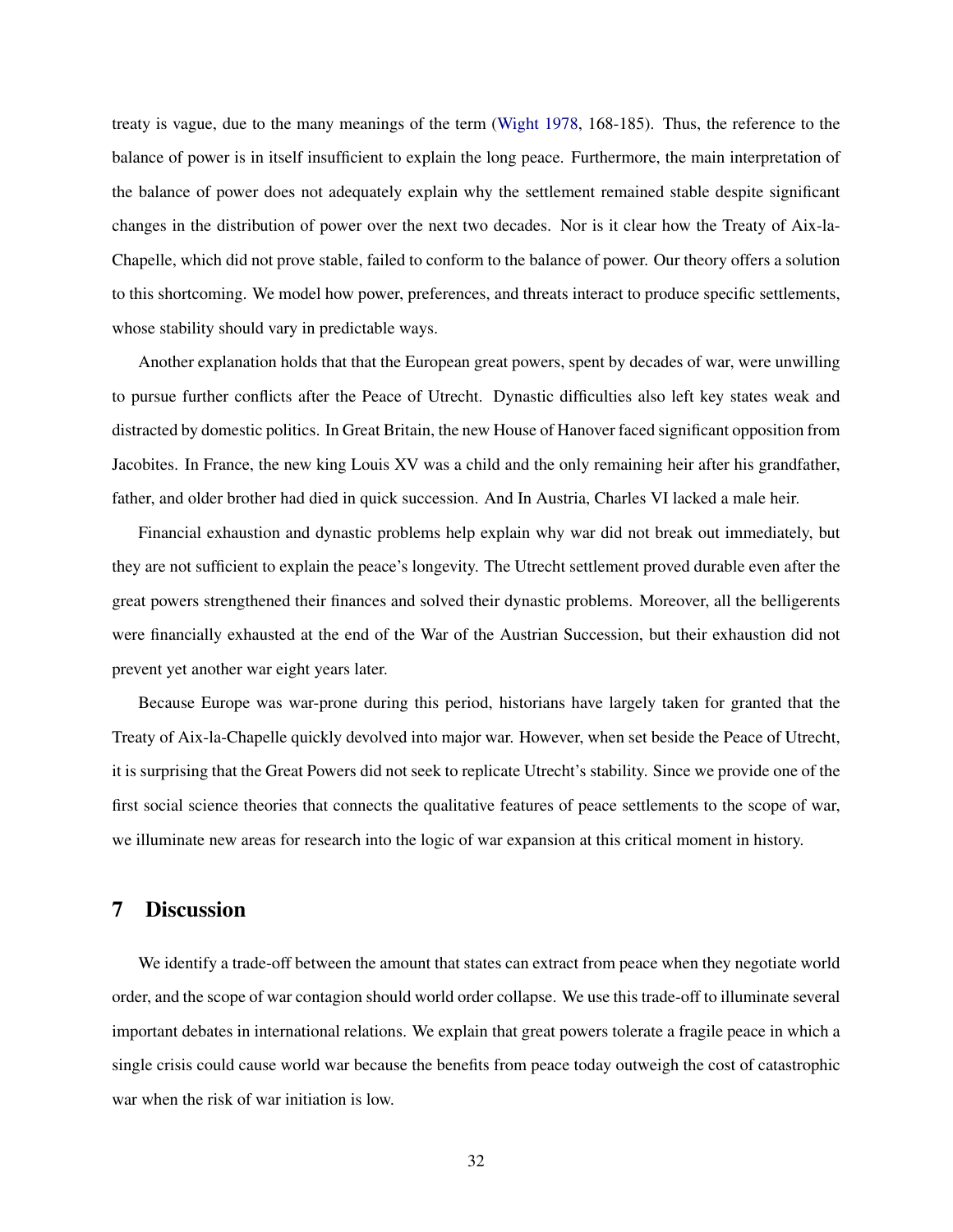We explain that multipolar systems can facilitate more efficient (or more extractive) agreements than bipolar systems because they can be supported by a wide range of interconnected threats. The diversity of potential threats provides one explanation for differences in pathways of war contagion that follow from seemingly similar agreements. Thus, it is plausible to find examples where contagion follows based on trade dynamics in some cases, but geographical features, alliance dynamics or power in others.

We show that extractive peace settlements—settlements that overwhelmingly benefit a single country are a primary source of the worst forms of war contagion. Highly extractive, multi-polar agreements can lead rational, fully-informed states to initiate war. This calls into question whether we should venerate skilled diplomats, like Metternich, who achieve large settlements for their state. They not only exploit others in peace, they bear responsibility for the ways local conflicts expand into massive, continental wars.

In section [6](#page-24-2) we illuminate aspects of these findings through two important and under-studied cases. In section [5](#page-22-0) we detail the implications for theories of war contagion and diplomacy. We conclude with a policy implication.

In the coming decades China and Russia will call on the US to renegotiate world order. Many scholars tell policymakers that the US will be better off if we construct complicated institutional agreements that link issues together because these agreements let us make the most out of peace [\(Keohane](#page-35-7) [2005\)](#page-35-7). Our theory suggests caution. By striking a complicated agreement to extract the most from peace, we increase the risk that any small crisis will unravel into catastrophic war. Each layer of complexity raises the risk that wars will involve multiple actors and issues if peace fails. Simpler agreements that leave the US worse off in peace will minimize contagious conflict when a crisis erupts.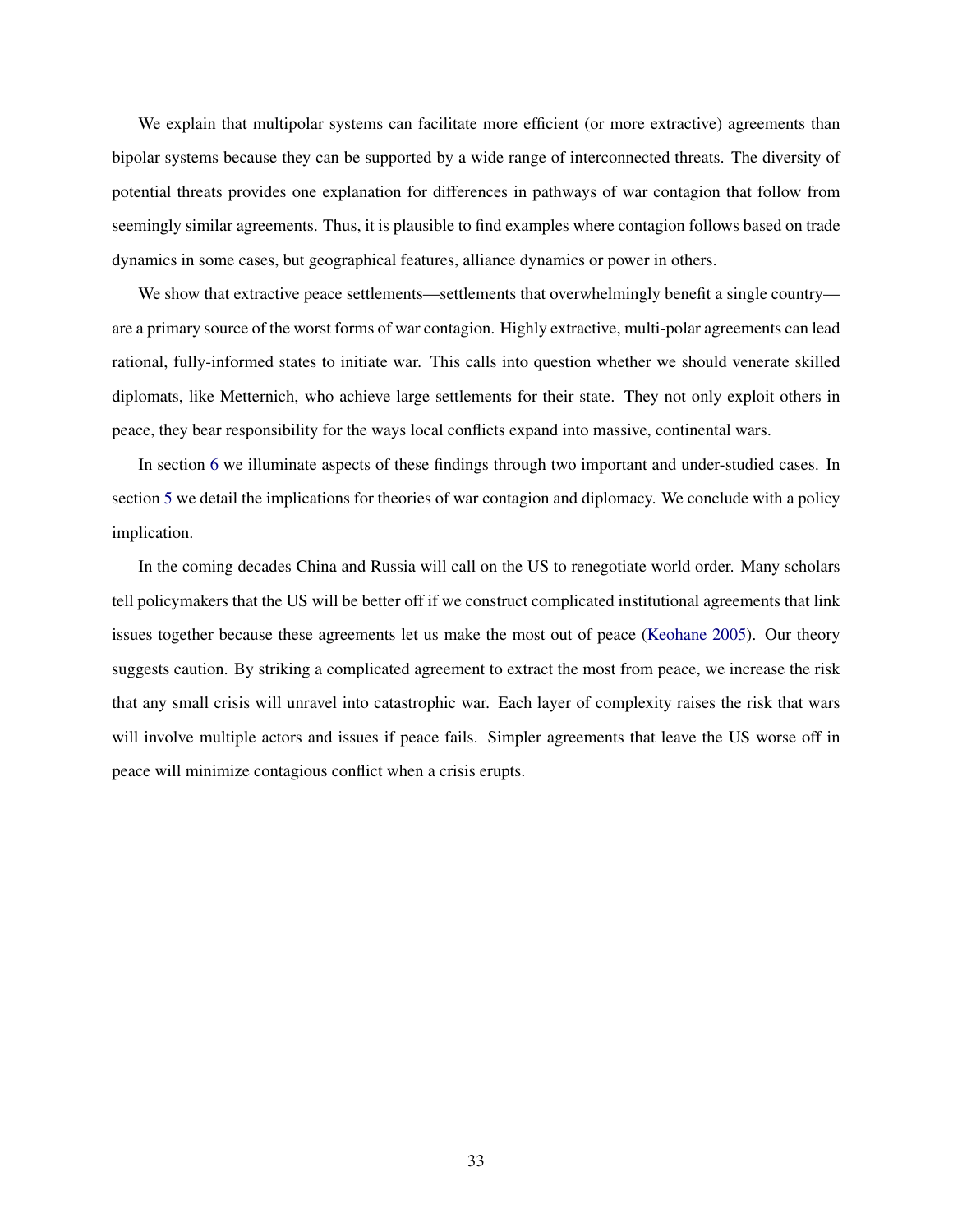# References

- <span id="page-34-9"></span>Adler-Nissen, Rebecca and Ayşe Zarakol, 2021. Struggles for Recognition: The Liberal International Order and the Merger of Its Discontents, *International Organization*, 75(2), 611–634.
- <span id="page-34-18"></span>Anderson, Matthew. S., 1995. *The War of the Austrian Succession, 1740-1748*, Longman, London.
- <span id="page-34-5"></span>Barbieri, K. and J. S. Levy, 1999. Sleeping with the Enemy: The Impact of War on Trade, *Journal of Peace Research*, 36(4), 463–479.
- <span id="page-34-7"></span>Bas, M. A. and A. J. Coe, 2012. Arms Diffusion and War, *Journal of Conflict Resolution*, 56(4), 651–674.
- <span id="page-34-10"></span>Benson, Brett V. and Bradley C. Smith, 2022. Commitment Problems in Alliance Formation, *American Journal of Political Science*.
- <span id="page-34-16"></span>Black, Jeremy, 1986. British Neutrality in the War of the Polish Succession, 1733–1735, *International History Review*, 8(3), 345–366.
- <span id="page-34-15"></span>Blanning, Tim, 2007. *The Pursuit of Glory: Europe, 1648-1815*, London, Penguin.
- <span id="page-34-17"></span>Blanning, Tim, 2016. *Frederick the Great: King of Prussia*, New York, Random House.
- <span id="page-34-3"></span>Braumoeller, Bear F, 2008. Systemic Politics and the Origins of Great Power Conflict, *American Political Science Review*, 102(1), 77–93.
- <span id="page-34-1"></span>Braumoeller, Bear F., 2013. *The Great Powers and the International System: Systemic Theory in Empirical Perspective*, Cambridge University Press.
- <span id="page-34-6"></span>Braumoeller, Bear F., 2019. *Only the Dead: The Persistence of War in the Modern Age*, Oxford University Press.
- <span id="page-34-19"></span>Broglie, Albert de, 1895. *La paix d'Aix-la-Chapelle*, Paris, Colmann Lévy.
- <span id="page-34-11"></span>Brutger, Ryan, 2021. The Power of Compromise, *World Politics*, 73(1), 128–166.
- <span id="page-34-2"></span>Cesa, Marco, 2010. *Allies yet Rivals: International Politics in 18th Century Europe*, Stanford University Press, Stanford, Calif.
- <span id="page-34-0"></span>Christensen, Thomas J. and Jack Snyder, 1990. Chain gangs and passed bucks: predicting alliance patterns in multipolarity, *International Organization*, 44(02), 137.
- <span id="page-34-14"></span>Clark, George, 1970. *From the Nine Years War to the war of the Spanish Succession*, pp. 381–409, Cambridge University Press, Cambridge.
- <span id="page-34-13"></span>Copeland, Dale C., 2000. *The Origins of Major War: Hegemonic Rivalry and the Fear of Decline*, Cornell University Press, Ithaca.
- <span id="page-34-4"></span>Debs, Alexandre, 2020. Mutual Optimism and War, and the Strategic Tensions of the July Crisis, *American Journal of Political Science*, p. ajps.12569.
- <span id="page-34-8"></span>Fearon, James D., 1995. Rationalist explanations for war, *International Organization*, 49(3), 379–414.
- <span id="page-34-12"></span>Fey, Mark and Brenton Kenkel, 2020. Is an Ultimatum the Last Word on Crisis Bargaining?, *https://doi.org/10.1086/708951*, 83(1), 87–102.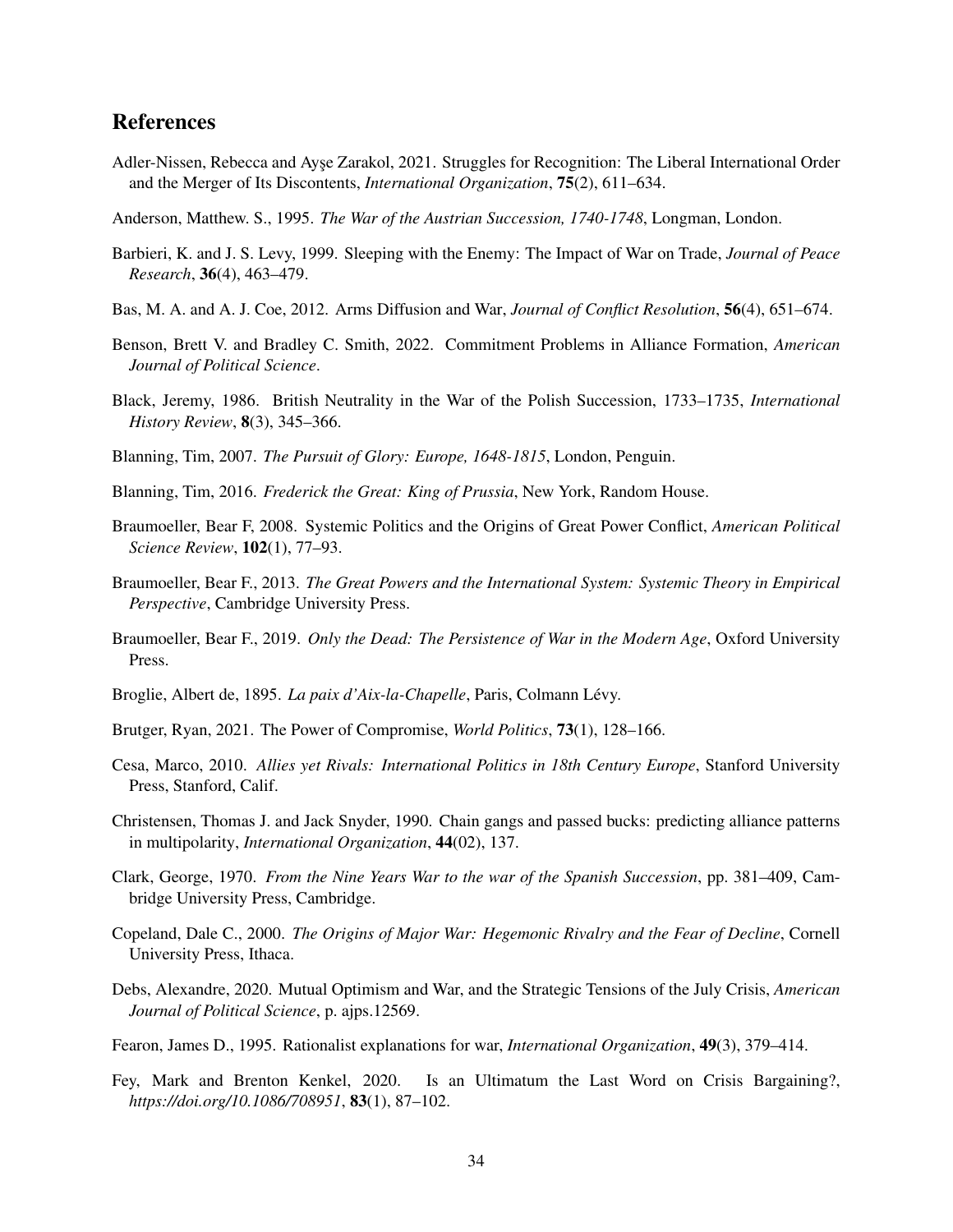- <span id="page-35-2"></span>Gartner, S. S. and R. M. Siverson, 1996. War Expansion and War Outcome, *Journal of Conflict Resolution*,  $40(1)$ , 4–15.
- <span id="page-35-17"></span>Hochedlinger, Michael, 2003. *Austria's Wars of Emergence: War, State and Society in the Habsburg Monarchy, 1683-1797*, Longman, Harlow.
- <span id="page-35-18"></span>Holboern, Hajo, 1982. *A History of Modern Germany: 1648-1840*, Princeton, Princeton University Press.
- <span id="page-35-13"></span>Hopf, Ted, 1991. Polarity, the Offense-Defense Balance, and War, *American Political Science Review*, 85(2), 475–493.
- <span id="page-35-0"></span>Ikenberry, G. John, 2001. *After Victory: Institutions, Strategic Restraint, and the Rebuilding of Order After Major Wars*, Princeton, Princeton University Press.
- <span id="page-35-12"></span>Ikenberry, John G., 1998. Institutions, Strategic Restraint, and the Persistence of American Postwar Order, *International Security*, 23(3), 43–78.
- <span id="page-35-19"></span>Ingrao, Charles W., 1995. *The Habsburg Monarchy, 1618-1815*, Cambridge, Cambridge University Press.
- <span id="page-35-10"></span>Jarrett, Mark, 2013. *The Congress of Vienna and Its Legacy: War and Great Power Diplomacy after Napoleon*, I.B. Tauris, London.
- <span id="page-35-4"></span>Jervis, Robert, 1985. From Balance to Concert: A Study of International Security Cooperation, *World Politics*, 38(01), 58–79.
- <span id="page-35-3"></span>Joseph, Michael F., 2020. A Little Bit of Cheap-Talk is a Dangerous Thing: States Can Communicate Intentions Persuasively and Raise the Risk of War in the Processes., *The Journal of Politics*, p. 709145.
- <span id="page-35-9"></span>Kennard, Amanda, Colin Krainin, and Kristopher W Ramsay, nd. Coasian Bargaining in World Politics: Re-Examining the Demand for International Regimes.
- <span id="page-35-7"></span>Keohane, Robert O. (Robert Owen), 2005. *After hegemony : cooperation and discord in the world political economy*, Princeton University Press.
- <span id="page-35-15"></span>Kurizaki, Shuhei, 2007. Efficient Secrecy: Public versus Private Threats in Crisis Diplomacy, *American Political Science Review*, 101(03), 543–558.
- <span id="page-35-14"></span>Lake, David A, 2009. *Hierarchy in international relations*, Cornell University Press.
- <span id="page-35-5"></span>Levy, Jack S., 1981. Alliance Formation and War Behavior, *Journal of Conflict Resolution*, 25(4), 581–581.
- <span id="page-35-11"></span>Levy, Jack S., 1983. *War in the Modern Great Power System: 1495–1975*, Kentucky University, Kentucky.
- <span id="page-35-6"></span>Levy, Jack S. and John A. Vasquez, 2014. The sources of preventive logic in German decision-making in 1914, in *The Outbreak of the First World War*, pp. 139–166, ed. Levy, Jack S., Cambridge University Press, Cambridge.
- <span id="page-35-1"></span>Levy, S, 1982. The Contagion of Great Power War Behavior, 1495-1975, *American Journal of Political Science*, 26(3), 562–584.
- <span id="page-35-16"></span>Lynn, John A., 1999. *The Wars of Louis XIV: 1667-1714*, Longman, London.
- <span id="page-35-8"></span>Maggi, Giovanni, 1999. The Role of Multilateral Institutions in International Trade Cooperation, *American Economic Review*, 89(1), 190–214.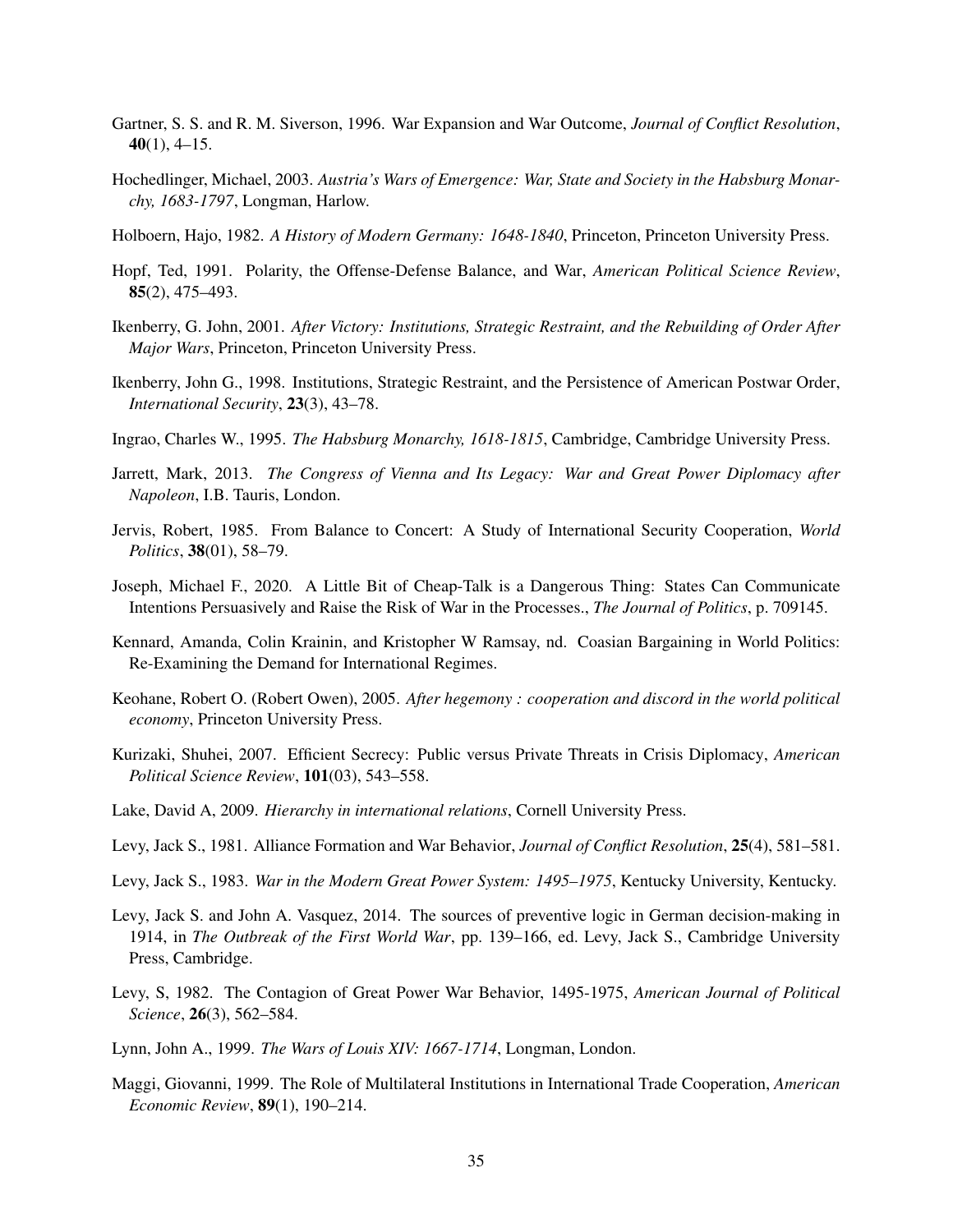- <span id="page-36-12"></span>Malis, Matt and Alastair Smith, 2020. State Visits and Leader Survival, *American Journal of Political Science*.
- <span id="page-36-8"></span>Massoud, T. G., 2000. Fair Division, Adjusted Winner Procedure (AW), and the Israeli-Palestinian Conflict, *Journal of Conflict Resolution*, 44(3), 333–358.
- <span id="page-36-21"></span>Mcgill, William J., 1971. Roots of policy: Kaunitz in vienna and versailles, 1749-1753, *The Journal of Modern History*, 43(2), 228–244.
- <span id="page-36-20"></span>McKay, Derke and H. M. Scott, 1983. *The Rise of the Great Powers 1648 - 1815*, London, Taylor & Francis.
- <span id="page-36-3"></span>Mearsheimer, John J, 2001. *The Tragedy of Great Power Politics*, Norton, New York.
- <span id="page-36-11"></span>Midlarsky, Manus I and Ted Hopf, 1993. Polarity and International Stability, *American Political Science Review*, 87(1), 171–180.
- <span id="page-36-9"></span>Mitzen, Jennifer, 2006. Ontological Security in World Politics: State Identity and the Security Dilemma, *European Journal of International Relations*, 12(3), 341–370.
- <span id="page-36-2"></span>Mitzen, Jennifer, 2013. *Power in concert : the nineteenth-century origins of global governance*.
- <span id="page-36-14"></span>Muthoo, Abhinay, 1999. *Bargaining Theory with Applications*, Cambridge University Press, Cambridge.
- <span id="page-36-6"></span>Niou, Emerson M. S., Peter C. Ordeshook, and Gregory F. Rose, 1989. *The Balance of Power: Stability in International Systems*, Cambridge University Press, Cambridge.
- <span id="page-36-15"></span>Paul, T.V., 2018. *Restraining Great Powers: Soft Balancing from Empires to the Global Era*, Yale University Press,, Yale.
- <span id="page-36-17"></span>Pitt, H. G., 1970. *The Pacification of Utrecht*, pp. 446–479, Cambridge University Press, Cambridge.
- <span id="page-36-4"></span>Poast, Paul, 2012. Does Issue Linkage Work? Evidence from European Alliance Negotiations, 1860 to 1945, *International Organization*, 66(2), 277–310.
- <span id="page-36-1"></span>Ramsay, Kristopher W., 2017. Information, Uncertainty, and War, *Annual Review of Political Science*, 20(1), 505–527.
- <span id="page-36-7"></span>Ray, Debraj and Rajiv Vohra, 2015. Coalition Formation, in *Handbook of Game Theory*, pp. 239–326.
- <span id="page-36-10"></span>Röhl, John C. G., 1994. *The Kaiser and His Court: Wilhelm II and the Government of Germany*, Cambridge University Press, Cambridge.
- <span id="page-36-13"></span>Sartori, Anne E., 2005. *Deterrence by diplomacy*, Princeton University Press.
- <span id="page-36-0"></span>Schelling, T. C., 1957. Bargaining, Communication, and Limited war, *Journal of Conflict Resolution*, 1(1), 19–36.
- <span id="page-36-16"></span>Scott, Hamish M., 2006. *The Birth of a Great Power System, 1740-1815*, Pearson/Longman, Harlow.
- <span id="page-36-19"></span>Shennan, Joseph. H., 1995. *International Relations in Europe, 1689-1789*, London, Routledge.
- <span id="page-36-5"></span>Simmons, Beth A. and Hein E. Goemans, 2021. Built on Borders: Tensions with the Institution Liberalism (Thought It) Left Behind, *International Organization*, 75(2), 387–410.
- <span id="page-36-18"></span>Simms, Brendan, 2007. *Three Victories and a Defeat: The Rise and Fall of the First British Empire*, London, Penguin.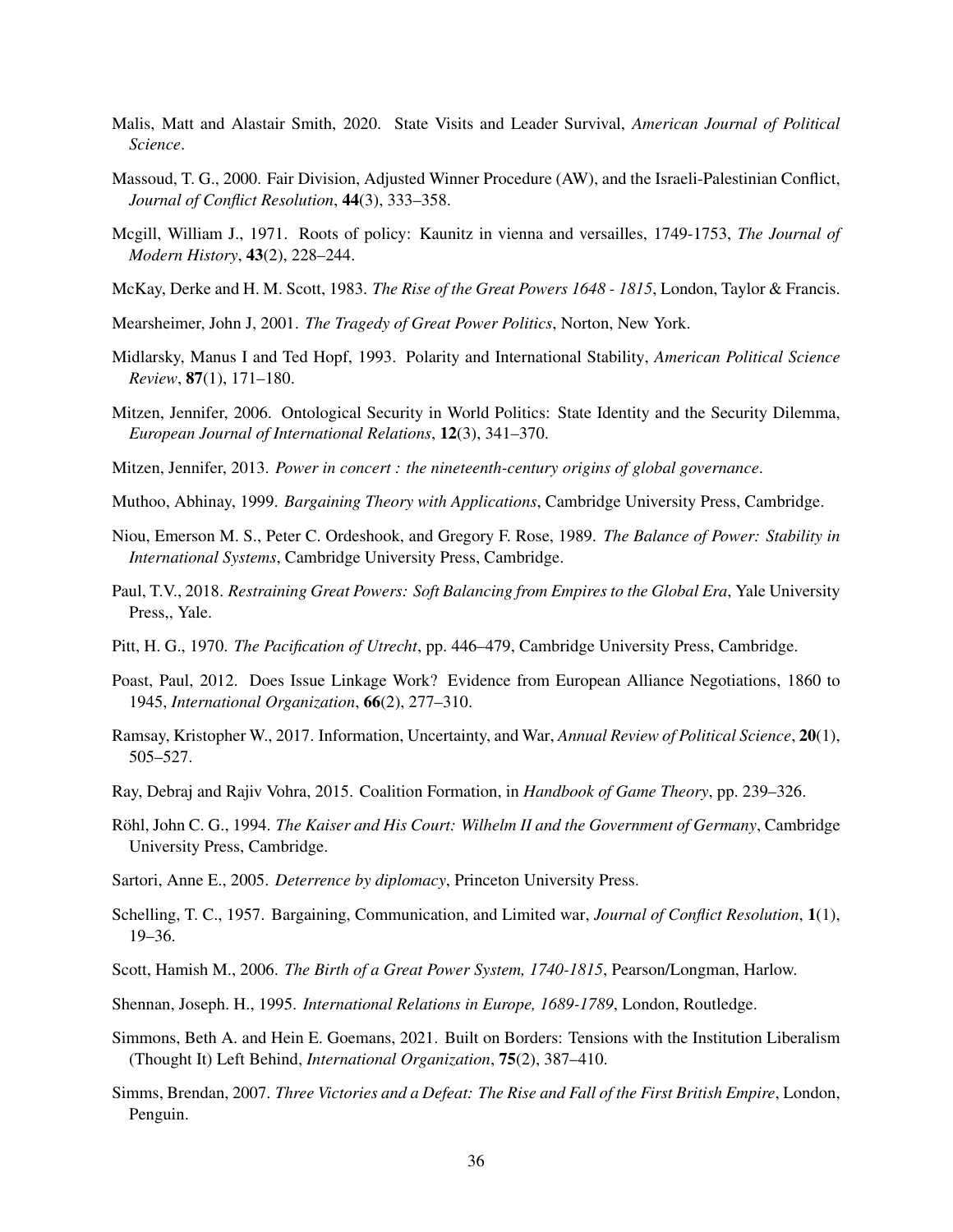- <span id="page-37-12"></span>Slantchev, Branislav L, 2005. Territory and Commitment: The Concert of Europe as Self-Enforcing Equilibrium, *Security Studies*, 14(4), 565–606.
- <span id="page-37-7"></span>Smith, Bradley C., 2021. Military Coalitions and the Politics of Information, *The Journal of Politics*, 83(4), 1369–1382.
- <span id="page-37-17"></span>Sosin, Jack M., 1957. Louisburg and the Peace of Aix-la-Chapelle, 1748, *The William and Mary Quarterly*, 14(4), 516–535.
- <span id="page-37-15"></span>St. John, Henry, 1809. *The Works of the Late Right Honourable Henry St. John, Lord Viscount Bolingbroke*, vol. 4, Luke Hansard & Sons, London.
- <span id="page-37-18"></span>Stollberg-Rilinger, Barbara, 2021. *Maria Theresa: The Habsburg Empress in Her Time*, Princeton University Press, Princeton.
- <span id="page-37-16"></span>Sutton, John L., 1980. *The King's Honor and the King's Cardinal: The War of the Polish Succession*, The University of Kentucky Press, Lexington.
- <span id="page-37-19"></span>Szabo, Franz A.J., 2007. *The Seven Years War in Europe: 1756-1763*, Harlow, Pearson Longman.
- <span id="page-37-4"></span>Trager, Robert F., 2011. Multidimensional Diplomacy, *International Organization*, 65(03), 469–506.
- <span id="page-37-2"></span>Trager, Robert F., 2015. Diplomatic Signaling among Multiple States, *The Journal of Politics*, 77(3), 635– 647.
- <span id="page-37-9"></span>Trager, Robert F., 2016. The Diplomacy of War and Peace, *Annual Review of Political Science*, 19(1), 205–228.
- <span id="page-37-8"></span>Vasquez, John, 1993. *The War Puzzle*, Cambridge University Press, Cambridge.
- <span id="page-37-0"></span>Vasquez, John, 2018. *Contagion and War: Lessons From the First World War*, Cambridge University Press, Cambridge.
- <span id="page-37-14"></span>Vasquez, John A., 2014. *The Outbreak of the First World War*, Cambridge University Press, Cambridge.
- <span id="page-37-6"></span>Wagner, R. Harrison, 1994. Peace, War, and the Balance of Power, *The American Political Science Review*, 88(3), 593.
- <span id="page-37-5"></span>Wagner, R. Harrison, 2000. Bargaining and War, *American Journal of Political Science*, 44(3), 469–484.
- <span id="page-37-10"></span>Wagner, R. Harrison, 2007. *War and the State*, University of Michigan Press, Ann Arbor, MI.
- <span id="page-37-3"></span>Waltz, Kenneth Neal, 1979. *Theory of International Politics*, Addison-Wesley, Reading, Mass.
- <span id="page-37-13"></span>Wang, David D., 1999. *Under the Soviet Shadow: The Yining Incident : Ethnic Conflicts and International Rivalry in Xinjiang, 1944-1949*, Chinese University Press, New York.
- <span id="page-37-1"></span>Weisiger, Alex, 2013. *Logics of War: Explanations for Limited and Unlimited Conflicts*, Cornell University Press, Ithaca.
- <span id="page-37-20"></span>Wight, Martin, 1978. *Power Politics*, Holmes & Meier, New York.
- <span id="page-37-11"></span>Wilson, Peter H., 2009. *The Thirty Years War: Europe's Tragedy*, Cambridge, Mass., Harvard University Press.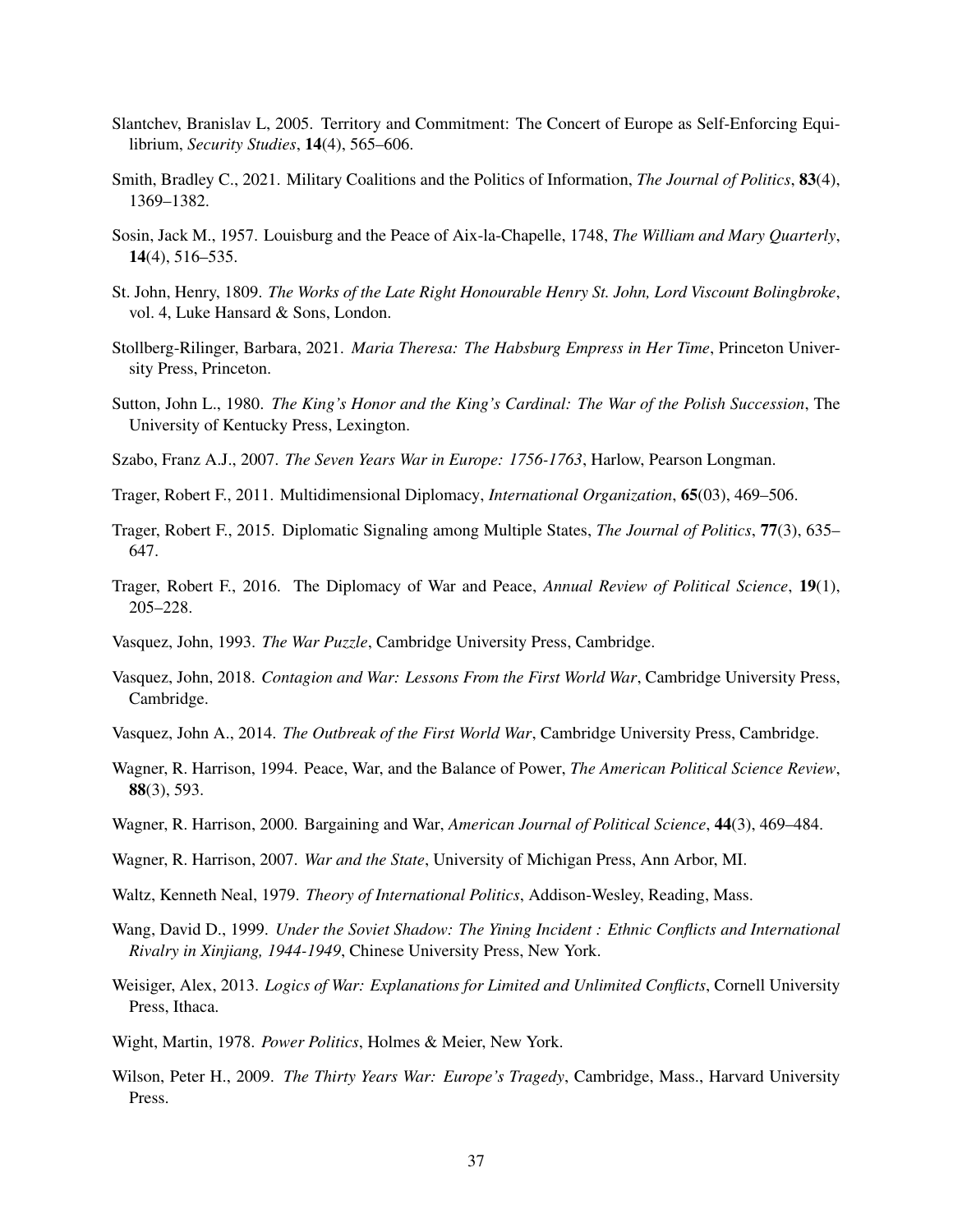- <span id="page-38-0"></span>Wolford, Scott, 2020. War and diplomacy on the world stage: Crisis bargaining before third parties, *Journal of Theoretical Politics*, 32(2), 235–261.
- <span id="page-38-1"></span>Yarhi-Milo, Keren, 2014. *Knowing the adversary : leaders, intelligence, and assessment of intentions in international relations*, Princeton University Press.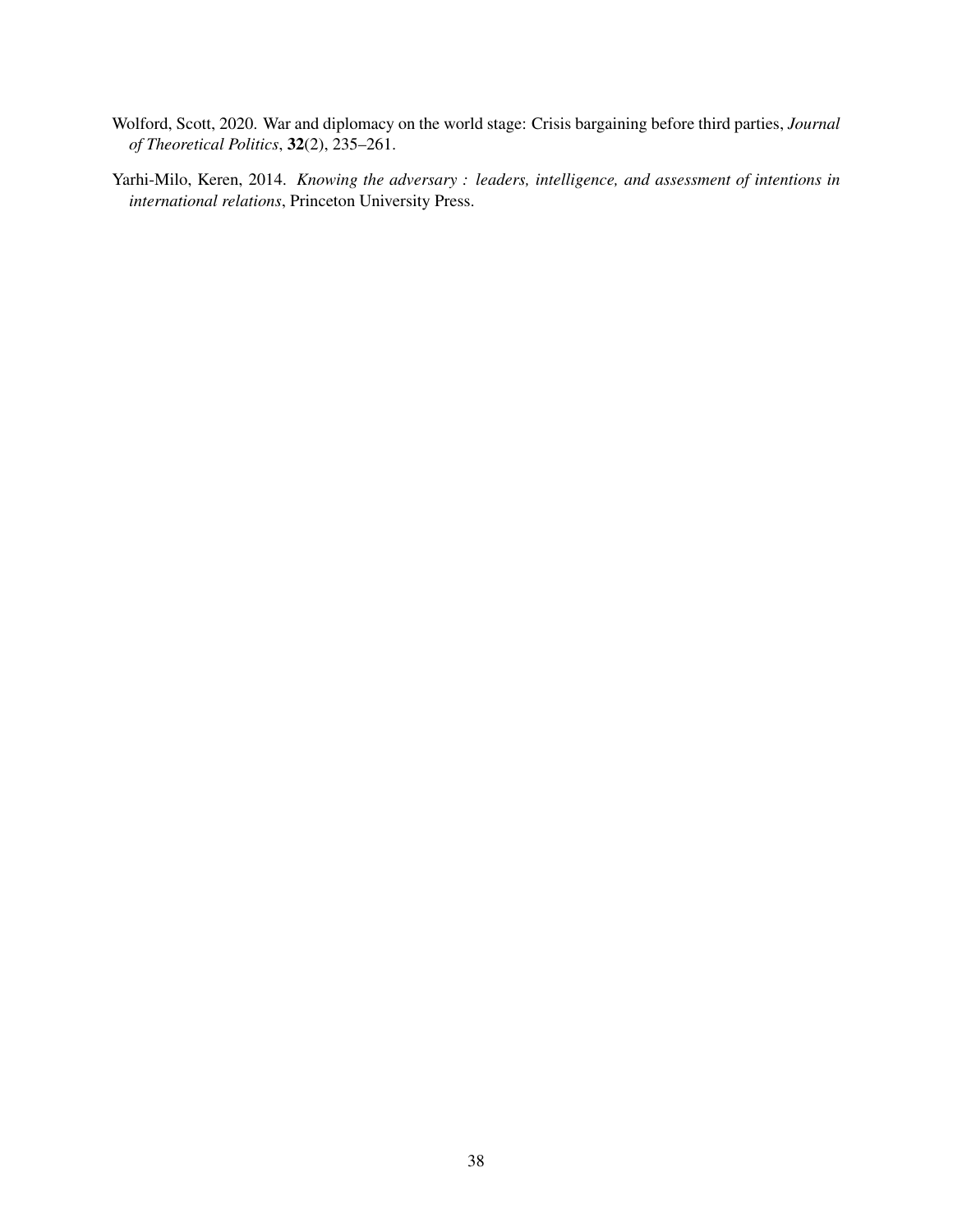# <span id="page-39-0"></span>A Baseline proofs

Our analysis plan is as follows. Since we do not assume a bargaining protocol, we characterize all the equilibria in the model. We show that some of equilibria sustain peace with stable threats of war contagion. But these threats can only sustain a limited set of offers. We then search for the Pareto dominant equilibria. We show that these equilibria sustain peace. But that they require reciprocal threats of war expansion. The efficiency-stability trade-off follows.

# <span id="page-39-1"></span>A.1 Lemma [2.1:](#page-9-1) Stable equilibria

The war strategies that support Lemma [2.1](#page-9-1) are  $s^A = s^B = \omega_1 = 0|h(.)$ ,  $\omega_2 = 0|h(.)$ . That is no player declares war for any history.

Consider a sub-game  $\omega = 1$ . A prefers to deviate to war over issue 2 iff:  $\alpha_2 p_2 - w < q_2$ . B prefers to deviate if:  $\beta_2(1-p_2) - w < 1-q_2$ . These solve for the bounds of  $q_2^{\dagger}$  $\frac{1}{2}$  as desired. A similar argument derives the bounds on  $q_1^{\dagger}$  $\int_1^T$  following sub-game  $\omega = 2$ . It follows that no state can profit from war expansion. Since players cannot threaten war expansion, these inequality comparisons are also sufficient to show that no player can profit from deviation to war initiation.

#### A.1.1 Ranges of payoff values for stable equilibria

Later on we will show that there is a trade-off between stability and efficiency. That analysis requires us to understand Pareto-dominant equilibria.

The following facts about the stable equilibria and their payoffs will help. First, focusing only on equilibria described in Lemma [2.1,](#page-9-1) the following offer pairs cannot be Pareto-dominated by another equilibrium in which  $q^{\dagger}$  is peacefully sustained:

- A's preferred set:  $q_1 = p_1 + w/\beta_1, q_2 \in q_2^{\dagger}$ 2
- B's preferred set:  $q_1 \in q_1^{\dagger}$  $\frac{1}{1}, q_2 = 1 - p_1 - w/\alpha_2$

Notice, that there is one result that is common in both sets— $q_1 = p_1 + w/\beta_1$ ,  $q_2 = 1 - p_1 - w/\alpha_2$ . This result is special because it provides each state with the largest share of their favourite issue. This generates:  $U^A = \alpha_1(p_1 + w/\beta_1) + \alpha_2(p_2 - w/\alpha_2), U^B = \beta_1(1 - p_1 - w/\beta_1) + \beta_2(1 - p_1 + w/\alpha_2)$ 

# <span id="page-39-2"></span>A.2 Contagious Equilibria

Like stable, contagious refers to the nature of threats that sustain a peaceful offer.

We now focus on a set of offers that we call **traded offers**. We define any offer in the following set of offers as traded offers:

<span id="page-39-3"></span>
$$
\tilde{q} = \tilde{q}_1 > \max(q_1^{\dagger}), \tilde{q}_2 < \min(q_2^{\dagger}). \tag{1}
$$

Notice that  $q^{\dagger} \cap \tilde{q} = \emptyset$ .

<span id="page-39-4"></span>We define a reciprocal punishment strategy as a combination of war rules that include three features. First, neither state in a dyad initiates war against the other:  $w^j = 0 | \omega = \emptyset$ . Second, at least one state commits to expanding the war to the other issue they contest given any decision to initiate war. Third, both states in a dyad commit to expanding the war under at least one condition (i.e. no player plays a no war strategy). That is:  $w^A = 2|\omega = 1, w^B = 1|\omega = 2, w^A = w^B = 0|\omega = 0$ . But it also includes,  $w^{A} = 2|\omega = 1, w^{B} = 1|\omega = 2, w^{B} = 1|\omega = 1, w^{A} = w^{B} = 0|\omega = 0.$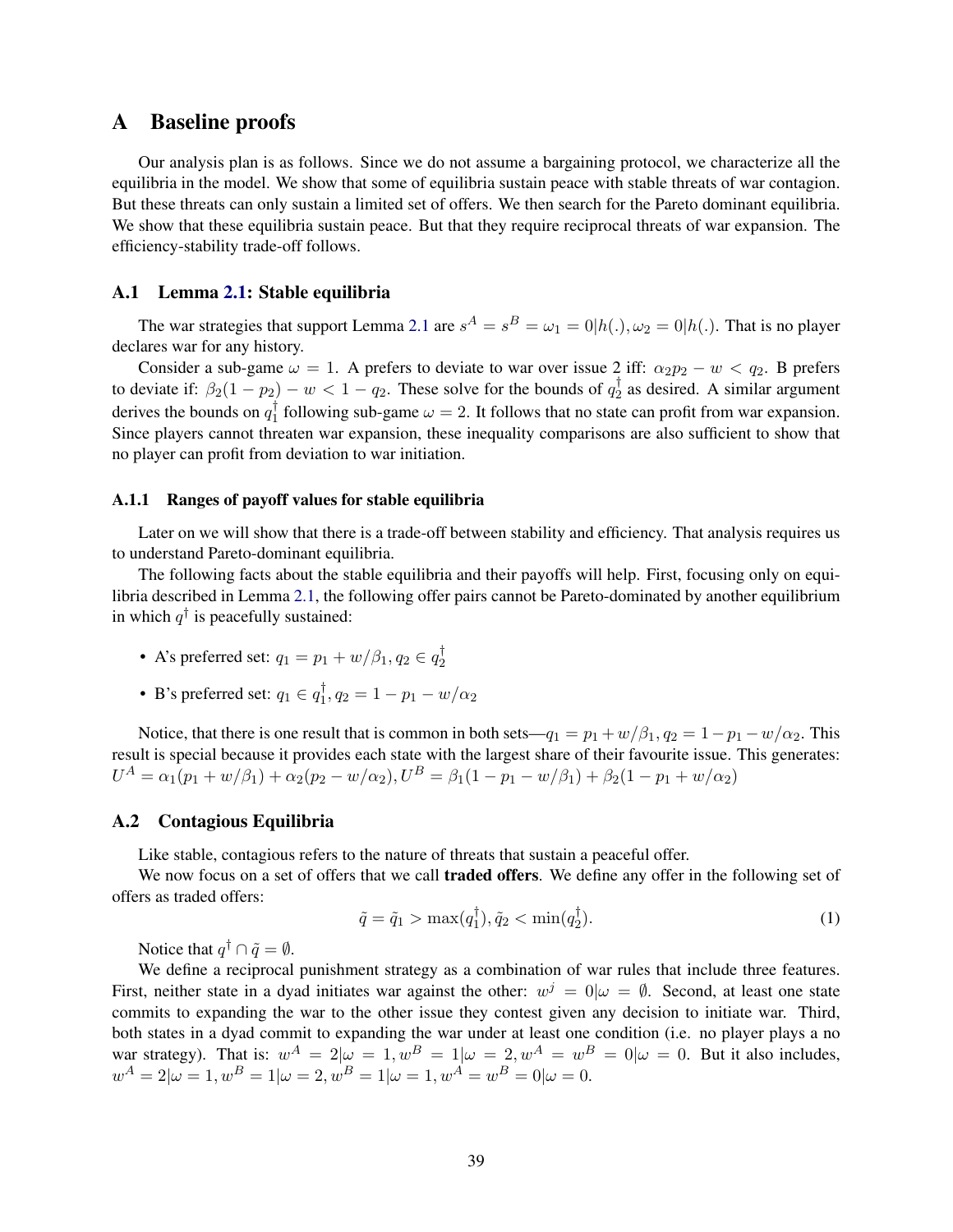**Proposition A.1** *Consider an initial offer*  $q \in \tilde{q}$  *that also satisfies:* 

<span id="page-40-1"></span>
$$
\beta_1(q_1 - p_1) + \beta_2(q_2 - p_2) < 2w < \alpha_1(q_1 - p_1) + \alpha_2(q_2 - p_2). \tag{2}
$$

*Then any reciprocal punishment strategy is an SPE.*

Proof. Consider the sub-game after  $\omega = 2$ . On the path (at least) B expands the war to issue 1. B can threaten to do so if  $q_1 > \beta_1(1 - p_1) - w$ . This is equivelent to  $q_1 > \max(q_1^{\frac{1}{1}})$  $\binom{1}{1}$  as desired.<sup>[32](#page-40-0)</sup>

Consider the sub-game after  $\omega = 1$ . On the path (at least) A expands the war to issue 2. A can threaten to do so if  $q_2 < \alpha_2 p_2 - w$ . This is equivalent to  $q_2 < \min(q_2^{\dagger})$  $2^{\binom{1}{2}}$  as desired.

Working backwards, we claim that no states wants to initiate war. On the path, any local war triggers total war. This yields  $U^{A}(\omega=1,2)=p_{1}\alpha_{1}+p_{2}\alpha_{2}-2w, U^{B}(\omega=1,2)=(1-p_{1})\beta_{1}+(1-p_{2})\beta_{2}-2w.$ If instead, there is no war players utility from accepting the offer on the path is:  $U^A(\omega=0) = \alpha_1, U^B(\omega=0)$  $0 = \beta_2$ . From contrasting these inequalities, we derive Condition [2.](#page-40-1) This completes the proof.

We also assume that each kind of equilibria employs a distinct punishment strategy. In particular, we showed that the efficient equilibria could be supported by reciprical (and contagious) punishment. We'll now show that this focus is warranted:

**Lemma A.[2](#page-40-1)** Assume condition 2 is satisfied. We cannot peacefully sustain  $q \in \tilde{q}$  without contagious threat *of war.*

First, consider a punishment strategy in which following a war over issue 2, A punishes reciprocally with probability  $\gamma_A$  and does punish with probability  $1 - \gamma_A$ . Now consider the sub-game after war over issue 2 and which A has decided to punish independently. By construction of  $\tilde{q}$ , A can profitably deviate to punishment. A similar argument is made for B's punishment following a war over issue 1. This completes the proof.

### A.3 Proof of proposition [2.2](#page-9-2)

Proposition [2.2](#page-9-2) claimed that there is an efficiency stability trade-off. We prove it in two steps. First, we characterize the Pareto dominant equilibria. Second, we use the results above to point out that at least one offer in  $\tilde{q}$  dominate  $q^{\dagger}$ .

Define a fixed length of q as  $t = q_1 + q_2 + \epsilon - \epsilon$ .

Lemma A.3 *Consider all of the offers that hold* t *constant. Of these offers, the Pareto dominant equilibria sustain peace and maximize*  $q_1$  *or minimize*  $q_2$ *.* 

Holding constant the length of an offer  $t$  we can re-write player utilities from peace as:  $U^A\alpha_1(q_1+\epsilon)+$  $\alpha_2(q_2-\epsilon)$ ,  $U^B\beta_1(1-q_1-\epsilon)+\beta_2(1-q_2+\epsilon)$ . Notice, that both  $U^A$ ,  $U^B$  are increasing in  $\epsilon$ .

In section [A.1](#page-39-1) we showed that all of the non-contagious equilibria were bounded by  $q \in q^{\dagger}$ . In section [A.2](#page-39-2) we showed that contagious equilibria exist. By definition  $1, \tilde{q}_1 > q_1^{\dagger}, \tilde{q}_2 < q_2^{\dagger}$  $1, \tilde{q}_1 > q_1^{\dagger}, \tilde{q}_2 < q_2^{\dagger}$ . This completes the proof.

### A.4 The equilibria in Lemma [2.3](#page-10-2) and [2.4](#page-10-3) are Pareto-dominant

The equilibria that we highlight in the manuscript are examples of those described in proposition [A.1.](#page-39-4) Inequality [2](#page-8-2) simply re-states [1.](#page-39-3) Condition [2.3](#page-10-2) assumes condition [2](#page-40-1) is satisfied with the additional restriction  $q_1 = 1, q_2 = 0$ . The proof of proposition [A.1](#page-39-4) is sufficient to prove the two equilibria stated in the manuscript.

<span id="page-40-0"></span><sup>&</sup>lt;sup>32</sup>In the grimm trigger variants of reciprocal punishment, A cannot profitably deviate to no war because B will expand to war anyway. We include these for completeness.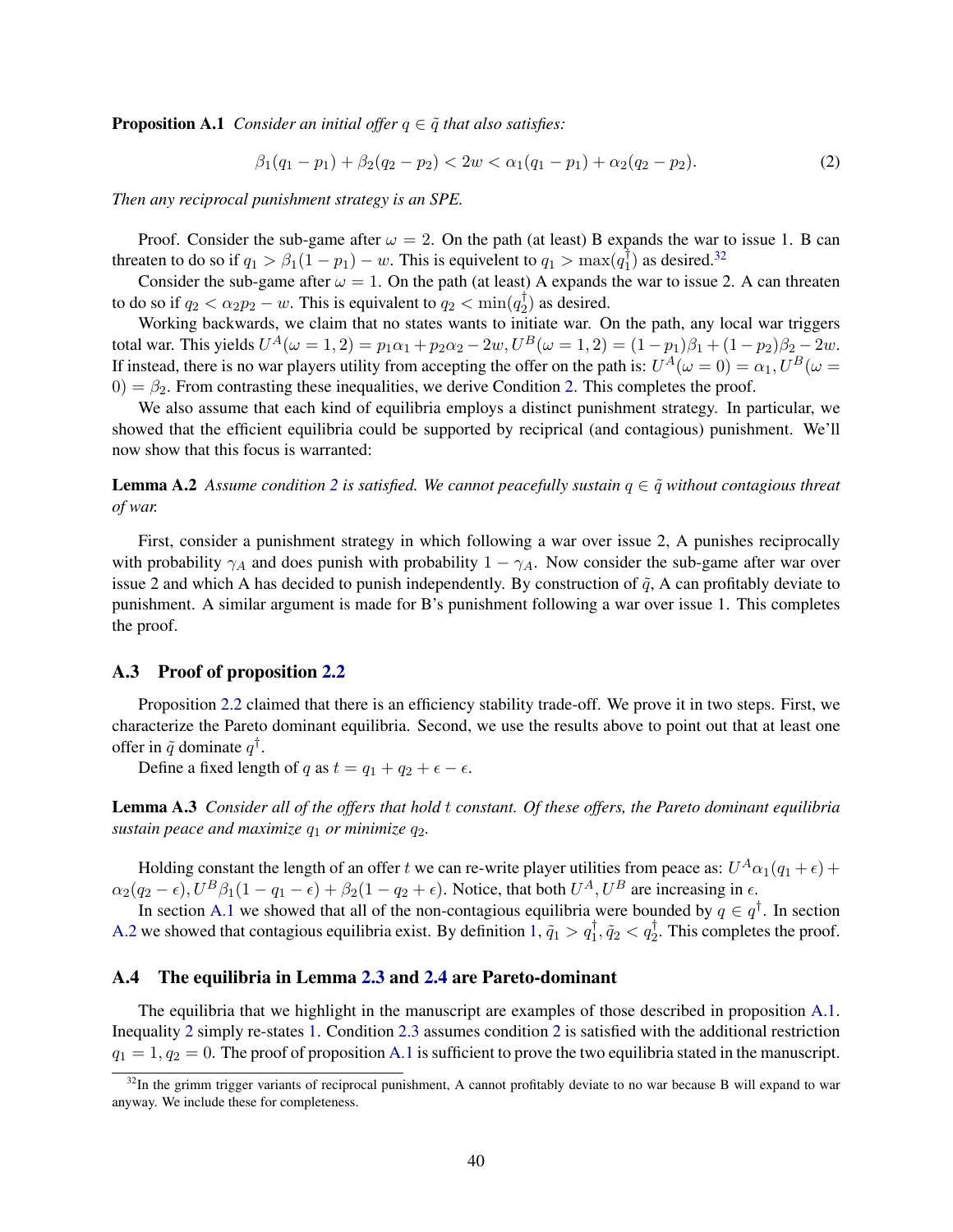We claim that the equilibria in Lemmas [2.3](#page-10-2) and [2.4](#page-10-3) are Pareto efficient give  $A_1$  and condition [2.3.](#page-10-2) We now explain why this is the case. Starting with the welfare maximizing equilibrium. Notice that if  $A_1$ holds, this equilibrium generates the maximum total welfare that the game allows for  $U^A + U^B = \alpha_1 + \beta_2$ . Equilibria must be Pareto dominant if they generate the maximum total welfare.

Turning to the extractive equilibrium. We claim that the equilibrium generates that largest total expected utility for A. Any equilibrium that leaves A with her largest total expected utility must be Pareto dominant.

For the equilibrium to hold together, A must be able to threaten war over issue 2 if B fights for issue 1. This means that  $\alpha_2q_2 > \alpha_2p_2 - w$ . This is the first minimum condition on  $q_2$ . It also must be that B prefers to accept the offer rather than fight a total war. This is true if:  $\beta_2(1-q_2) > \beta_1(1-p_1) + \beta_2(1-p_2) - w$ . This solves for the second minimum bound on  $q_2$ .

By construction, the equilibrium describes the offer that leaves A with all of A's favourite issue and the largest amount of A's least favourite issue for which we can support reciprocal punishment in an SPE.

What's left to show is that there is no SPE in which A does better that includes war on the path. Clearly, A cannot do better from total war because that deviation is allowable and A does not take it. Now consider an equilibrium in which players fight a war over issue 1. We've shown that in this sub-game we can only sustain peace over issue 2 if  $q_2 \in q^{\dagger}$ . We've also shown that A does better from the extractive equilibrium than from  $p_1\alpha_1 - w + \alpha_2(p_2 + w/\beta_2)$ . A similar argument can be made in the sub-game that follows a war over issue 2. Thus, A cannot secure a larger utility in any equilibrium that includes war on the path.

**Lemma A.4** *A "maximally-extractive" equilibrium maximizes B's utility. In this equilibrium,*  $q_1 = \max(p_1 + p_2)$ w  $\frac{w}{\beta_1}$ ,  $\frac{\alpha_1 p_1 + \alpha_2 p_2 - 2w}{\alpha_1}$  $\frac{\alpha_2 p_2 - 2w}{\alpha_1}$ ) and  $q_2 = 0$ . This settlement can only be peacefully sustained with a reciprocal threat of *war expansion.*

The equilibrium is constructed in the same was as Lemma [2.4](#page-10-3) but we seek out the offers that maximize B's utility.

#### A.5 Ruling out other offers

So far, we have shown that a punishment strategy exists that supports peace for offers in  $q^{\dagger}$  and also in  $\tilde{q}$  if  $C_1$  is satisfied and not otherwise. There is one other class of offers. We now show that we cannot peacefully sustain them with any punishment strategy. This will make it easier to locate pareto dominant equilibria.

**Lemma A.5** *We cannot sustain peace in an SPE in which*  $q_1 \in q_1^{\dagger}$  $\mathbf{1}^{\dagger}, q_2 \notin q_2^{\dagger}$ 2 *.*

Arguing by contradiction, assume that we can support this offer with some punishment strategies that ensures no player initiates war. Then show that at least one player can profitable deviate to war. Consider the subgame that follows after war over issue 2. By Lemma [2.1,](#page-9-1) no player can credibly threaten to fight a war over issue 1. It follows that the equilibrium must include a punishment strategy in which if players fight over issue 2, then no player expands the war to issue 1.

In one case we set  $p_2 - w/\alpha_2 > q_2 \notin q_2^{\dagger}$  $\frac{1}{2}$ . For this equilibrium to sustain peace, A cannot initiate war with certainty over any issue. We've shown that if A does initiate war over issue 2, that the war cannot spread to issue 1 in any SPE. Thus, A cannot profitably deviate to war over issue 2 if:  $\alpha_1q_1 + \alpha_2q_2$  $\alpha_1q_1 + \alpha_2p_2 - w \implies p_2 - w/\alpha_2 < q_2$ , a contradiction. A similar argument can be made by considering a value of  $q_2$  that B will not accept. By symmetry, an identical argument can be made for  $q_1 \not\in q_1^{\dagger}$  $\mathbf{1}^{\dagger}, q_2 \in q_2^{\dagger}$  $\frac{1}{2}$ 

We also cannot sustain peace for an offer in which  $q_i > \max(q_i^{\dagger})$  $\phi_i^{\dagger}$ ) or  $q_i < \min(q_i^{\dagger})$  $(i)$  for  $i \in 1, 2$ . The reason is that at least one state can profitably deviate to total war.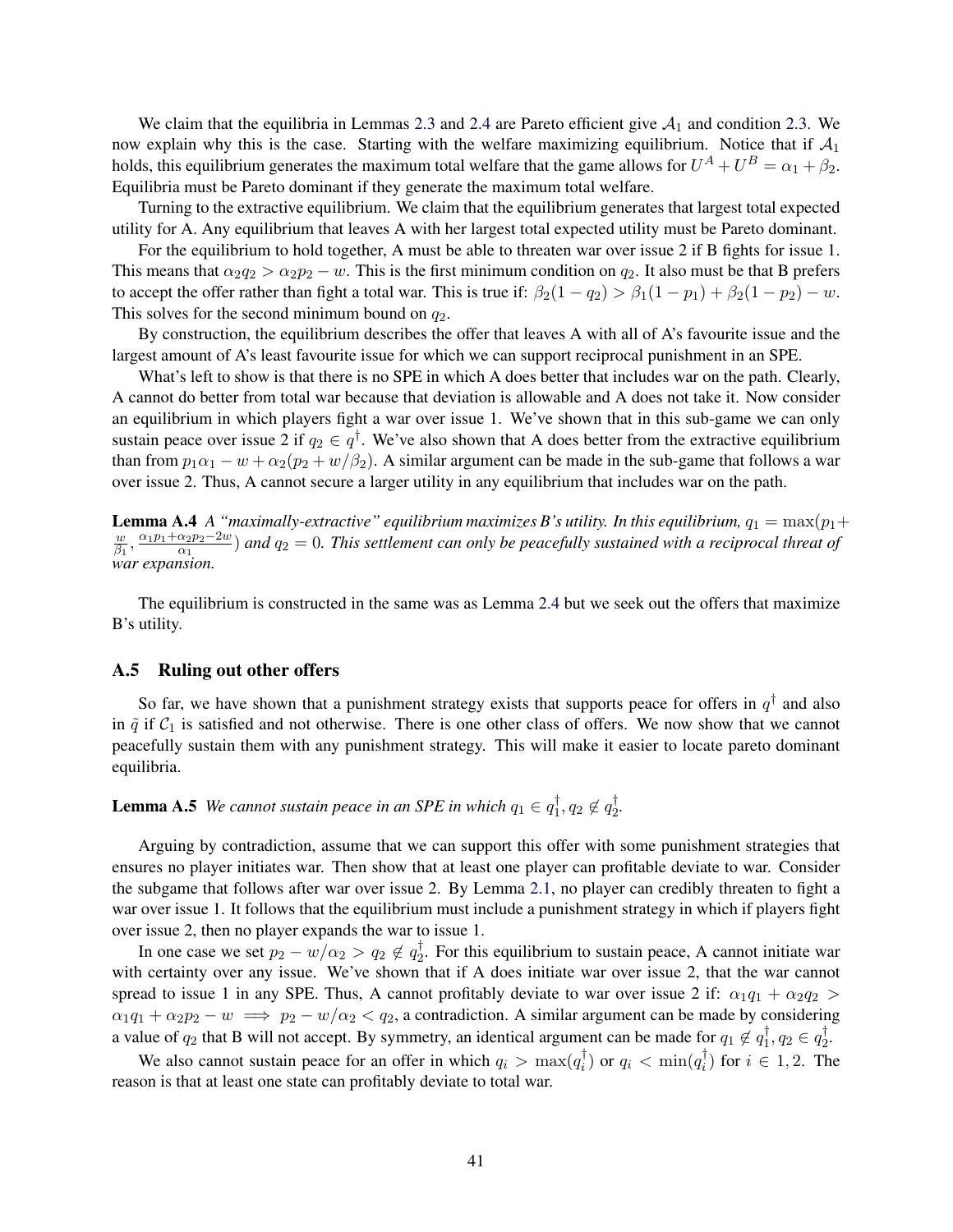# <span id="page-42-0"></span>A.6 Classifying all of the Pareto Dominant equilibria

Summing up, we've identified the boundaries of offers in  $\tilde{q}$  that can sustain peace. These boundaries maximized  $q_1 = 1$ . We've also showed that for any fixed t, offers that sustain peace and maximize  $q_1$ dominate all others of the same length.

The last thing to show is that each of these are pareto-dominant.

**Lemma A.6** If  $C_1$  is satisfied, then there are two sets of offers that, with the threat of reciprocal pun*ishment are pareto optimal equilibria. One set of these offers benefits A:*  $q_1 = 1, q_2 \in \tilde{q}_2, q_2 < \min(p_2 - \tilde{p}_1)$ w  $\frac{w}{\alpha_2}$ ,  $\frac{2w-\beta_1(1-p_1)+\beta_2p_2}{\beta_2}$  $\frac{(p- p_1) + \beta_2 p_2}{\beta_2}).$  The other set of offers benefits B:  $q_1 = \in \widetilde{q}_1, q_1 > \max(p_1 + \frac{w_2}{\beta_1})$  $\frac{w}{\beta_1}$ ,  $\frac{\alpha_1 p_1 + \alpha_2 p_2 - 2w}{\alpha_1}$  $\frac{\alpha_2 p_2 - 2w}{\alpha_1}, q_2 =$  $\overline{0}$ 

Notice that these sets only share one offer  $q_1 = 1, q_2 = 0$ . Furthermore, the bounds on these offers ensure that we can peacefully sustain them given what we have already shown.

Notice that each set contains offers of different lengths t, and each specific offer in the set that benefits A maximizes  $q_1$ , and each specific offer in set that benefits B minimizes  $q_2$ . We've already shown that offers that maximize  $q_1$  or minimize  $q_2$  dominate all other offers of the same length. Since each of these offers pareto dominate all others of the same length, we need only contrast the conjectured offers against each other.

Consider an offer in the set that benefits A with a specific  $q_2 = q_2^x$  as a parameter. A does worse with any offer that is also in that set, and includes  $q_2^y < q_2^x$ . B does worse with an any offer that is also in that set, and includes  $q_2^y > q_2^x$ . Finally, notice that the offer in the set that benefits A that leaves A with the smallest amount of utility  $q_1 = 1, q_2 = 0$  is identical to the offer in set B that leaves A with the largest amount of utility. It follows, that switching from an offer in the set that benefits A to the set that benefits B must make A worse off.

We can apply the same argument to set B. This completes the proof.

# <span id="page-42-1"></span>B Re-negotiation and the risk of an accident

We've shown that the renegotiated settlement  $q<sup>r</sup>$  and punishment strategy of independent (stable) conflict is sub-game perfect. It follows that the risk of a local war over issue 1 is  $\psi_1(1 - \psi_2)$  (costing w), and the risk of a global war is  $\psi_1 \psi_2$  (costing  $2w$ ). A's utility from renegotiation to  $q^r$  given the risk of an accident is:  $U^A(q^r) = p_1\alpha_1 + p_2\alpha_2 - w(\psi_1 + \psi_2)$ . B's is:  $U^B(q^r) = (1 - p_1)\beta_1 + (1 - p_2)\beta_2 - w(\psi_1 + \psi_2)$ 

We've also characterized the efficient equilibria, which are contagious. It follows that the risk of a global war is  $1 - (1 - \psi_1)(1 - \psi_2) = \psi_1 + \psi_2 - \psi_1 \psi_2$  and the risk of a local war is 0. A's utility from retaining the initial settlement given the risk of an accident is:  $U^A(q) = (1 - \psi_1 - \psi_2 + \psi_1\psi_2)(q_1\alpha_1 + q_{22}) + (\psi_1 +$  $\psi_2 - \psi_1 \psi_2 (p_1 \alpha_1 + p_2 \alpha_2 - 2w).$ 

B's utility is:  $U^B(q) = (1 - \psi_1 - \psi_2 + \psi_1 \psi_2)((1 - q_1)\beta_1 + (1 - q_2)\beta_2) + (\psi_1 + \psi_2 - \psi_1 \psi_2)((1 - \psi_1 + \psi_2 + \psi_2))$  $p_1)\beta_1 + (1-p_2)\beta_2 - 2w$ .

Players' decisions to vote for re-negotiation is a simple utility comparison. A votes to re-negotiate if:

$$
\frac{\psi_1 + \psi_2 - 2\psi_1\psi_2}{1 - \psi_1 - \psi_2 + \psi_1\psi_2} > \frac{\alpha_1(q_1 - p_1) - \alpha_2(p_2 - q_2)}{w}
$$

Otherwise, A does not re-negotiate. Recall that in any efficient settlement  $q_1 > p_1, p_2 > q_2$ . B votes to renegotiate if:

$$
\frac{\psi_1 + \psi_2 - 2\psi_1\psi_2}{1 - \psi_1 - \psi_2 + \psi_1\psi_2} > \frac{\beta_2(p_2 - q_2) - \beta_1(q_1 - p_1)}{w}
$$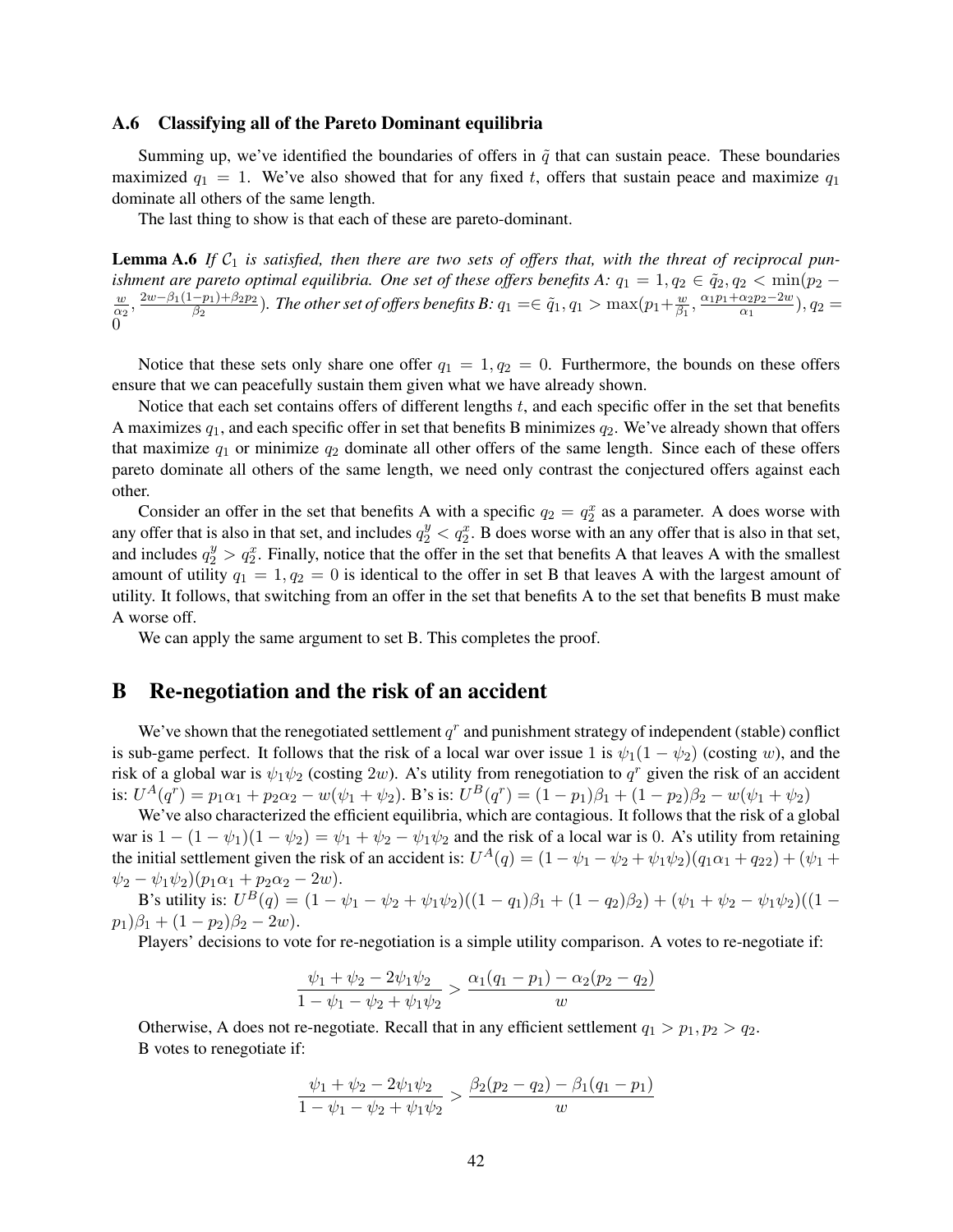Otherwise, B does not re-negotiate.

These conditions are jointly satisfied as  $\psi_1, \psi_2 \to 1$ . or if  $w \to \infty$ . Thus, these parameters determine whether both or neither players want to renegotiate.

Without loss of generality, we focus on the case where A does not want to renegotiate but B does. This happens if:

$$
\alpha_1(q_1 - p_1) - \alpha_2(p_2 - q_2) > w \frac{\psi_1 + \psi_2 - 2\psi_1 \psi_2}{1 - \psi_1 - \psi_2 + \psi_1 \psi_2} > \beta_2(p_2 - q_2) - \beta_1(q_1 - p_1) \tag{3}
$$

The Implication derived in the manuscript, is taken from partial derivatives for  $(\alpha_1 + \beta_1)(q_1 - p_1)$  –  $(\alpha_2 + \beta_2)(p_2 - q_2).$ 

# <span id="page-43-0"></span>B.1 Re-negotiating over one territory while fighting over another.

In this section we consider the possibility that states can renegotiate over one set of territories as they fight a war over a different set of territory.

We start with the assumption of an initial settlement,  $\tilde{q} = q_1 = 1, q_2 = 0$ . We define a re-negotiation settlement once war has started:  $q_1^r = p_1, q_2^r = p_2$ . We now examine the following model.

- 1. Players simultaneously decide to accept peace over all issues or declare war over one or both issues they contest.
- 2. If all states accept peace, the game ends in peace.
- 3. If both wars are declared, the game ends in total war.
- 4. If one war is declared, then any player that had war declared against them decides between:
	- (a) Accepting peace. In which case the game ends in a local war and a remaining settlement associated with  $\tilde{q}$
	- (b) Demanding the re-negotiated settlement. In which case the game ends in a local war and a settlement associated with  $q^r$ .
	- (c) Expanding the war. In which case the game ends in total war.

The possibility for war-time negotiation poses an important concern. Reciprocal threats allow for efficient offers because they make states vulnerable. That is, A's threat to fight over issue 2 is credible only because A gets less than her minimum demand from fighting. However, if we allow for war-time renegotiation, A's threat of war is not credible once war has started. Therefore, we might expect all of the efficient equilibria to unravel leading to war given the settlement  $\tilde{q}$ .

<span id="page-43-1"></span>**Lemma B.1** In the model that allows for war-time renegotiation, if  $C_1$  is satisfied and  $\alpha_1 > \frac{\alpha_2 p_2 - w_1}{1 - p_1}$  $\frac{2p_2-w}{1-p_1}$  $\beta_2 > \frac{\beta_1(1-p_1)-w}{p_2}$  $\frac{p_1-p_1-w}{p_2}$  then there is an equilibrium that sustains global peace. Off the path, if B declares war *over issue*  $\hat{I}$ ,  $\hat{A}$  selects  $q_L^r$ . If  $A$  declares war over issue 2,  $A$  selects  $q_1^r$ .

The logic behind this result is that efficient settlements are efficient because states get their preferred settlement. Both war and the reneogtiated settlements are efficient because issues are split (in expectation) proportionate to power. Realizing this, states never initiate war. From A's perspective

A prefers global peace to initiating a war knowing it will cause B to re-negotiate iff:  $\alpha_1 > \alpha_1 p_1 + \cdots$  $\alpha_2 p_2 - w$ . B prefers global peace to initiating a war knowing it will cause A to re-negotiate iff:  $\beta_1 >$  $\beta_1(1-p_1)+\beta_2(1-p_2)-w$ . These solve for the conditions as stated in the equilibrium.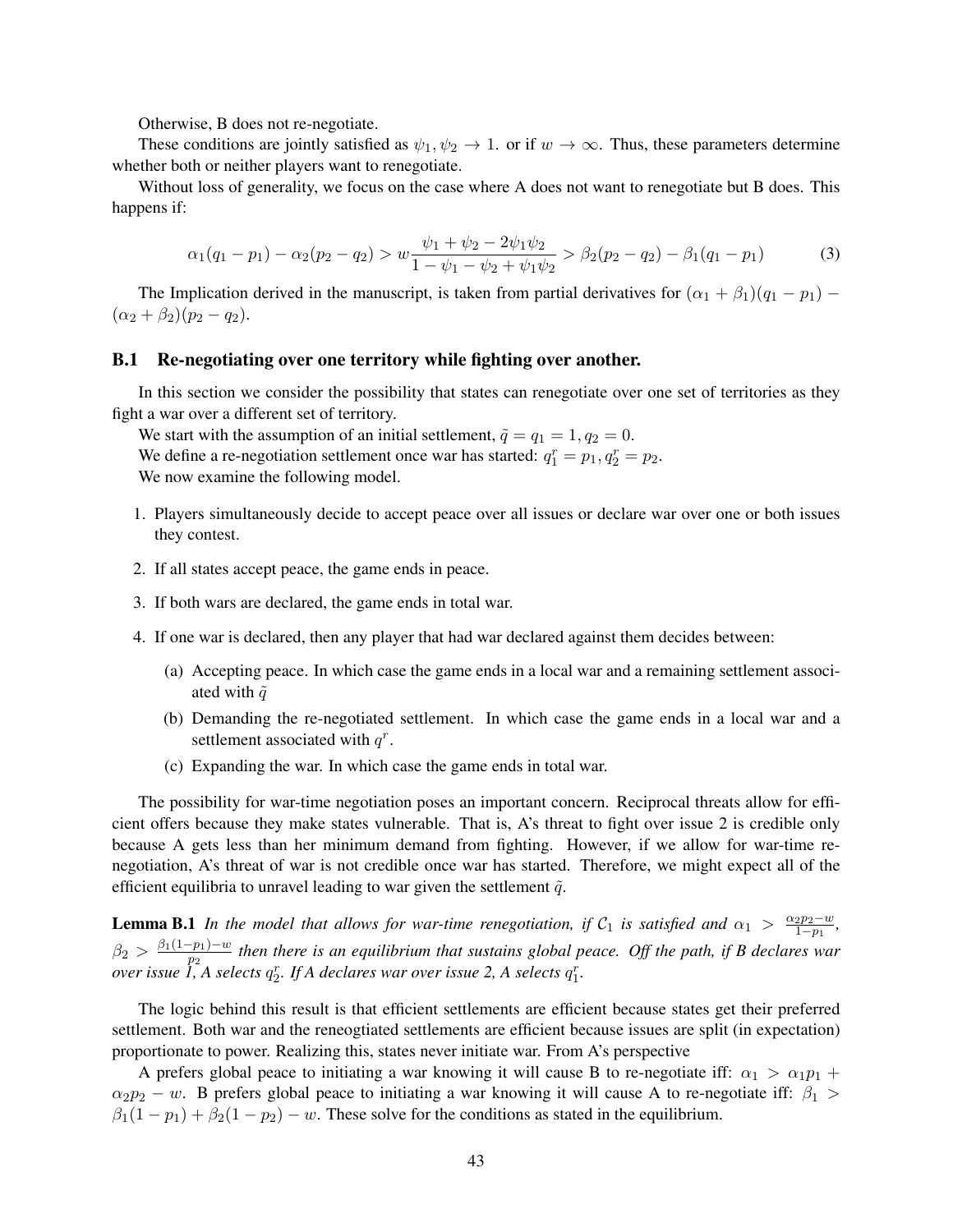The model above assumed that war-time renegotiation is costless. However, we now introduce a penalty that both states pay if either chooses to re-negotiate over one issue as they fight over another  $r \geq 0$ . We introduce this cost for substantive reasons. Specifically, when states are fighting a brutal war with a rival in one theatre, it is very hard to explain to their selectorate why they would make territorial concessions somewhere else and not simultaneously resolve the underlying conflict. This is not to say that states do not link issues in compromise once a war has concluded. However, it is a different issue for states to redistribute peaceful territory as they continue to battle each other somewhere else. We could not find a single case in history in which states considered making an offer like this.

As a result of this re-negotiation cost, if states

Lemma B.2 *In the model that allows for costly war-time renegotiation, we can sustain peace under two condition. If*  $R \geq w$ *, then reciprocal threats of war sustain peace as described in lemma [2.3.](#page-10-2) If*  $R \leq w$ *and*  $\alpha_1 > \frac{\alpha_2 p_2 - w - R}{1 - p_1}$  $\frac{\beta_2-w-R}{1-p_1}, \ \beta_2 > \frac{\beta_1(1-p_1)-w-R}{p_2}$  $\frac{p_1 - p_2 - k}{p_2}$  then global peace is sustained backed by the threat of costly *re-negotiation as described in Lemma [B.1.](#page-43-1)*

 $R = w$  is the point that a player is indifferent between a local war or re-negotiation.

# C Multipolarity

### <span id="page-44-0"></span>C.1 Proof of Propositions [4.1](#page-17-0)[-4.2](#page-17-1)

Propositions [4.1](#page-17-0) and [4.2](#page-17-1) only assert existence. We can establish both with a single example. Here, we complete the outline of the example offered in the paper. From the table, we have an initial offer  $\tilde{q} =$  $[\tilde{q}_{AB}, \tilde{q}_{BA}, \tilde{q}_{BC}, \tilde{q}_{CB}, \tilde{q}_{CA}, \tilde{q}_{AC}] = (1, 0, .98\overline{3}, \frac{11}{36}, 1, \frac{5}{6})$  $\frac{5}{6}$ ). We also have parameters  $p_{CA} = \frac{1}{12}$ ,  $p_{CB} = \frac{1}{6}$  $\frac{1}{6}$ ,  $p_{AB}=\frac{3}{4}$  $\frac{3}{4}$ ,  $L = \frac{3}{5}$  $\frac{3}{5}$ ,  $w = \frac{1}{12}$ . Condition  $C_2$  allows us to derive the remaining parameters.

The following strategies are an equilibrium:

- A: Accept  $\tilde{q}$ . If  $(\omega \cap \{AB, BA\}) \neq \emptyset$ , attack CA; otherwise, do not attack any issue.
- B: Accept  $\tilde{q}$ . If  $\omega \ni BC$ , attack BA and AB; otherwise, do not attack any issue.
- C: Accept  $\tilde{q}$ . If  $\omega \ni CA$ , attack BC; otherwise, do not attack any issue.

First, note that  $\tilde{q}_{CB}$  and  $\tilde{q}_{AC}$  cannot be contested by a player unless the player already expects the other to attack that issue. The issues are *closed*, i.e. no player can credibly threaten to attack them. In the equilibrium, since no player ever attacks  $CB$  or  $AC$ , then no player can profitably or plausibly deviate and attack either CB or AC in any SPE. We can therefore rule them out. Moreover, note that subgame perfection requires that B cannot attack BC nor A AB, BA for the same reasons.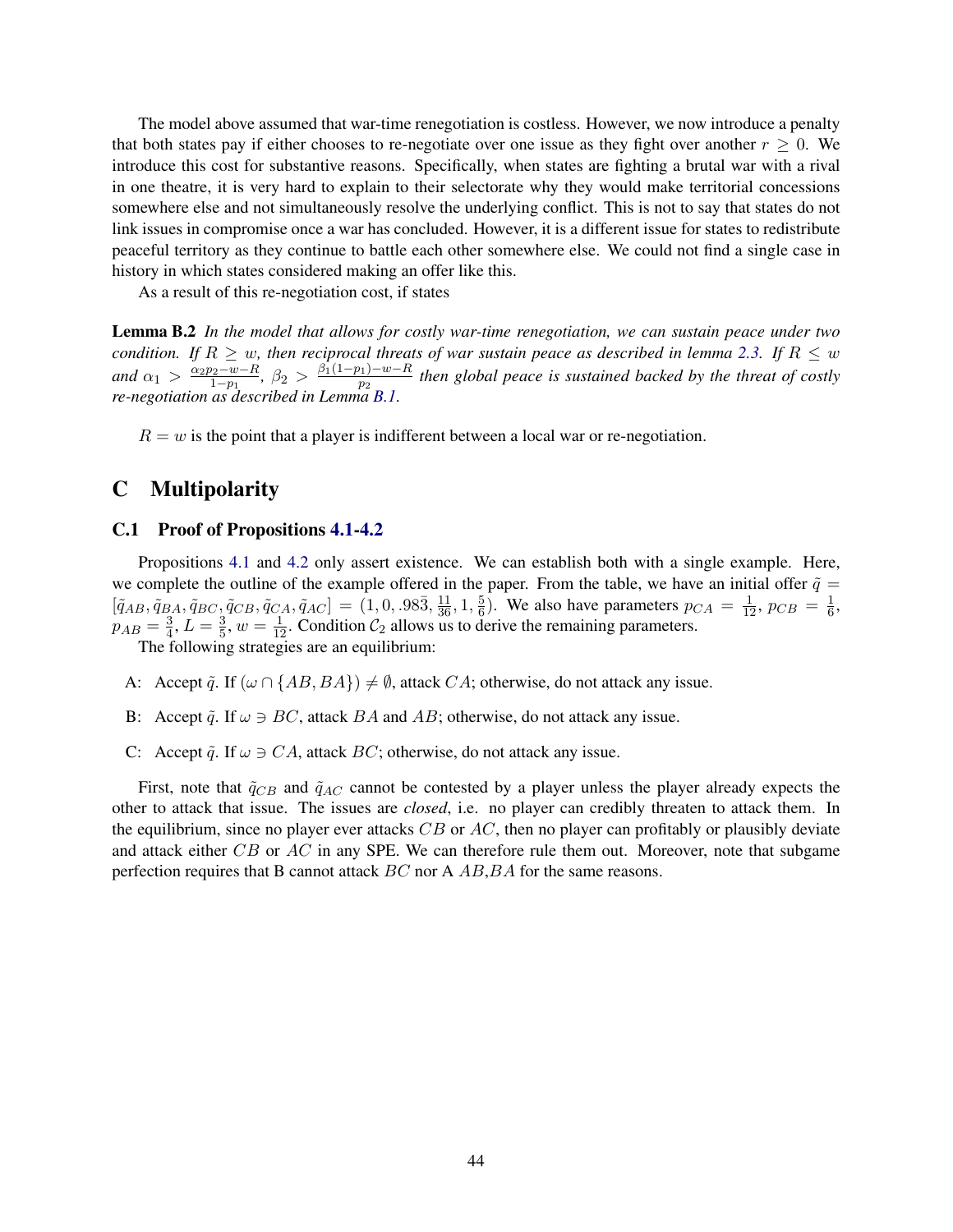We can now easily verify that no player desires to deviate overall:

$$
EU_A[\text{accept } \tilde{q}] = \frac{11}{6} + L = 2.4\bar{3}
$$
  

$$
EU_A[\text{attack } CA] = p_{AC}L - w + p_{AB}(1 + L) - 2w + \tilde{q}_{AC} = \frac{11}{12} + \frac{3}{4}\frac{8}{5} - \frac{3}{12} = 2.\bar{3}
$$

$$
EU_B[\text{accept } \tilde{q}] = .98\bar{3} + \frac{25}{36}\frac{3}{5} = 1.4
$$
  

$$
EU_B[\text{attack } AB] = EU_B[\text{attack } BA] = p_{BA}(1 + L) - 2w + p_{BC} - w + (1 - \tilde{q}_{CB})L = 1.4
$$

$$
EU_C[\text{accept} \ \tilde{q}] \approx 1.42
$$
  

$$
EU_C[\text{attack} \ BC] = pCAL - w + p_{CB}L - w + \tilde{q}_{CB} + (1 - \tilde{q}_{AC}L = .08\bar{3})
$$

We can also easily verify that players' threats satisfy subgame perfection. Below are the relevant utility comparisons.

 $EU_A$ [attack  $CA$ ;  $(\omega \cap \{AB, BA\}) \neq \emptyset$ ] = 2. $\overline{3}$  $EU_A$ [do not attack  $CA; \omega \ni AB$  and  $\omega \not\ni BA$ ] =  $p_{AB} - w + \tilde{q}_{AC} + L(2 - \tilde{q}_{BA} - \tilde{q}_{CA}) = 2.1$  $EU_A$ [do not attack  $CA; \omega \ni BA$  and  $\omega \not\ni AB$ ] = 2.2

 $EU_B$ [attack AB and BA;  $\omega \ni BC$ ] = 1.4  $EU_B$ [do not attack AB or BA;  $\omega \ni BC$ ] = 1.1 $\overline{6}$  $EU_B$ [only attack  $BA$ ;  $\omega \ni BC$ ] = 1. $\overline{3}$ 

 $EU_C$ [attack  $BC$ ;  $\omega \ni CA$ ] = .08 $\bar{3}$  $EU_C$ [do not attack  $CA$ ;  $\omega \ni CA$ ] = .415

#### <span id="page-45-0"></span>C.1.1 Generalization of results

We now prove two results that make explicit complex threats are necessary to generate offers described above.

<span id="page-45-1"></span>Proposition C.1 *We cannot sustain peace agreements that have the features described in proposition [4.1-](#page-17-0) [4.2](#page-17-1) with exclusively reciprocal threats of war.*

<span id="page-45-2"></span>**Proposition C.2** *Under*  $C_1$  *and*  $C_2$ *, if a welfare-maximizing settlement would be impossible under bipolarity, then it is also impossible under multipolarity. If a welfare-maximizing settlement would be possible under bipolarity, then under conditions*  $C_1$  *and*  $C_2$ *, it must be sustained by reciprocal threats in multipolarity.* 

Proposition [C.1](#page-45-1) follows obviously from the bipolar proofs and from [C.1](#page-44-0) above.

Proposition [C.2](#page-45-2) depends on condition  $C_2$ . (It is straightforward to think of counterexamples when the condition is violated.)

**Proof** Define  $\phi \equiv \frac{1+2w}{1+L}$  $\frac{1+2w}{1+L}$ . By Lemma [2.3,](#page-10-2) a welfare-maximizing equilibrium does not exist under bipolarity between i and j whenever  $p_{ij} > \phi$ . If  $p_{AC} \leq \phi$ , then  $C_2$  guarantees  $p_{ij} \leq \phi$  for all i, j, and a welfare-maximizing equilibrium must exist by Lemma [2.3.](#page-10-2) If  $p_{AB} > \phi$ , then  $p_{AC} > \phi$ . It will therefore suffice to prove that, if  $p_{AC} > \phi$ , then a welfare-maximizing equilibrium does not exist.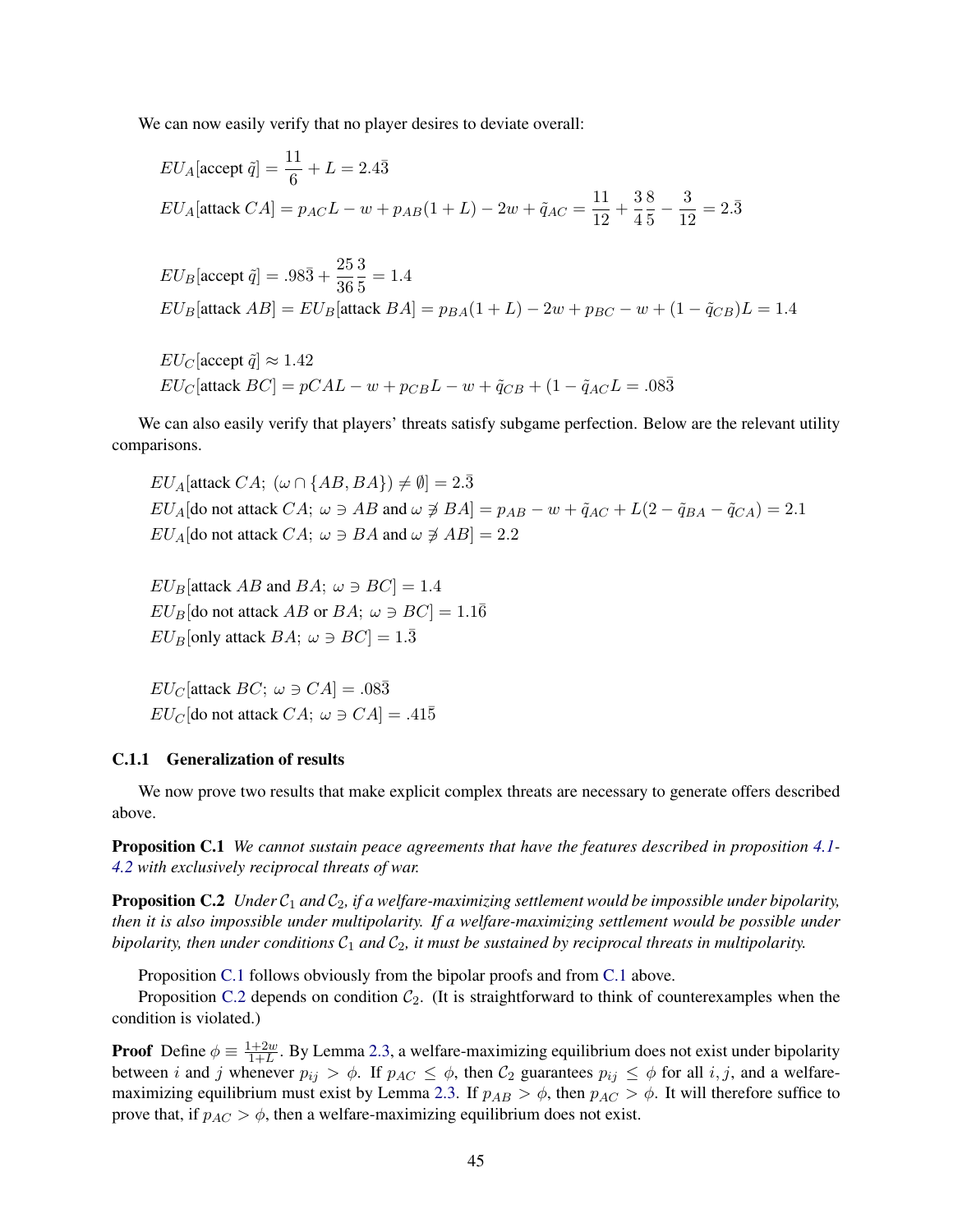In a welfare-maximizing equilibrium,  $q_{ij} = 1$  for all i, j. Consider the A-C dyad. A must decide whether to attack CA. If C never attacks  $BC$  in retaliation when C attacks  $CA$ , then A is strictly better off attacking CA, since  $p_{AC} > \phi$ . Therefore, it must be that C would expand the war to the C-B dyad with nonzero probability, should A attack  $CA$ . Since C cannot threaten  $CB$ , it must attack  $BC$ . Now consider player B's decision in a subgame in which A has attacked  $CA$  and C has attacked  $BC$ . There are two possibilities: i) A will not attack either AB or BA this round; or ii) A will attack AB or (inclusive) BA this round.

Consider (i). In this case, B must decide whether to expand the war to the A-B dyad or not. B is strictly better off retaliating against CB, not expanding the war, since  $p_{BA}(1 + L) - 2w < 1 = q_{BA}$  and  $p_{BC}L - w > 0$ . Knowing this, in the original subgame where A has attacked CA, C's utility to expanding the war is strictly negative, since B will certainly retaliate against CB, and  $q_{CB} = 1 > p_{CB}(1 + L) - 2w$ . C therefore cannot credibly threaten to expand the war should A attack  $CA$ , and so a welfare-maximizing equilibrium is impossible.

Consider (ii). In this case, B expects to fight a war over at least one issue in the A-B dyad because A will initiate war. Necessarily, this means C must have attacked  $AC$ , since otherwise A would not be given the opportunity to attack B. If B expects war over  $BA$ , then B is strictly better off attacking both  $AB$  and  $CB$ , but this eliminates C's credible escalatory threat, as in (i) above. If this issue is  $AB$ , then B will not attack  $BA$  (though A will certainly do so in the next round), but it will attack  $CB$ . As in (i), this again denies C its escalatory threat against A, and so a welfare-maximizing equilibrium is impossible.

A similar logic will establish that if  $q_{ij} = 1$  for all issues, and the settlement is peaceful, then  $C_1$  and  $C_2$ guarantee that peace is sustained by reciprocal threats.

### <span id="page-46-0"></span>C.2 Volatility Examples

#### C.2.1 Example: Modest Volatility

Consider the following example in which A is the strongest player, but not so strong that  $p_{AC} \geq \frac{1+2w}{1+L}$  $\frac{1+2w}{1+L}$ . (In other words, a welfare-maximizing settlement is feasible.) Let  $p_{AC} = \frac{2}{3}$  $\frac{2}{3}$ ,  $p_{BC} = .6$ ,  $p_{AB} = .6$ , with  $p_{CA} = 1 - p_{AC}$  and similarly. Note that p satisfies  $C_1$  and  $C_2$ . Consider this settlement:

> A gets:  $q_{AC} = q_{AB} = 1$ ,  $q_{BA} = p_{BA} - w$ B gets:  $q_{BC} = 1$ ,  $q_{BA} = p_{BA} - w$ ,  $q_{CB} = p_{BC} + w/L$ C gets:  $q_{CA} = 1$ ,  $q_{CB} = p_{BC} + w/L$

This settlement can form part of a volatile equilibrium in which C attacks AC with probability  $x_C \approx .42$ and B attacks BA with probability  $x_B \approx .28$ . A only retaliates when *both* players attack. The equilibrium strategies are as follows:

- A: accept q. Attack  $CA$  iff  $\omega$  includes two of  $AB, AC$ .
- B: accept q with probability  $(1 x_B)$  and attack AB with probability  $x_B \approx .28$ , where  $x_B$  makes C indifferent between attacking AC and not attacking. If  $\omega \ni BC$ , attack AB.
- C: accept q with probability  $(1 x_C)$  and attack AC with probability  $x_C \approx .42$ , where  $x_C$  makes B indifferent between attacking AB and not attacking. If  $\omega \ni CA$ , attack AC and BC.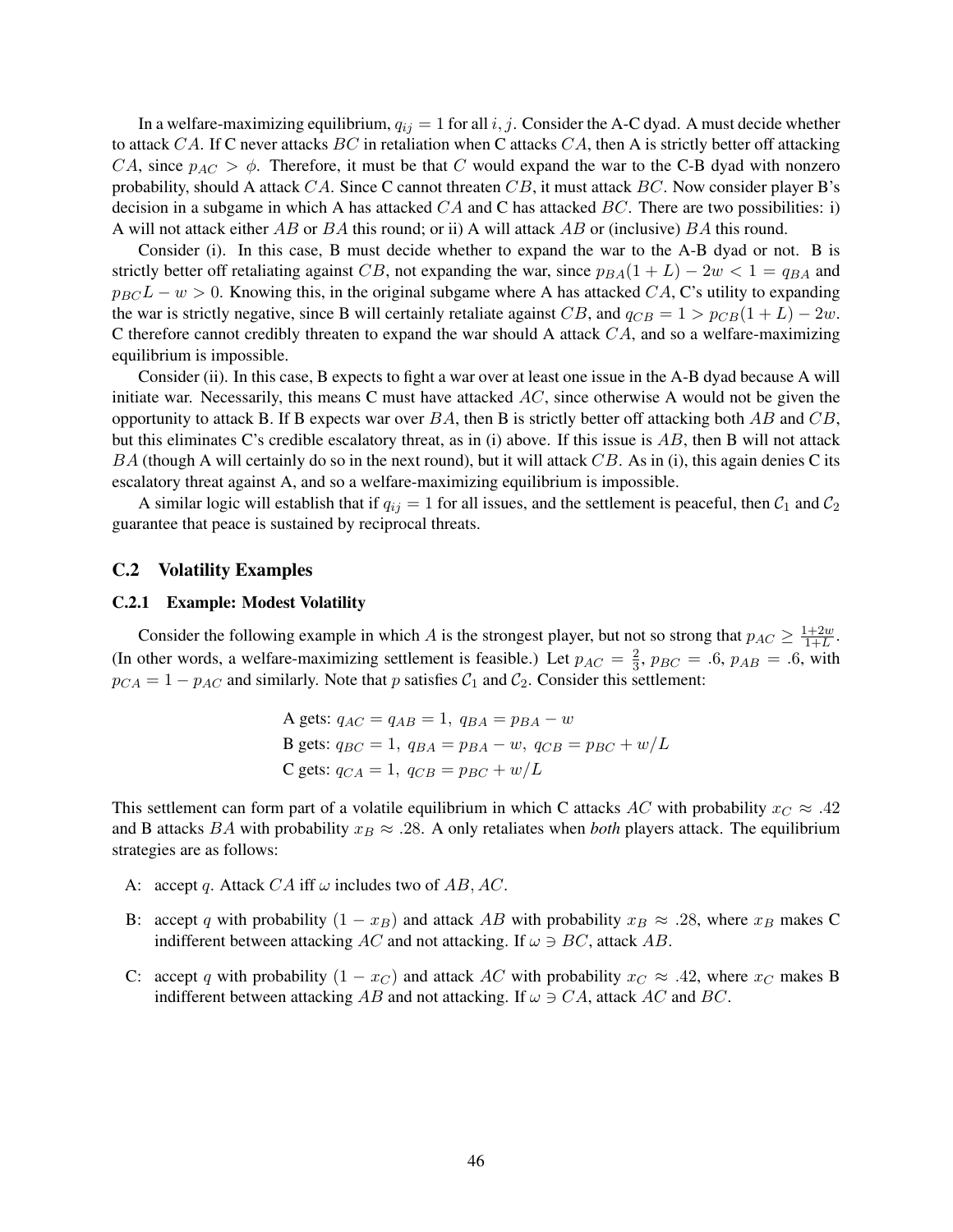Below are the relevant utility comparisons:

 $EU_A$ [accept  $q \approx 2.31$  $EU_A[\text{attack } CA] = (p_{AC} + p_{AB})(1 + L) - 3w = 1.52$  $EU_A[\neg$ attack  $CA; \omega \ni AB, \omega \not\ni AC] \approx 2.01$  $EU_A$ [ $\neg$ attack  $CA; \omega \ni AC, \omega \not\ni AB$ ]  $\approx 1.94$ 

 $EU_B$ [accept q] = 1 +  $q_{CB}L = 1.54$  $EU_B$ [attack AB] =  $(1-x_C)(1+q_{CB}+p_{BA}L-w)+x_c(p_{BA}L+p_{CB}-2w)+(1-q_{CB})L+q_{BA}=1.54$ 

 $EU_C$ [accept q] = 1 +  $q_{CB}$  = 1.68  $EU_C$ [attack  $BC$ ] =  $p_{CA}(1+L) + p_{CB}L - w \approx 1.31$ 

Why would players choose such a world? In the paper, we address two rational reasons. Here, it is worth considering another: constrained proposal power. Suppose  $q_{CA} = 1$  has already been fixed by player C, but A has proposal power over all other issues. Then following are the best A can do from its possible proposals:

|                                           |       | Volatility   Reciprocity   Simple Chain Rxn   Stability with B |      |
|-------------------------------------------|-------|----------------------------------------------------------------|------|
| <b>A's Exp. Util.</b> $ q_{CA} = 1 $ 2.31 | 2.276 | $\frac{2.14}{ }$                                               | 1.87 |
| --                                        |       |                                                                |      |

In essence, C has tried to put A in a situation where A must choose between simple reciprocity (in which case C will get a welfare-maximizing settlement) or a "hired thug" chain reaction (in which C can hide behind B's superior firepower). A is able to escape this dilemma by closing BA, thus allowing it to extract *all* of AB and AC, while putting B and C in a position where each will check the other. Given the constraints on A's proposal power, The volatile settlement is optimal. We address this option a bit more in section [C.2.3](#page-48-0) below.

### C.2.2 Example: Extreme Volatility

Consider the following example in which A is dominant. We will construct an example so that A extracts *all* of AC, AB, and BA. Let  $p_{AC} = \frac{7}{8}$  $\frac{7}{8}$ ,  $p_{AB} = \frac{7}{10}$ ,  $p_{BC} = \frac{6}{10}$ , with  $p_{CA} = 1 - p_{AC}$  and similarly. Note that p satisfies  $C_1$  and  $C_2$ . Let  $w = \frac{1}{20}$  and  $L = \frac{6}{10}$ . Consider this settlement:

```
A gets: q_{AC} = q_{AB} = 1 - q_{BA} = 1B gets: q_{BC} = 1, q_{CB} = p_{BC}L + w/LC gets: q_{CA} = 1, q_{CB} = p_{BC}L + w/L
```
This settlement can form part of a volatile equilibrium in which C attacks AC with probability  $x_C \approx .78$ and B attacks BA with probability  $x_B \approx .03$ . A only retaliates when *both* players attack. The equilibrium strategies are as follows:

- A: accept q. Attack  $CA$  iff  $\omega$  includes two of AC, AB, BA.
- B: accept q with probability  $(1 x_B)$  and attack BA with probability  $x_B \approx .034$ . If  $\omega \ni AB$  or BC, attack AB and BA.
- C: accept q with probability  $(1 x_C)$  and attack AC with probability  $x_C \approx .78$  If  $\omega \ni CA$ , attack AC and BC.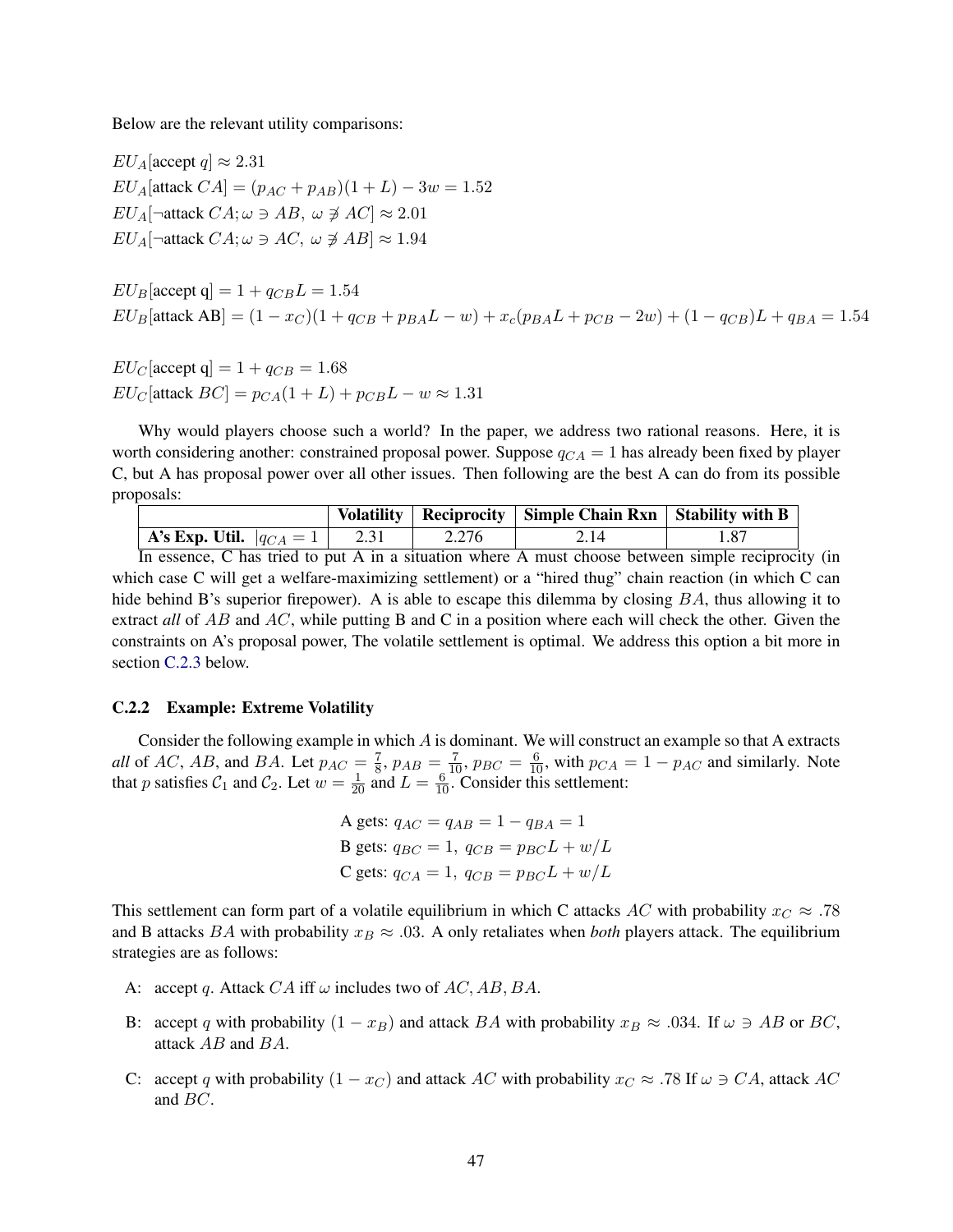Below are the relevant utility comparisons:

 $EU_A$ [accept  $q \approx 2.46$  $EU_A$ [attack  $CA$ ] =  $(p_{AC} + p_{AB})(1 + L) - 4w = 2.32$  $EU_A[\neg$ attack  $CA; \omega \ni BA, \omega \not\supseteq AC, AB] = 2 + p_{AB}L - w = 2.37$  $EU_A[\neg$ attack  $CA; \omega \ni AC, \omega \not \ni AB, BA] = 1 + L + p_{AC} - w \approx 2.42$ 

 $EU_B$ [accept q] = 1 +  $q_{CB}L = 1.44$  $EU_B$ [attack BA] =  $(1-x_C)(1+q_{CB}+p_{BA}-w)+x_c(p_{BA}(1+L)+p_{CB}-3w)=1.44$  $EU_B$ [attack BA and AB] =  $p_{BA}(1 + L) + p_{CB} - 3w = 1.16$ 

 $EU_C$ [accept q] = 1 +  $q_{CB}$  = 1.31  $EU_C$ [attack  $BC$ ] =  $p_{CA}(1+L) + p_{CB}L - w = .29$ 

A few things to note:

- Since A extracts all of AC, BA, and AB, A *cannot* credibly threaten to retaliate if only one of those issues is attacked.
- A is not at all frightened by C, but it can use the possibility C might attack  $AC$  to keep B in check, who is more powerful than C.

We now ask, why would the players ever desire to construct this system? In the paper, we gave two possible reasons. Above, we briefly mentioned a third. We now use the above example to demonstrate the logic of all three.

### <span id="page-48-0"></span>C.2.3 Constrained Proposal Power

Suppose  $q_{CA} = 1$  and  $q_{CB} = p_{BC}L - w$  are set exogenously. It doesn't matter why, especially; perhaps C enjoys some sort of first-mover advantage, such that it can "lock in" its favorite issues  $CA$  and  $CB$  to whichever values it chooses. It is easy to tell a story why C might try to lock in these values. These divisions might reflect military conquests on the ground. Or, C might be trying to create a "hired thug" scenario, as in table [3,](#page-20-0) where it can exploit B's superior power to improve its bargaining position vis-a-vis A. Whatever the reason, suppose A can then propose any settlement it wishes, subject to this constraint.

The best peaceful settlement A can propose gets it a utility of  $\leq 2.45$ , less than its volatile payoff. Because A lacks a credible threat against *both* AB and BA, it must close one of these issues. It is best off closing  $q_{BA} = p_{BA} - w$  and leaving open  $q_{AB} = 1$  and  $q_{AC} = 1$ . This system is sustained by the contagion pathway  $(AB \text{ or } AC) \rightarrow CA \rightarrow BC$ .

As a final option, A might simply choose to fight C and bargain bilaterally with B. This option yields  $\leq$  2.67, which is higher than its volatile payoff, assuming there is no risk of accident. If there is, volatility once again can dominate—see section [C.2.4](#page-48-1) below

#### <span id="page-48-1"></span>C.2.4 Absorbs Exogenous Risks

The most fascinating feature of volatility is its ability to absorb risk.

First, consider what A could get purely from reciprocal settlements, i.e. tying AB only to BA, and AC only to  $CA$ . In this case, A would receive a utility of 2.845. Now suppose that there is some enormous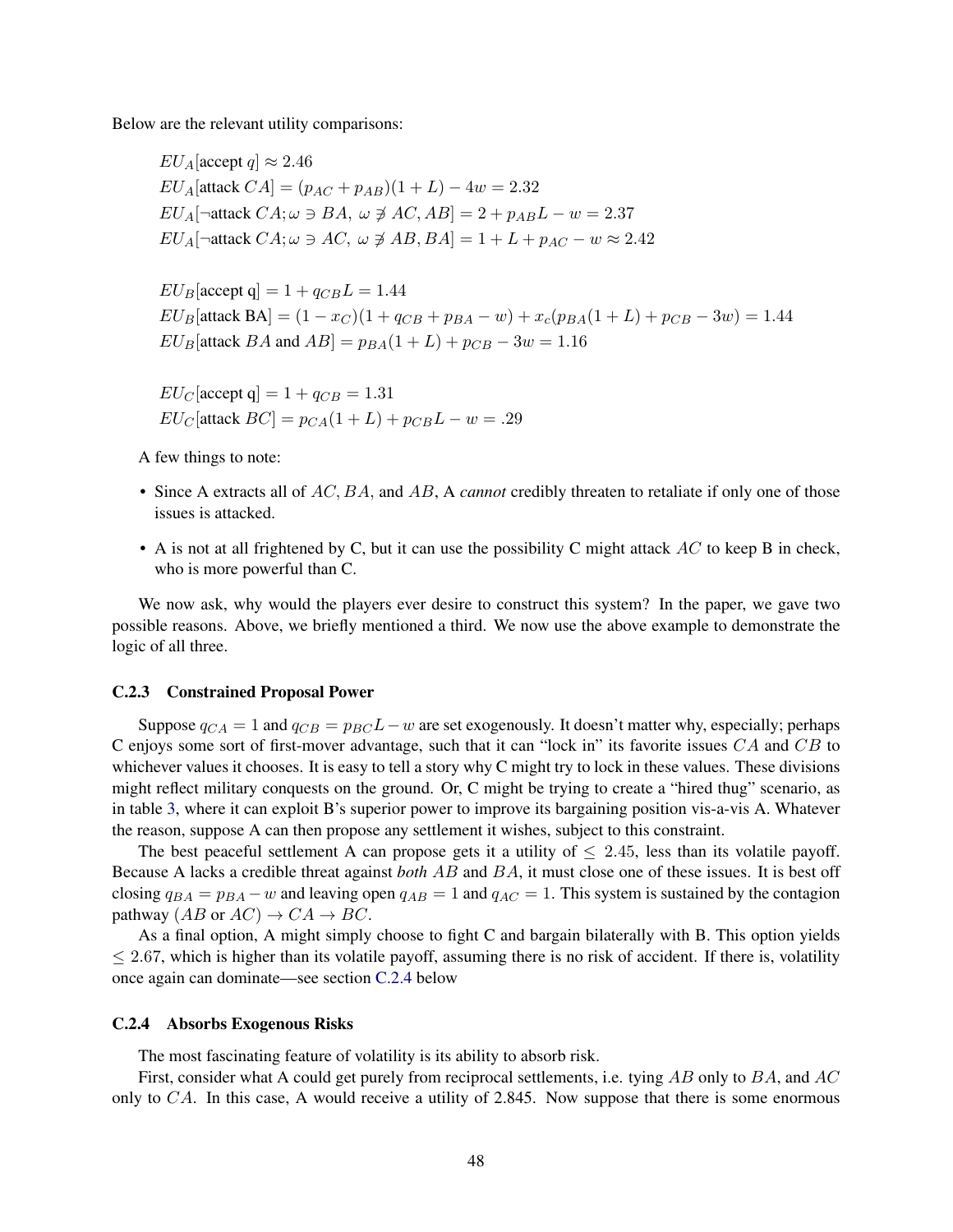<span id="page-49-0"></span>

C attacks AC with probability  $x_C$ B attacks AB with probability  $x_B$ A attacks BA iff AC and AB have been attacked

B attacks CB only if A attacks BA

Figure 1: The logic of Volatility

exogenous risk of war  $\psi_{AC} = .6$ ; in this case, reciprocity would get A less than 1.92. Yet, A's utility under volatility would remain *exactly the same*.

If A is constrained as in section [C.2.3](#page-48-0) above, then A might be tempted simply to fight C over AC and CA while negotiating reciprocally with B. If there is no risk of acident, this option yields  $\leq 2.67$ . But even if there is a modest  $\psi_{BA} = .05$ , then A's expected utlity collapses to 2.32. Under these constraints, volatility becomes A's best option.

### C.3 Proof of Proposition [4.3](#page-20-2)

Above, we offered examples of modest volatility and extreme volatility. Below, the proof will invoke general forms of these equilibrium patterns. For the proof, though, we will switch the circuit of the chainreactive threat, so that (two of  $AC, CA, AB$ )  $\rightarrow BA \rightarrow CB$ . Modest volatility is visualized above in figure [1.](#page-49-0)

An issue ij is *closed* when  $q_{ij} \in (\min\{p_{ij} - w, p_{ji} + w/L\}, \max\{p_{ij} - w, p_{ji} + w/L\})$ . Define  $\phi \equiv \frac{1+2w}{1+L}$  $\frac{1+2w}{1+L}$ .

Call a *modest V-settlement* a volatile equilibrium in which  $q_{AC} = q_{AB} = q_{BA} = q_{CB} = 1$ , and so are open under  $C_1$ , while  $q_{CA}$  and  $q_{BC}$  are closed.

<span id="page-49-1"></span>**Lemma C.3** *Under the conditions in the proposition, if*  $p_{AB} < \phi$ *, then a modest V-settlement exists.* 

**Proof** By construction. The following strategies must be an equilibrium under the conditions:

- A: accept q. Attack  $BA$  iff  $\omega$  includes both  $AB$  and  $AC$ .
- B: accept q with probability  $(1 x_B)$  and attack AB with probability  $x_B$  s.t.  $1 = (1 x_B)(p_{CA}L$  $w) + x_B(p_{CA}L + p_{CB} - 2w)$ . If  $\omega \ni BA$ , attack AB and CB.
- C: accept q with probability  $(1 x_C)$  and attack CA with probability  $x_C$  s.t.  $1 = (1 x_C)(q_{BA} + q_C)$  $p_{BA}L - w$ ) +  $x_C(p_{BA}(1 + L) + p_{BC}L - 3w)$ . If  $\omega \ni CA$ , attack AC.

This can be quickly verified. Note that the following comparisons omit "closed" issues because they do not affect marginal calculations.

Obviously, if  $\omega = AC$ , then A will not attack BA, since  $p_{AB} < \phi$ . If  $\omega = AB$ , then A's marginal calculation is

$$
EU_A[\neg \text{attack } BA; \omega = AB] = 1 > p_{AB}L + p_{AC} - 2w = EU_A[\text{reject } q]
$$

because

$$
1 + 2w \ge p_{AC} + w/L + 2w > p_{AC} + w\frac{2L+1}{L} > p_{AC} + p_{AB}L
$$